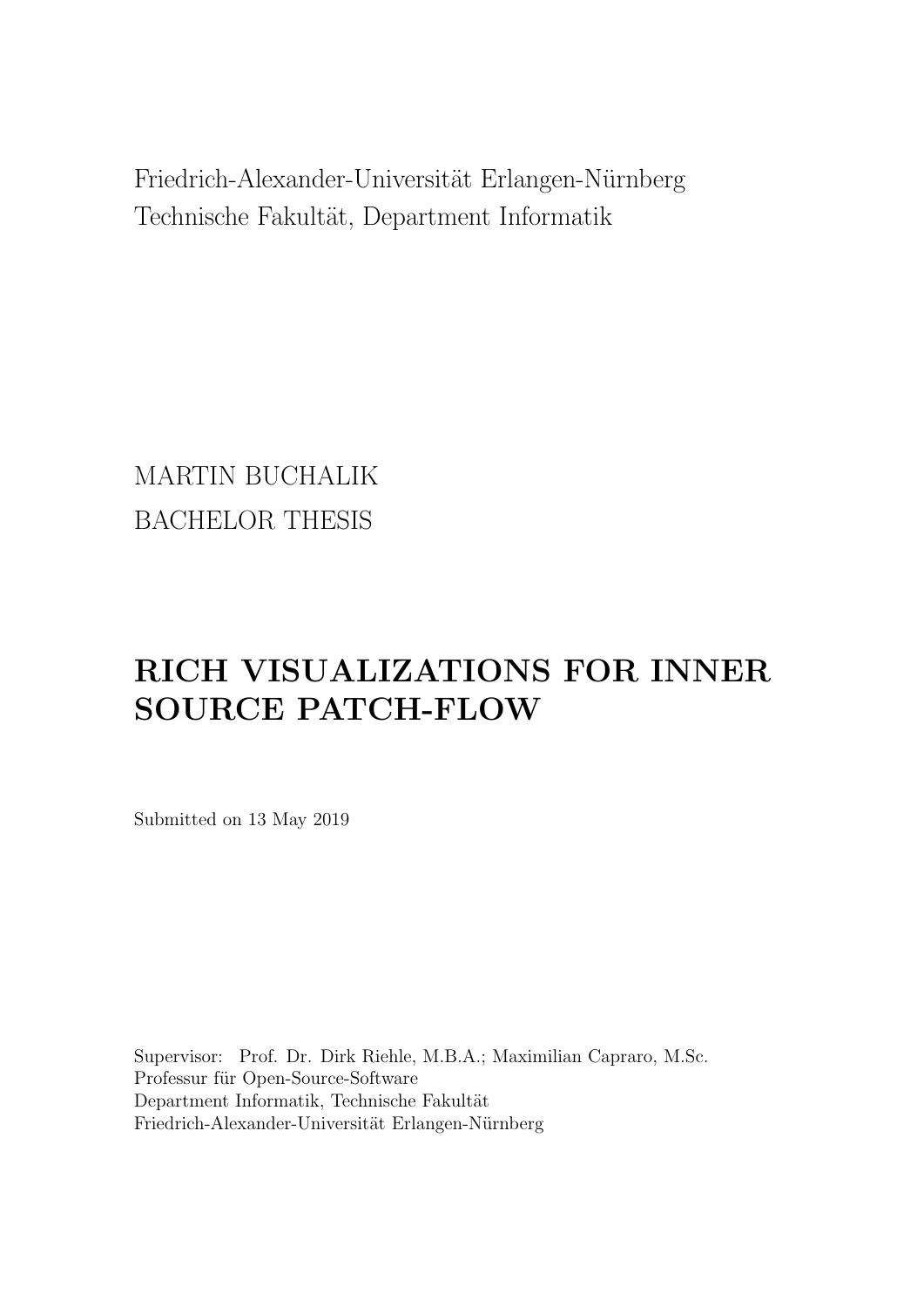# Versicherung

Ich versichere, dass ich die Arbeit ohne fremde Hilfe und ohne Benutzung anderer als der angegebenen Quellen angefertigt habe und dass die Arbeit in gleicher oder ähnlicher Form noch keiner anderen Prüfungsbehörde vorgelegen hat und von dieser als Teil einer Prüfungsleistung angenommen wurde. Alle Ausführungen, die wörtlich oder sinngemäß übernommen wurden, sind als solche gekennzeichnet.

Erlangen, 13 May 2019

# License

This work is licensed under the Creative Commons Attribution 4.0 International license (CC BY 4.0), see<https://creativecommons.org/licenses/by/4.0/>

Erlangen, 13 May 2019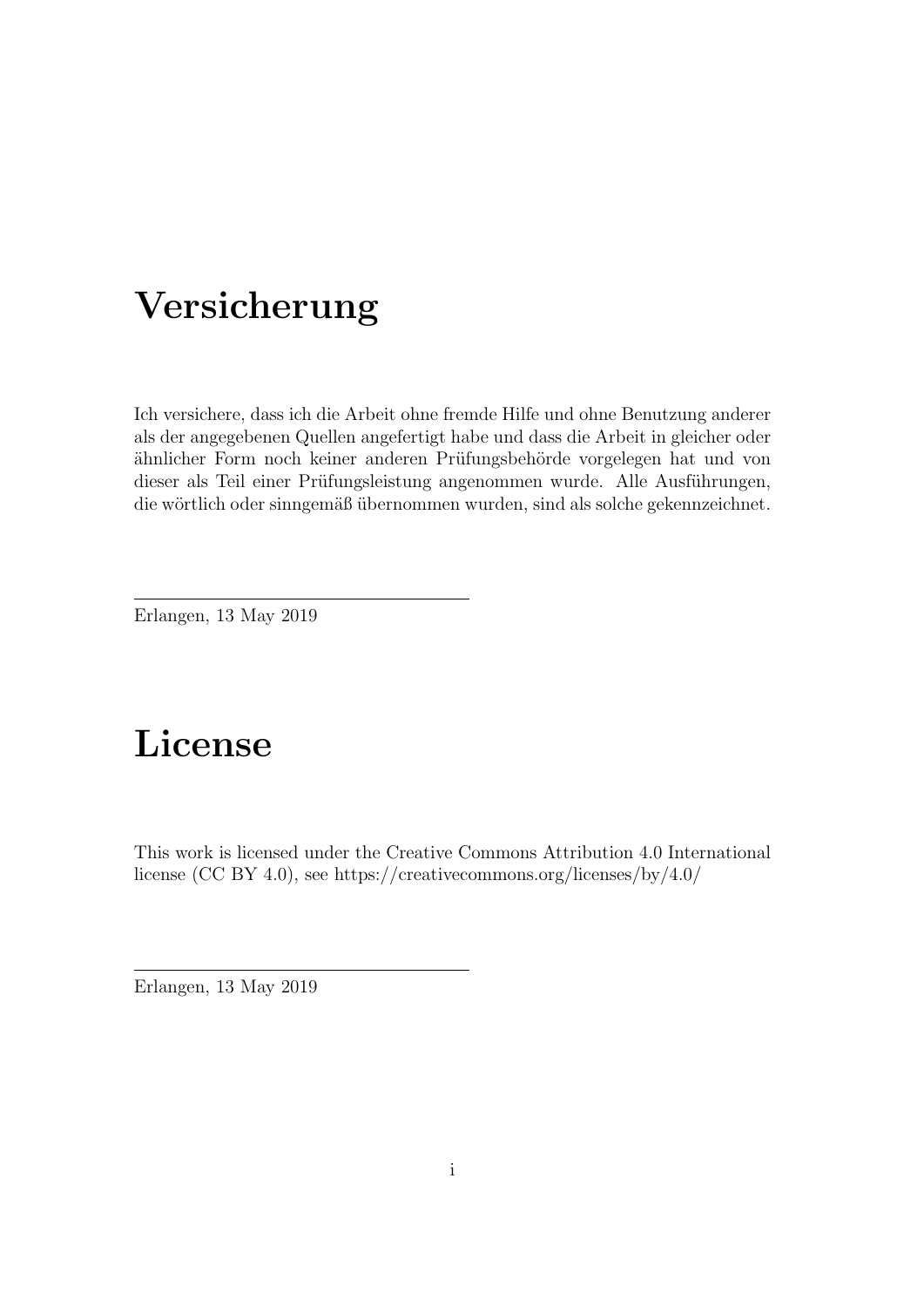# Abstract

"Inner source" is the application of open source methods within a company's boundaries (Capraro & Riehle, [2017;](#page-65-0) Riehle, Capraro, Kips & Horn, [2016\)](#page-65-1). Every employee is able to access and contribute to any software component developed within that company. This creates an open source-like environment inside the organization (Capraro  $\&$  Riehle, [2017\)](#page-65-0) and makes the interaction between the departments much more intertwined. To analyze these interactions, a software application called "CMSuite" has been developed by the Professorship of Open Source Software at Friedrich-Alexander University Erlangen-Nürnberg.

Currently, CMSuite allows the user to explore the aggregated data sets using a tabular view. However, with larger data sets, the user loses the ability to quickly understand the relationships between the involved parties.

To solve this problem, this thesis describes the implementation of multiple types of graphical visualizations into the Angular frontend of CMSuite. After a comparison of various visualization libraries, the integration of the best-suited one into the existing structure of CMSuite is explained.

As a result of this thesis, CMSuite users are now able to analyze large data sets with much less effort. Also, the generated visualizations can, for instance, be shown in presentations to non-technical users without the need to manually create simplified diagrams of the usually hard to interpret data sets.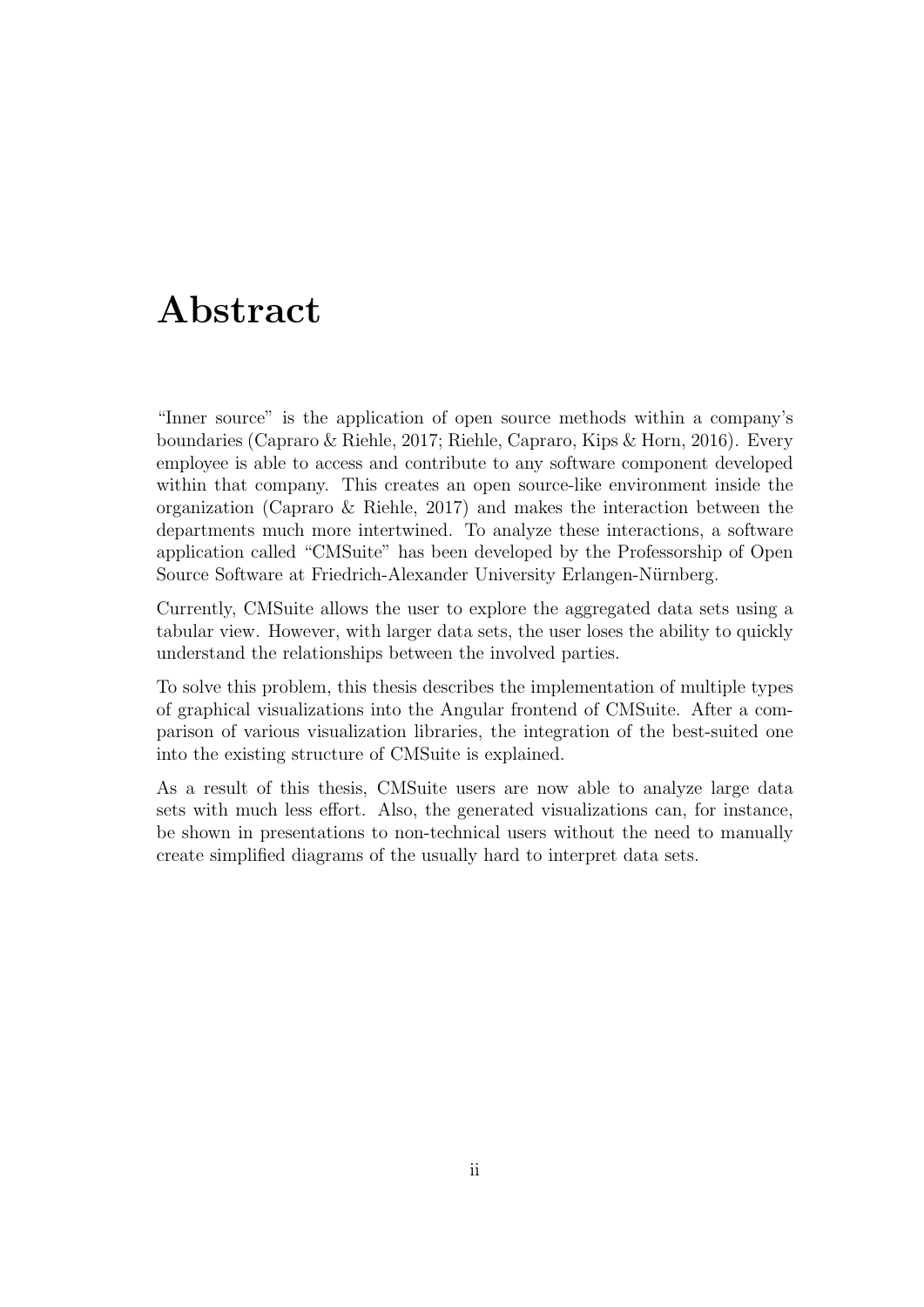# **Contents**

| 1              |     | Introduction                                                                     | 1              |  |  |  |  |  |  |
|----------------|-----|----------------------------------------------------------------------------------|----------------|--|--|--|--|--|--|
| $\overline{2}$ |     | Fundamentals                                                                     | 3              |  |  |  |  |  |  |
|                | 2.1 | Short overview of CMSuite                                                        | 3              |  |  |  |  |  |  |
|                | 2.2 |                                                                                  | 3              |  |  |  |  |  |  |
|                |     | 2.2.1                                                                            | 3              |  |  |  |  |  |  |
|                |     | 2.2.2                                                                            | $\overline{4}$ |  |  |  |  |  |  |
|                | 2.3 | Angular                                                                          | $\overline{5}$ |  |  |  |  |  |  |
|                |     | 2.3.1                                                                            | 6              |  |  |  |  |  |  |
|                |     | 2.3.2                                                                            | 6              |  |  |  |  |  |  |
|                |     | 2.3.3                                                                            | 6              |  |  |  |  |  |  |
| 3              |     | Requirements                                                                     | $\overline{7}$ |  |  |  |  |  |  |
|                | 3.1 |                                                                                  | $\overline{7}$ |  |  |  |  |  |  |
|                |     | 3.1.1                                                                            | $\overline{7}$ |  |  |  |  |  |  |
|                |     | Motivation for added functionality<br>3.1.2                                      | $\overline{7}$ |  |  |  |  |  |  |
|                | 3.2 |                                                                                  | 8              |  |  |  |  |  |  |
|                | 3.3 | 11                                                                               |                |  |  |  |  |  |  |
|                | 3.4 |                                                                                  | 12             |  |  |  |  |  |  |
| 4              |     | <b>Architecture and Design</b>                                                   | 16             |  |  |  |  |  |  |
|                | 4.1 | Selection of a library for Sankey Diagrams and Graphs                            | 16             |  |  |  |  |  |  |
|                |     | Library for Sankey Diagrams<br>4.1.1                                             | 16             |  |  |  |  |  |  |
|                |     | 4.1.2                                                                            | 18             |  |  |  |  |  |  |
|                | 4.2 | Structural changes to relevant existing components                               | 21             |  |  |  |  |  |  |
|                |     | 4.2.1                                                                            | 21             |  |  |  |  |  |  |
|                |     | 4.2.2                                                                            | 21             |  |  |  |  |  |  |
|                | 4.3 | Wrappers for D3                                                                  | 23             |  |  |  |  |  |  |
|                |     | 4.3.1                                                                            | 24             |  |  |  |  |  |  |
|                |     | 4.3.2                                                                            | 25             |  |  |  |  |  |  |
|                | 4.4 |                                                                                  | 26             |  |  |  |  |  |  |
|                |     | Creation of nodes and links $\ldots \ldots \ldots \ldots \ldots \ldots$<br>4.4.1 | 27             |  |  |  |  |  |  |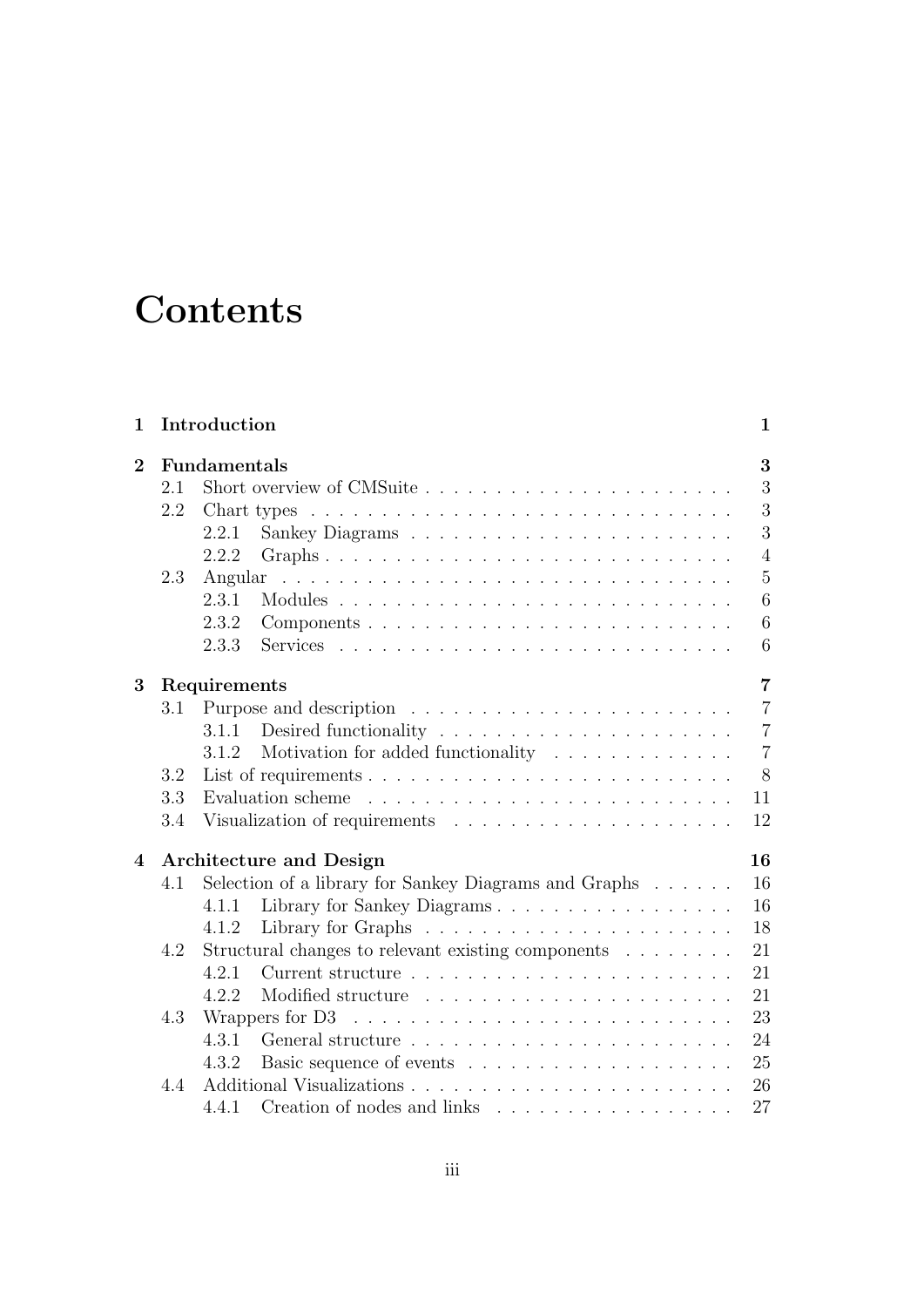|                |             | 4.4.2      | Interactivity and Animations                                          | 27 |  |  |
|----------------|-------------|------------|-----------------------------------------------------------------------|----|--|--|
| $\overline{5}$ |             |            | Implementation                                                        | 30 |  |  |
|                | 5.1         |            |                                                                       | 30 |  |  |
|                |             | 5.1.1      |                                                                       | 30 |  |  |
|                |             | 5.1.2      | Objective of implementation                                           | 30 |  |  |
|                |             | 5.1.3      |                                                                       | 31 |  |  |
|                |             | 5.1.4      |                                                                       | 32 |  |  |
|                |             | 5.1.5      | Implementation using JavaScript                                       | 34 |  |  |
|                | 5.2         |            | Calculating collisions between links and nodes $\ldots \ldots \ldots$ | 38 |  |  |
|                |             | 5.2.1      |                                                                       | 38 |  |  |
|                |             | 5.2.2      | Objective of implementation                                           | 39 |  |  |
|                |             | 5.2.3      |                                                                       | 39 |  |  |
| 6              |             | Evaluation |                                                                       | 48 |  |  |
|                | 6.1         |            |                                                                       | 59 |  |  |
|                | Future work |            |                                                                       |    |  |  |
|                | References  |            |                                                                       |    |  |  |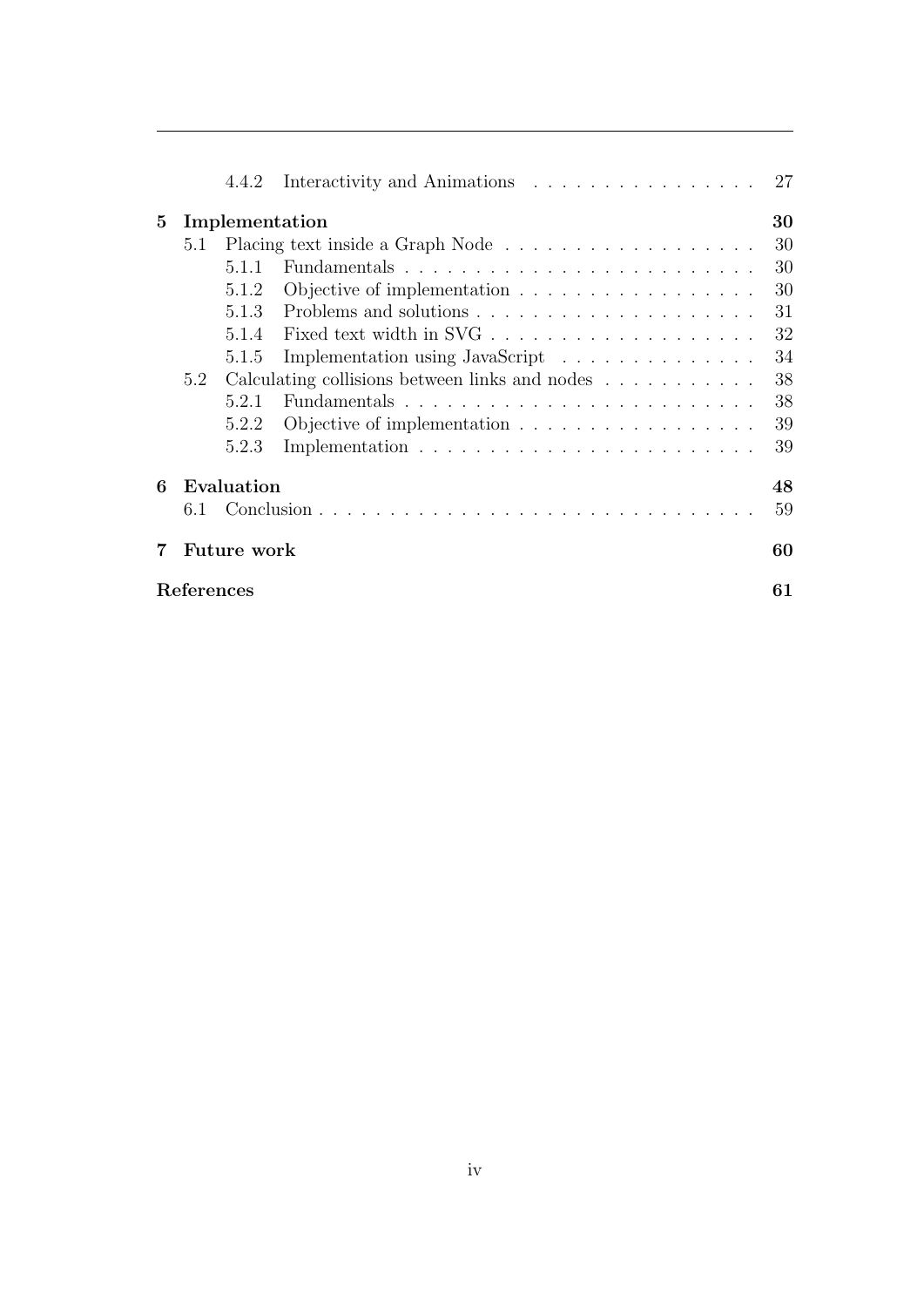# <span id="page-5-0"></span>1 Introduction

"Inner source" (IS) is the application of open source (OS) techniques within a company's boundaries (Capraro & Riehle, [2017;](#page-65-0) Riehle et al., [2016\)](#page-65-1).

The source code of the software components developed within that company is made accessible for every employee, not only for the organizational unit responsible for its maintenance. Members of other units are able to contribute to these components, similarly to how it is done in open source software (OSS) projects: After a modification has been suggested, a committer (i.e. an employee responsible for the particular project) may review the proposed changes and decide whether they should be applied or not. Typically, the individuals involved are also able to openly communicate about the work. (Capraro, Dorner & Riehle, [2018;](#page-65-3) Stol, Avgeriou, Babar, Lucas & Fitzgerald, [2014\)](#page-65-4) This creates an open source-like environment within the organization (Capraro & Riehle, [2017\)](#page-65-0).

It is important to note that the source code is only made accessible internally (Dinkelacker, Garg, Miller & Nelson, [2002\)](#page-65-5), which is the key difference to OSS.

Since IS leads to a much more intertwined interaction between all departments, it becomes hard to understand which parties actually collaborate with each other. To solve this problem, it is necessary to measure the "patch-flow". Patch-flow is "the flow of code contributions across organizational boundaries such as project, organizational unit, or profit center boundaries" (Capraro et al., [2018\)](#page-65-3). To analyze the patch-flow, a software application called "CMSuite" has been developed by the Professorship of Open Source Software at Friedrich-Alexander University Erlangen-Nürnberg.

Prior to this thesis, CMSuite only included a tabular overview of the aggregated  $p$ atch-flow<sup>[1](#page-0-0)</sup> data sets. For larger amounts of data, it is hard for the user to understand the relationships between the involved parties. Also, to present the results to other individuals (e.g. managers), diagrams need to be created "manually" with the help of third-party software.

<sup>1</sup>CMSuite is able to display various kinds of economic events. At the time of writing this thesis, the focus of CMSuite relied on the analysis of patch-flow data, which is one example of economic event data.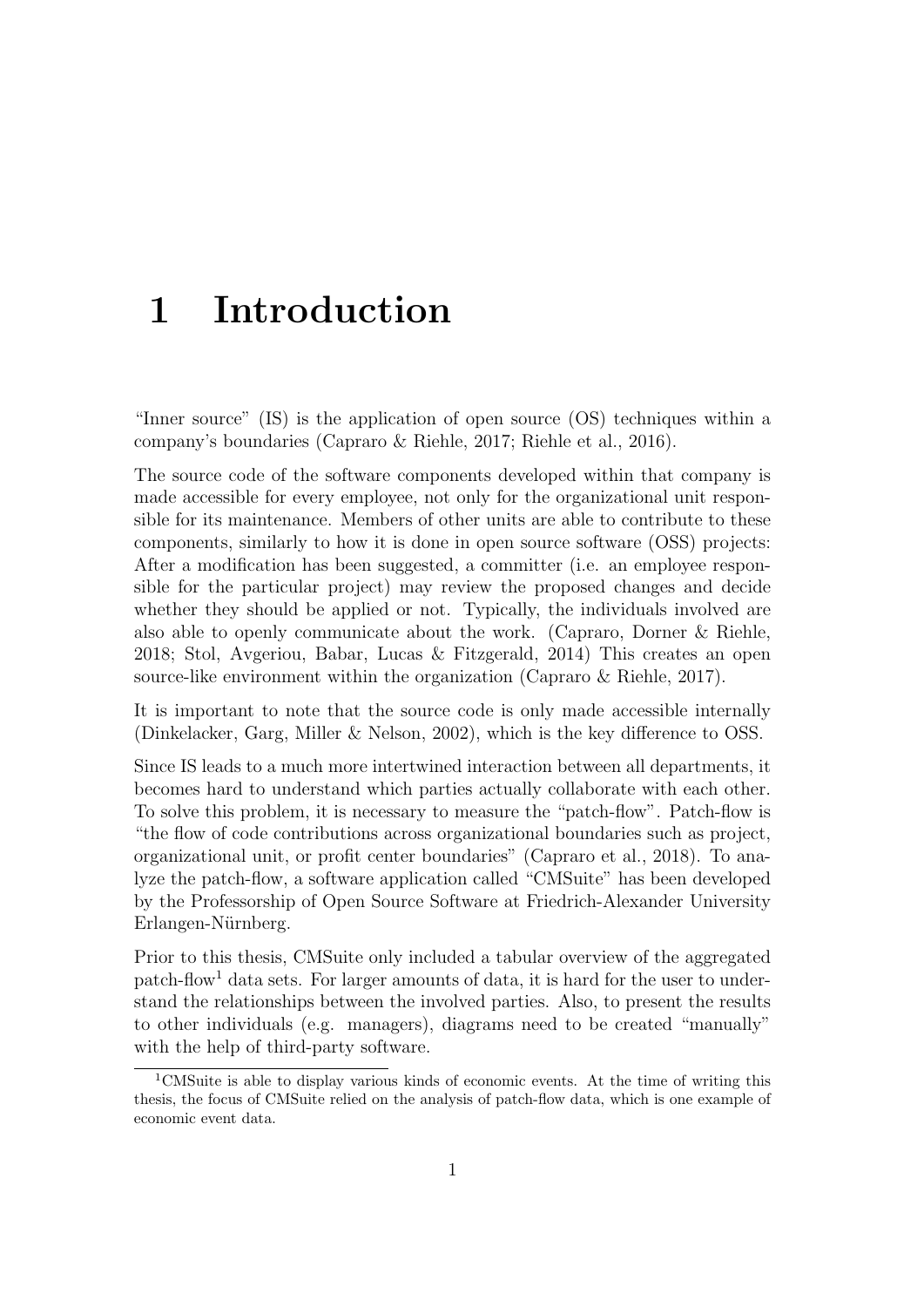The overall goal of this thesis is to provide rich visualizations of the patch-flow data. The added functionality should enable the user to explore the patch-flow with the help of diagrams that are generated in the browser. These diagrams are designed in a way that even non-technical users should be able to interpret large data sets without much effort.

This thesis is structured as follows. Chapter [2](#page-7-0) explains the most important terms needed to understand the rest of this thesis. Chapter [3](#page-11-0) lays out the functional and non-functional requirements the code written for this thesis is supposed to fulfill. In chapter [4,](#page-20-0) a rough overview of the most important structural decisions is given. Chapter [5](#page-34-0) covers interesting implementation details. Finally, chapter [6](#page-52-0) evaluates whether and in what degree the requirements defined in chapter [3](#page-11-0) were met in the final product.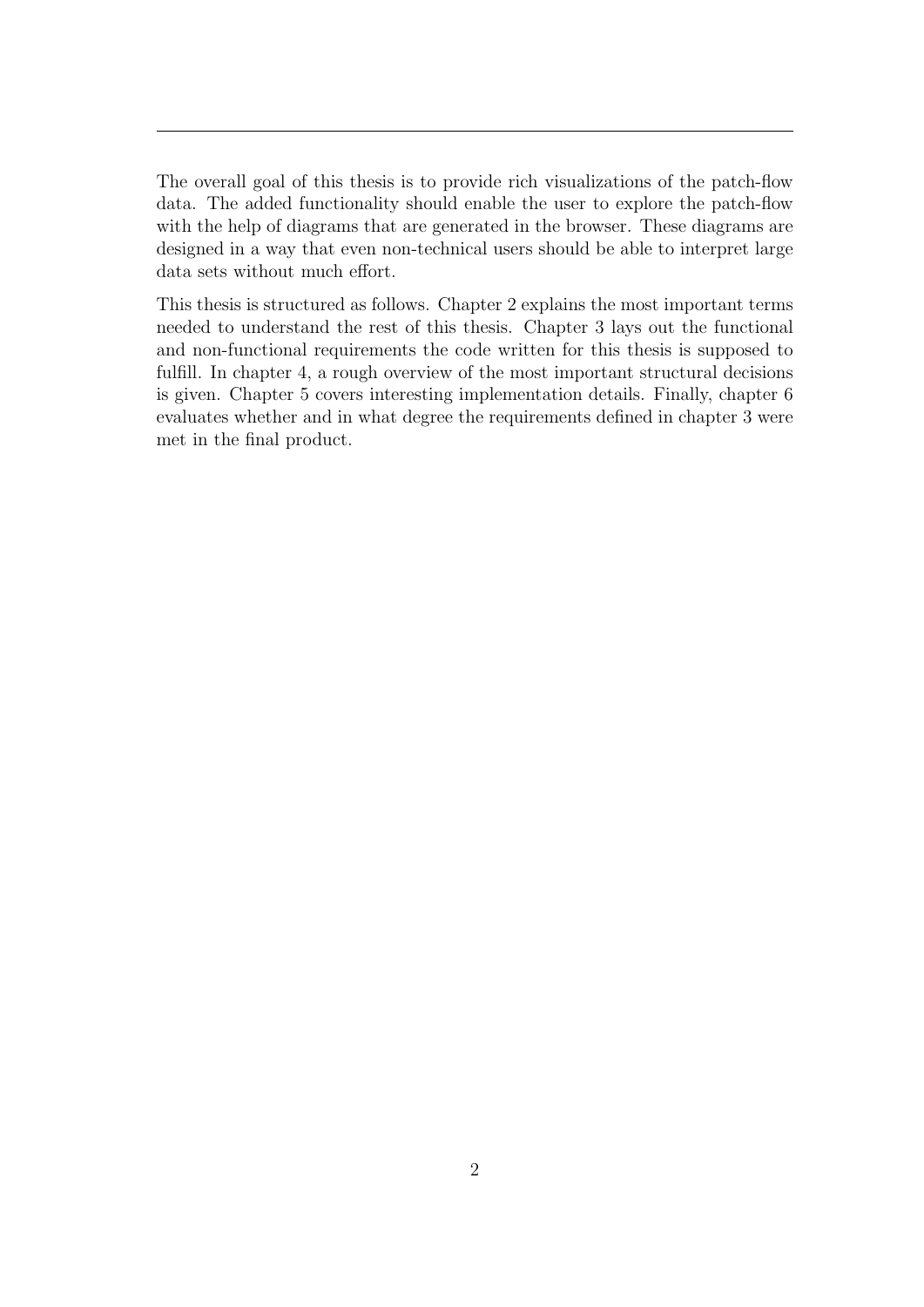# <span id="page-7-0"></span>2 Fundamentals

<span id="page-7-1"></span>In the following chapter, the most important terms and structural elements used in this thesis are explained.

# 2.1 Short overview of CMSuite

CMSuite is divided into two functional parts: A server and a client.

The server is able to extract contribution data from multiple repositories using its "patch-flow crawler". The relevant pieces of data are stored in a PostgreSQL database. To allow the client to access the data sets, the server provides a JSON API that has been written in Java, utilizing the Jersey framework.

The client, created in Angular 6 and TypeScript, is the main focus of this thesis, as the server already provides the necessary functionality needed to visualize the contribution data. The responsibility of the client is, amongst others, to display the data in a way that allows users with no programming knowledge to understand the patch-flow.

# <span id="page-7-2"></span>2.2 Chart types

<span id="page-7-3"></span>In this thesis, two different types of charts are used to visualize patch-flow: Sankey Diagrams and Graphs.

### 2.2.1 Sankey Diagrams

Sankey Diagrams visually represent the flow of data (or similar concepts) from sources to targets.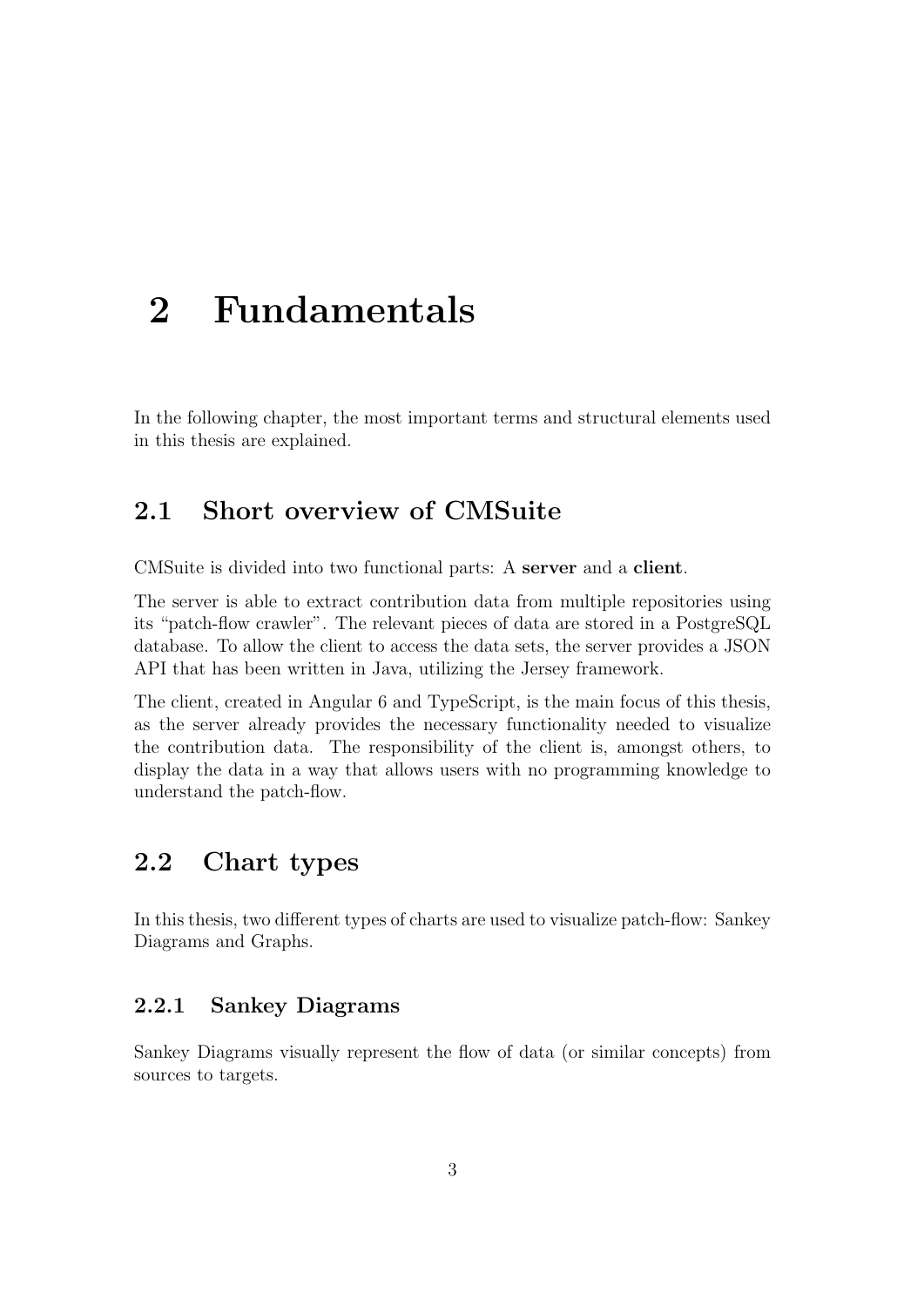There are different types of Sankey Diagrams. Figure [2.1](#page-8-1) shows an example of one of the most common variants that is also used in this thesis. It can be described as follows.

Such a diagram consists of two essential pieces: nodes and links. Nodes (in figure [2.1](#page-8-1) shown as dark thin rectangles) represent sources or targets of data flow. Links (in figure [2.1](#page-8-1) shown as light-colored wide polygons) "connect" two nodes each. If a link exists between two nodes A and B, it can be interpreted in a way that some data, originating in A, has flown into B (or vice versa).

It is common to use different link and node heights in order to visualize proportions between the different amounts of the measured data.

<span id="page-8-1"></span>

| Node 1 | Node 3 |
|--------|--------|
| Node 2 |        |
|        | Node 4 |

Figure 2.1: An example of a Sankey Diagram as used in this thesis.

### <span id="page-8-0"></span>2.2.2 Graphs

Graphs, as used in computer science and mathematics, visually represent the interconnection between multiple entities. An example of a simple Graph can be found in figure [2.2.](#page-9-2)

In general, Graphs are made of two types of elements: nodes and edges. Nodes (in figure [2.2](#page-9-2) shown as circles) represent entities. In this thesis, an entity is one potential contributor or receiver of patch-flow.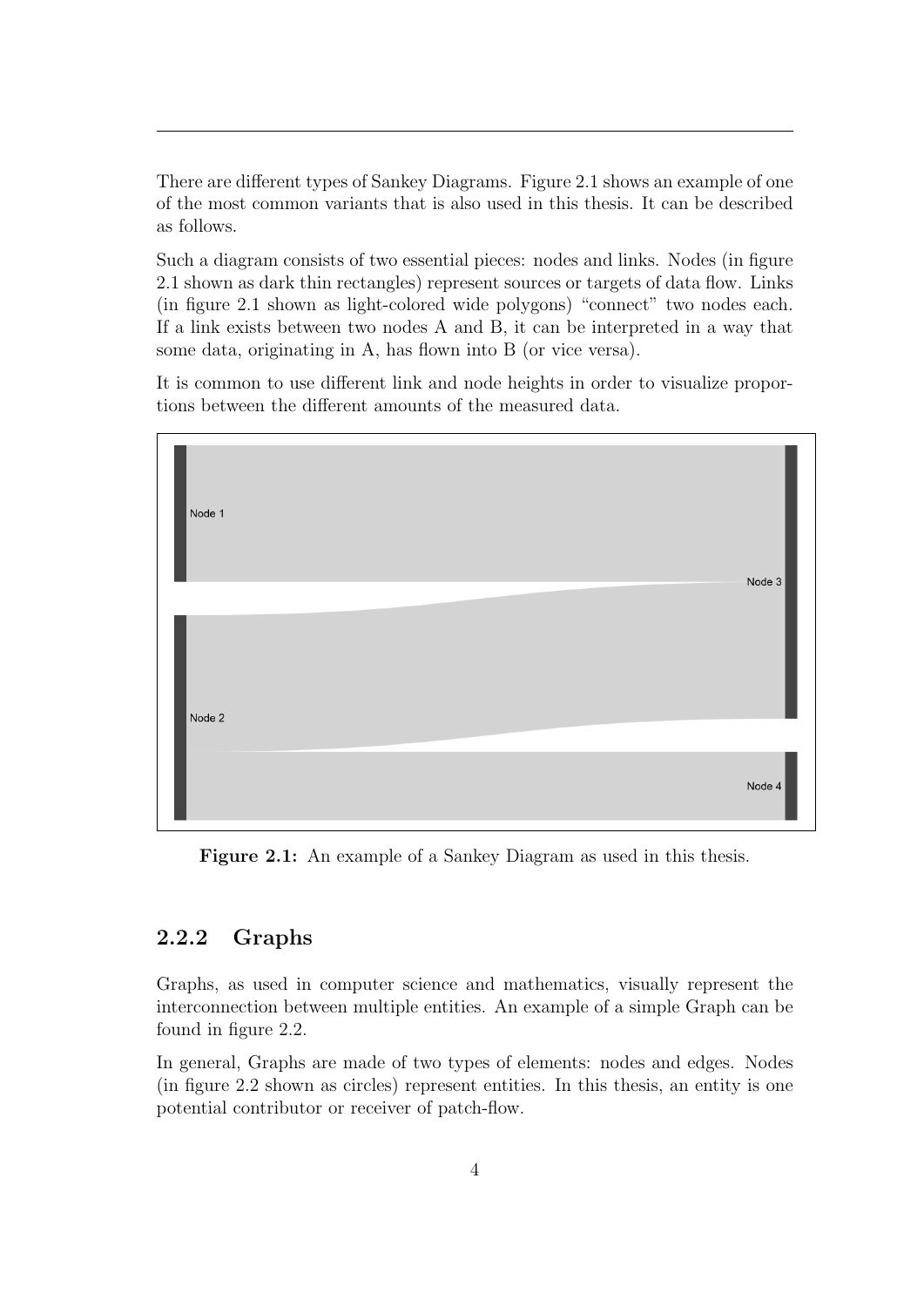The nodes may be connected with edges (in figure [2.2](#page-9-2) shown as straight lines).

A Graph can be undirected or directed. For two nodes A and B, an undirected Graph provides the user with the information that some kind of connection exists between these two nodes if an edge has been drawn between A and B. A directed Graph additionally shows the "direction" of the data flow, in many cases indicated by an arrow at the end of the edge pointing towards the target of the data flow.

Often, to represent the "weight" of different edges (e.g. the relative amount of data flow), the width of the edges is varied: The higher the weight, the larger the width and vice versa.

<span id="page-9-2"></span>The position of a node may be selected randomly. However, for the user to better understand the relations between individual nodes, it is often useful to place nodes that share many edges closer to another, while nodes not sharing edges are drawn further apart.



Figure 2.2: An example of a directed Graph as used in this thesis.

# <span id="page-9-0"></span>2.3 Angular

In CMSuite, the frontend is built based on the  $Angular<sup>1</sup> framework$  $Angular<sup>1</sup> framework$  $Angular<sup>1</sup> framework$ . This framework has been developed by Google and is licensed under the MIT License.

Angular allows the developer to build web applications using TypeScript<sup>[2](#page-0-0)</sup>, HTML and CSS, provides a rich set of ready-to-use TypeScript libraries and includes support for the creation of unit and integration tests.

<span id="page-9-1"></span> $1$ [https://angular.io,](https://angular.io) accessed on March 27, 2019

<sup>2</sup>[https://www.typescriptlang.org,](https://www.typescriptlang.org) accessed on March 27, 2019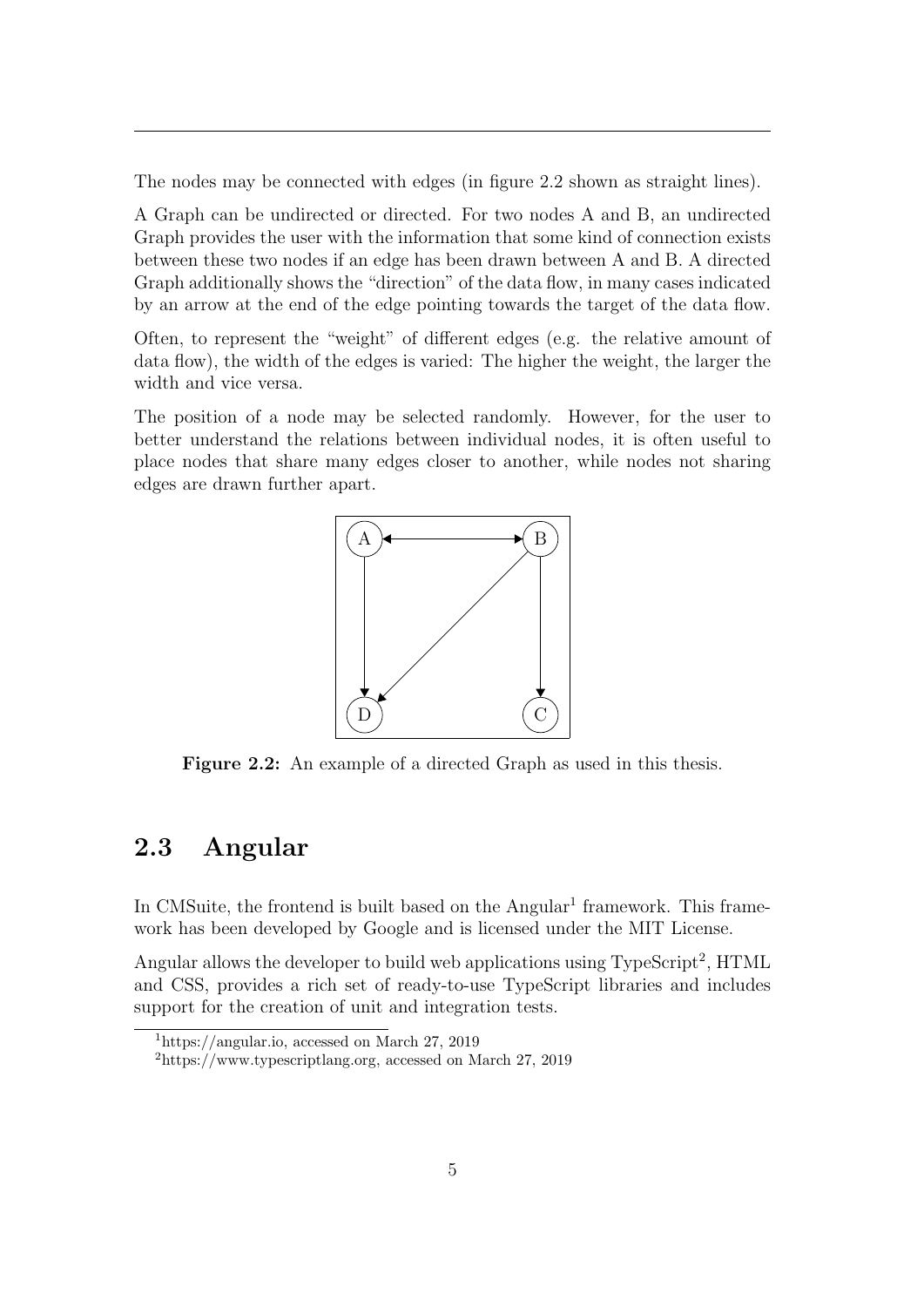## 2.3.1 Modules

An Angular project is divided into multiple Modules that are created by the programmer. A Module "groups" pieces of code that are responsible for similar tasks. Each Module consists, among others, of Components and Services.

## <span id="page-10-0"></span>2.3.2 Components

Components are used to display content to the user. This content is created and styled using HTML and CSS. A Component may embed other Components and exchange data with them. Also, Components may use Services to fetch and process data.

## <span id="page-10-1"></span>2.3.3 Services

Services are used when HTTP calls, complex calculations or other tasks that are not directly related to the visual representation within a Component need to be performed. This shows that Angular provides a clear separation of concerns: Components are responsible for the visual parts of the application. When, for instance, a network request needs to be made, these Components use Services that provide the necessary data.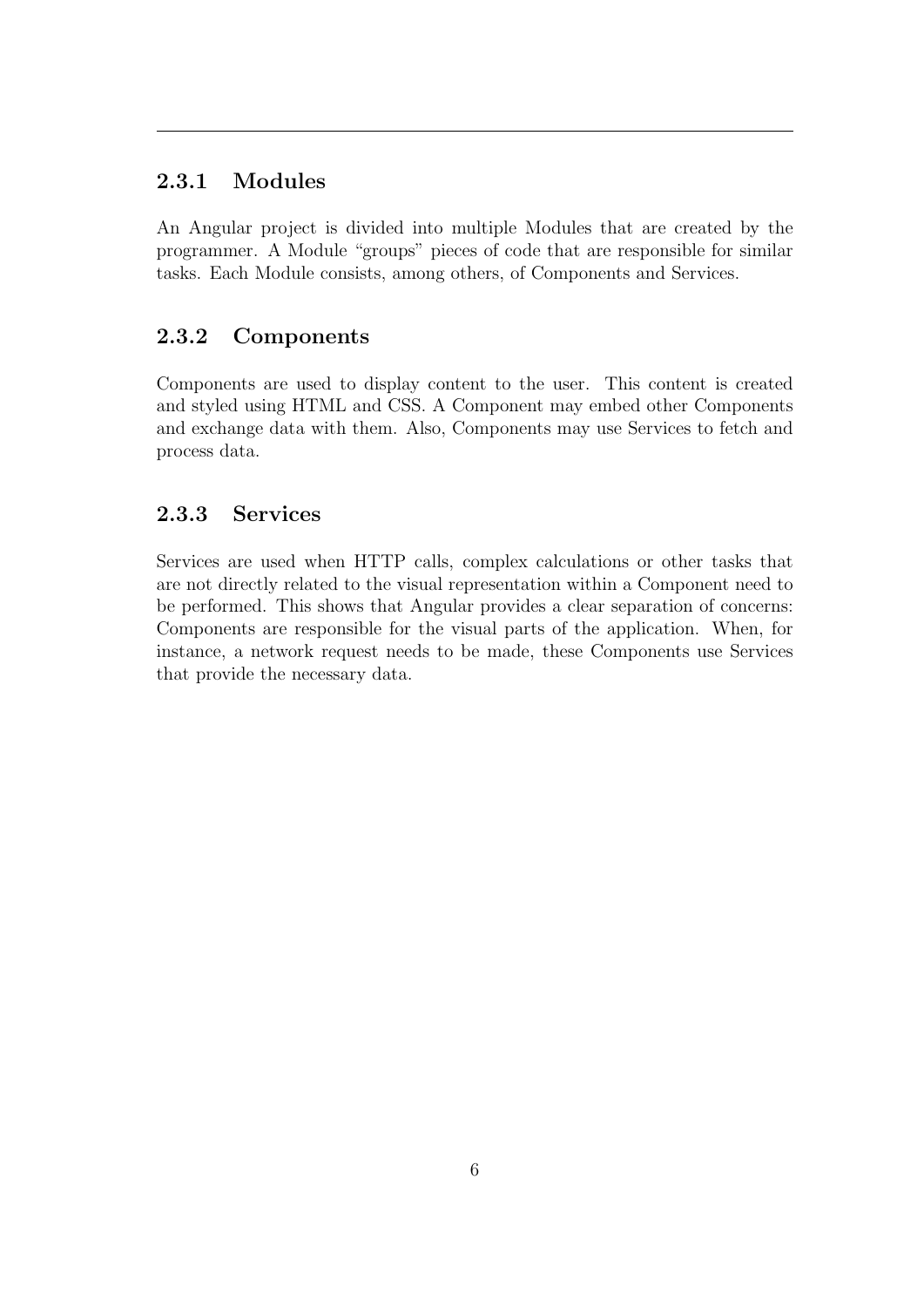# <span id="page-11-0"></span>3 Requirements

## <span id="page-11-1"></span>3.1 Purpose and description

CMSuite currently only includes a tabular journal view to display the patchflow data (or other types of economic events). All contributions related to an organizational unit or project are listed and can be filtered using a menu. The goal of this thesis is to create a visual representation of IS patch-flow.

### <span id="page-11-2"></span>3.1.1 Desired functionality

Besides the already existing journal view, it should be possible to explore the data using Sankey Diagrams and Graph representations. The visualizations should be "rich", not "static", by allowing basic interactivity. For instance, hovering a node with the cursor should reveal additional information or functionality. Also, users should be able to use filtering mechanisms that are similar to the journal view. By using different colors and sizes of nodes and edges, it should be possible for the user to easily find the parts of the data that are most important for him.

<span id="page-11-3"></span>Since most of the server-side infrastructure already exists, the main focus relies on the client side.

## 3.1.2 Motivation for added functionality

<span id="page-11-4"></span>The journal view is a good starting point for users who want to see each and every action in detail. However, with larger data sets, it quickly becomes hard to "understand" the data, i.e. to quickly see which parties provided the most contributions, which parties did not receive many contributions from others, etc. This problem can be solved by providing a useful visual representation of the patch-flow.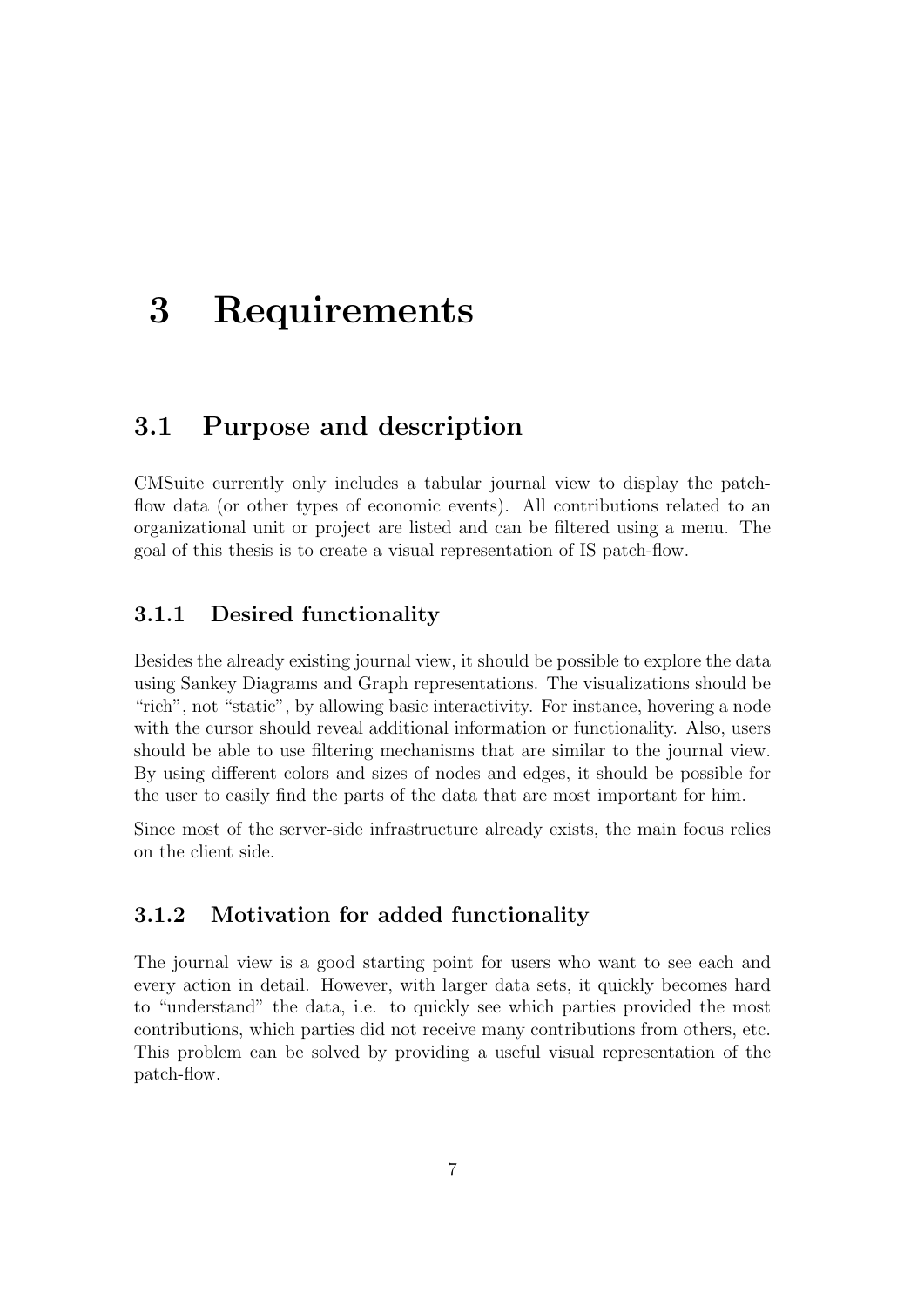# 3.2 List of requirements

Before starting the actual implementation, it is necessary to define the requirements that later need to be met by the final product. At the end of this thesis, an evaluation of these criteria will be made.

In order to allow a fine-grained evaluation of the requirements, a hierarchical naming/numbering scheme is used. If an element x of the list requires n additional tasks to be completed, these items will be listed as "children", having the reference numbers  $x.1$ . to  $x.n$ .

Each element of this list consists of a short summary and an optional explanation.

The requirements are stated as follows.

1. Make it possible for users to switch between the different presentation types. At the moment, only a journal view exists, which shows the data as a table. Later, it should be possible to switch to the "Sankey" and "Graph" views.

1.1. Add the necessary menu(s).

1.2. The navigation should be easy to use. This can be evaluated by measuring the number of clicks that are required to switch to a different view. A user should not need more than two clicks to switch the view.

1.3. The user should easily (i.e. without having to perform an interaction with the UI) get a visual feedback on which type of view he is currently using. This is not mandatory since the actual view will also be shown. However, a feature like this could make it possible for new users (who are not sure about the terminology) to navigate through the different elements with more confidence.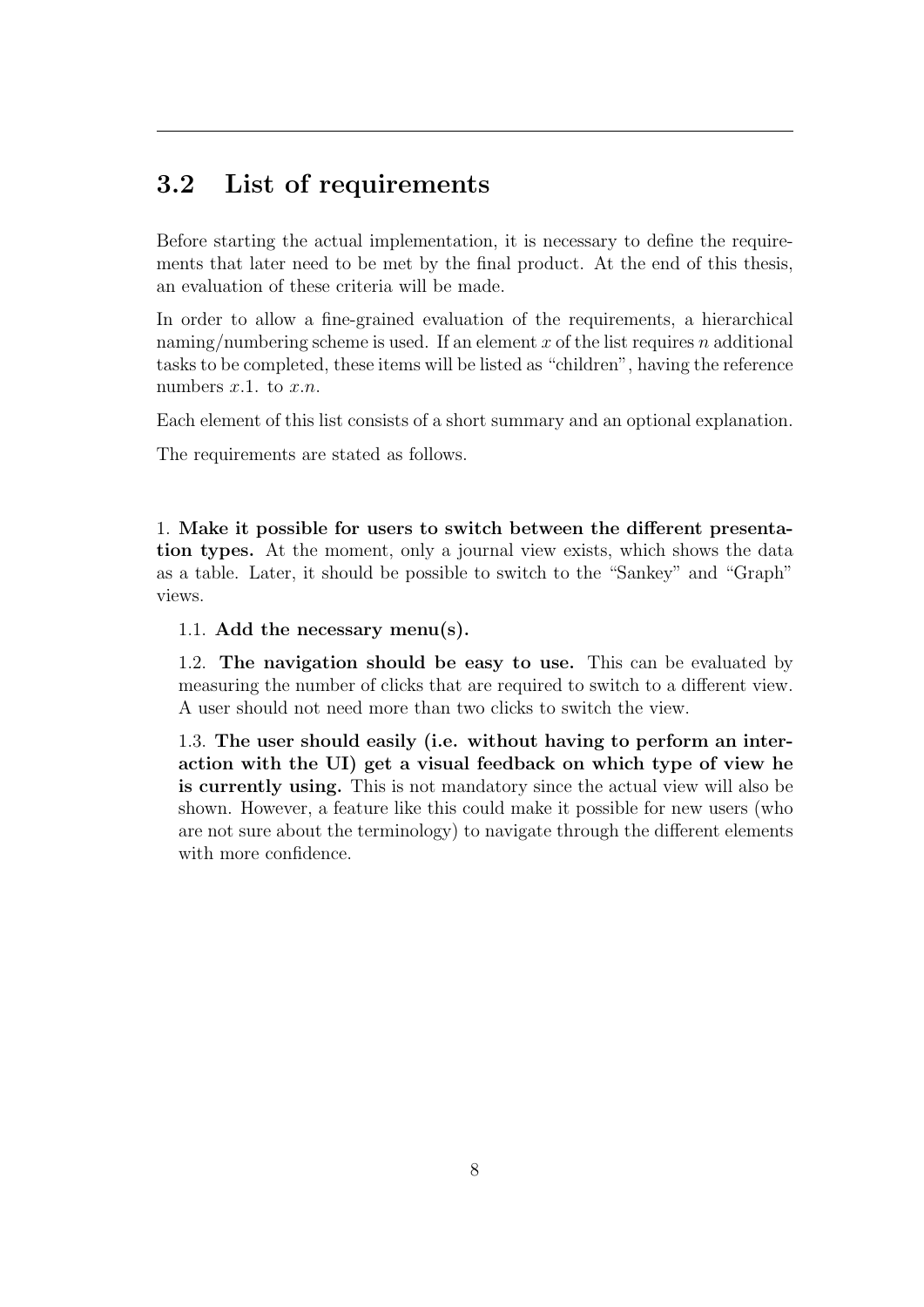2. Display the Sankey view.

2.1. Add the necessary menus to the view. Users should be able to change/filter the displayed data similarly to how it is done in the journal view. It should be evaluated whether re-using the already existing menu components is possible.

2.2. Find an open source library to display the Sankey Diagrams. If no suitable library could be found, it needs to be implemented from scratch.

2.2.1. The library should include all basic functions for data displaying and user interaction. This includes basic styling of nodes and links (e.g. setting the background colors) and visualization of link weights by setting different heights. User interactions should be possible through click, right click and hover handlers.

2.2.2. If features are missing in the library, they need to be implemented separately.

2.2.3. The library must have an open source license that is suitable to the rest of CMSuite.

2.3. Integrate the library into CMSuite.

2.4. Provide coloring/highlighting of nodes and links.

2.5. Visualize the weight of the links and their corresponding nodes.

2.6. Make it possible to "zoom" into nodes, i.e. show the underlying organizational units that belong to the node the user selected.

2.7. React to data changes.

2.7.1 When data changes (e.g. by a new user selection from the menu defined in 2.1.), update the diagram accordingly.

2.7.2. If possible, give visual feedback about the changes. This can be done using animations and transitioning effects.

2.7.3. Only change the position of those nodes that are affected by the data change. Try to keep all other nodes at their position. In this way, it is easier for the user to understand which elements changed.

2.8. It should be possible to export the currently seen diagram, e.g. as image or PDF file.

2.9. It should be possible to store the currently seen view so that it can later easily be recreated.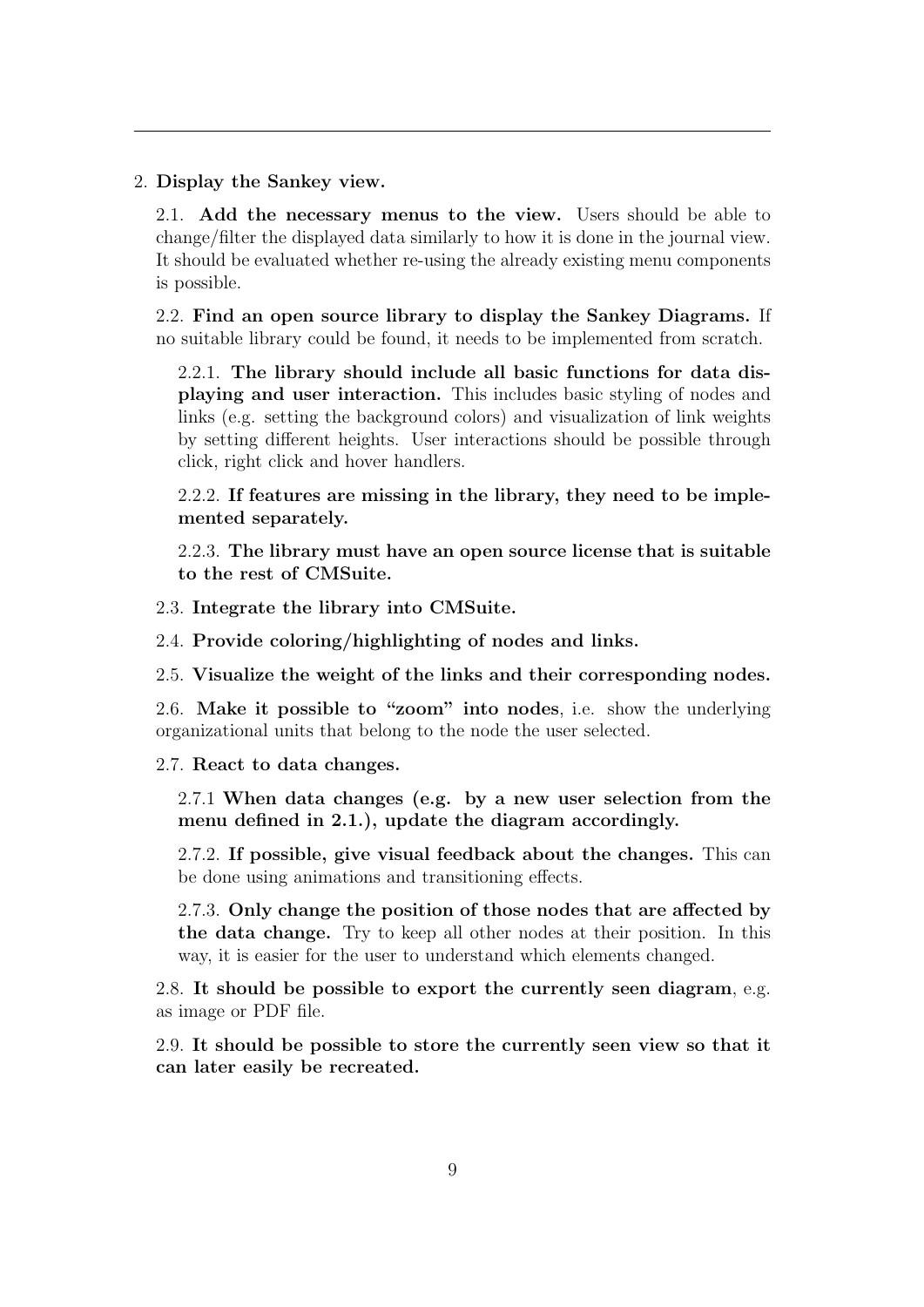#### 3. Display the Graph view.

3.1. Add the necessary menus to the view. Users should be able to change/filter the displayed data similarly to how it is done in the journal view. It should be evaluated whether re-using the already existing menu components is possible.

3.2. Find an open source library to display the Graphs. If no suitable library could be found, it needs to be implemented from scratch. If possible, use the same library as in 2.2., since a more consistent code structure can be expected when using the same library for both tasks.

3.2.1. The library should include all basic functions for data displaying and user interaction. This includes basic styling of nodes and edges (e.g. setting the background colors) and visualization of edge weights by setting different widths. User interactions should be possible through click, right click and hover handlers.

3.2.2. If features are missing in the library, they need to be implemented separately.

3.2.3. The library must have an open source license that is suitable to the rest of CMSuite.

3.3. Integrate the library into CMSuite.

3.4. Provide coloring/highlighting of nodes and edges.

3.5. Visualize the weight of the edges.

3.6. Make it possible to "zoom" into nodes, i.e. show the underlying organizational units that belong to the node the user selected.

3.7. React to data changes.

3.7.1 When data changes (e.g. by a new user selection from the menu defined in 3.1.), update the diagram accordingly.

3.7.2. If possible, give visual feedback about the changes. This can be done using animations and transitioning effects.

3.7.3. Only change the position of those nodes that are affected by the data change. Try to keep all other nodes at their position. In this way, it is easier for the user to understand which elements changed.

3.8. It should be possible to export the currently seen diagram, e.g. as image or PDF file.

3.9. It should be possible to store the currently seen view so that it can later easily be recreated.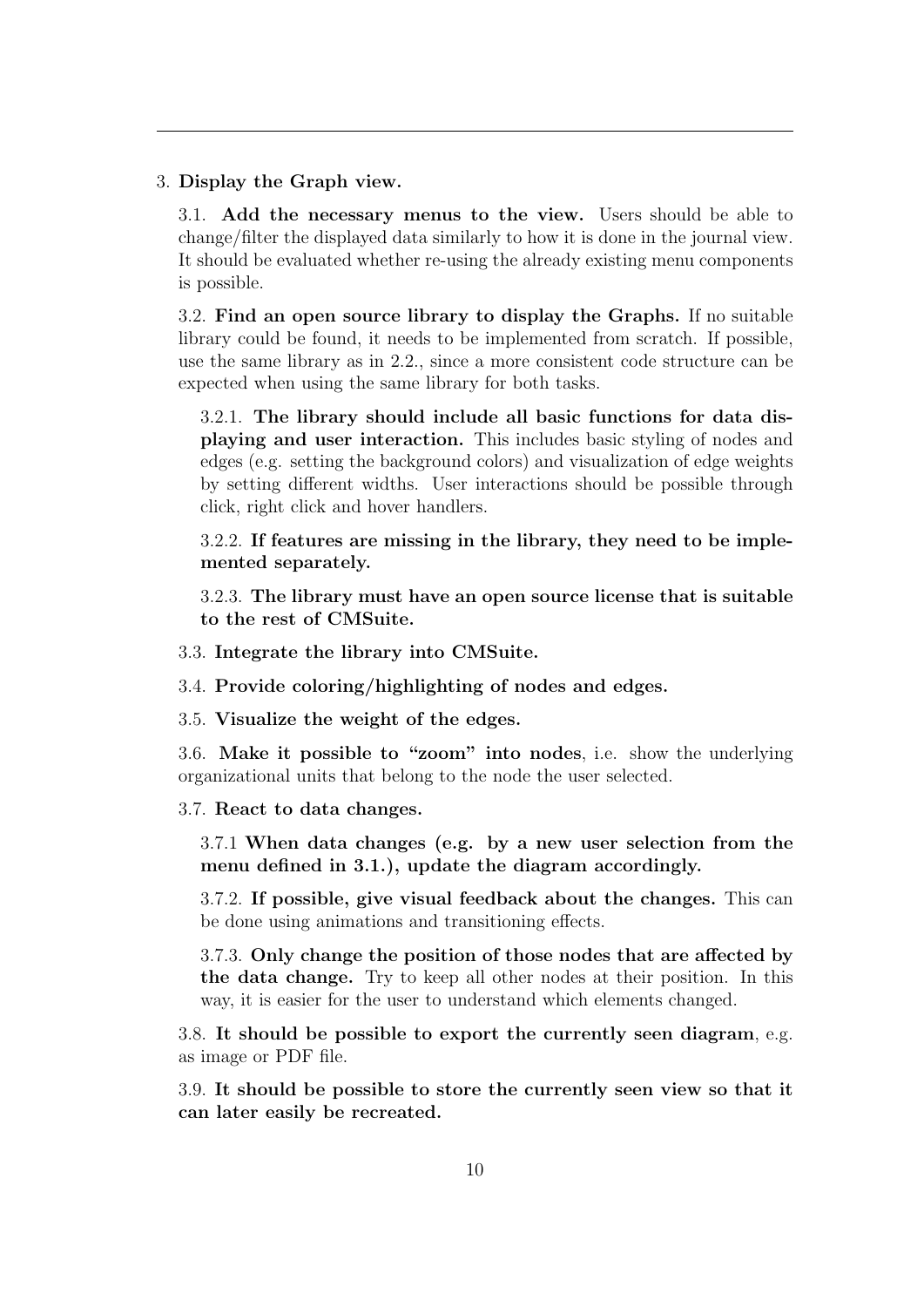4. The code should have a high quality.

4.1. The code should be formatted according to the guidelines of CMSuite. This can be tested using the linter.

4.2. All important functions/methods should have a comment documenting their parameters and purpose. Methods inherited from other classes (or similar) don't need to be documented.

4.3. For all components and services, there should be a test coverage of more than 90%. Since the work done in this thesis extends an already existing product, it is sufficient only to create test cases for new components. Already existing files that have been extended during the development don't need to be tested.

4.4. Files should not exceed a length of  $400$  lines<sup>[1](#page-0-0)</sup> to be better readable. Like in 4.3., this only applies to newly created files. Also, files used for testing may be longer as "split" test files could cause confusion.

# <span id="page-15-0"></span>3.3 Evaluation scheme

Since a fine-grained hierarchical description of all requirements has been set, the evaluation should be done accordingly. For each item of the list, a score from 0 to 100% should be calculated. Here, 0 stands for a not met requirement and 100% a fully met requirement. Values between these numbers are linearly scaled and can be interpreted in the following way:

- 0: Requirement completely failed.
- $1\%$   $25\%$ : Most parts of the requirement not fulfilled.
- 26\% 50\%: Many parts of the requirement not fulfilled.
- $51\%$   $75\%$ : Some parts of the requirement not fulfilled.
- 76\% 99\%: Most parts of the requirement fulfilled.
- 100%: Requirement completely fulfilled.

<sup>&</sup>lt;sup>1</sup>We use a limit of 400 lines per file as this number is a recommendation of the Angular Style Guide: "Consider limiting files to 400 lines of code.", see<https://angular.io/guide/styleguide> (accessed on April 24, 2019)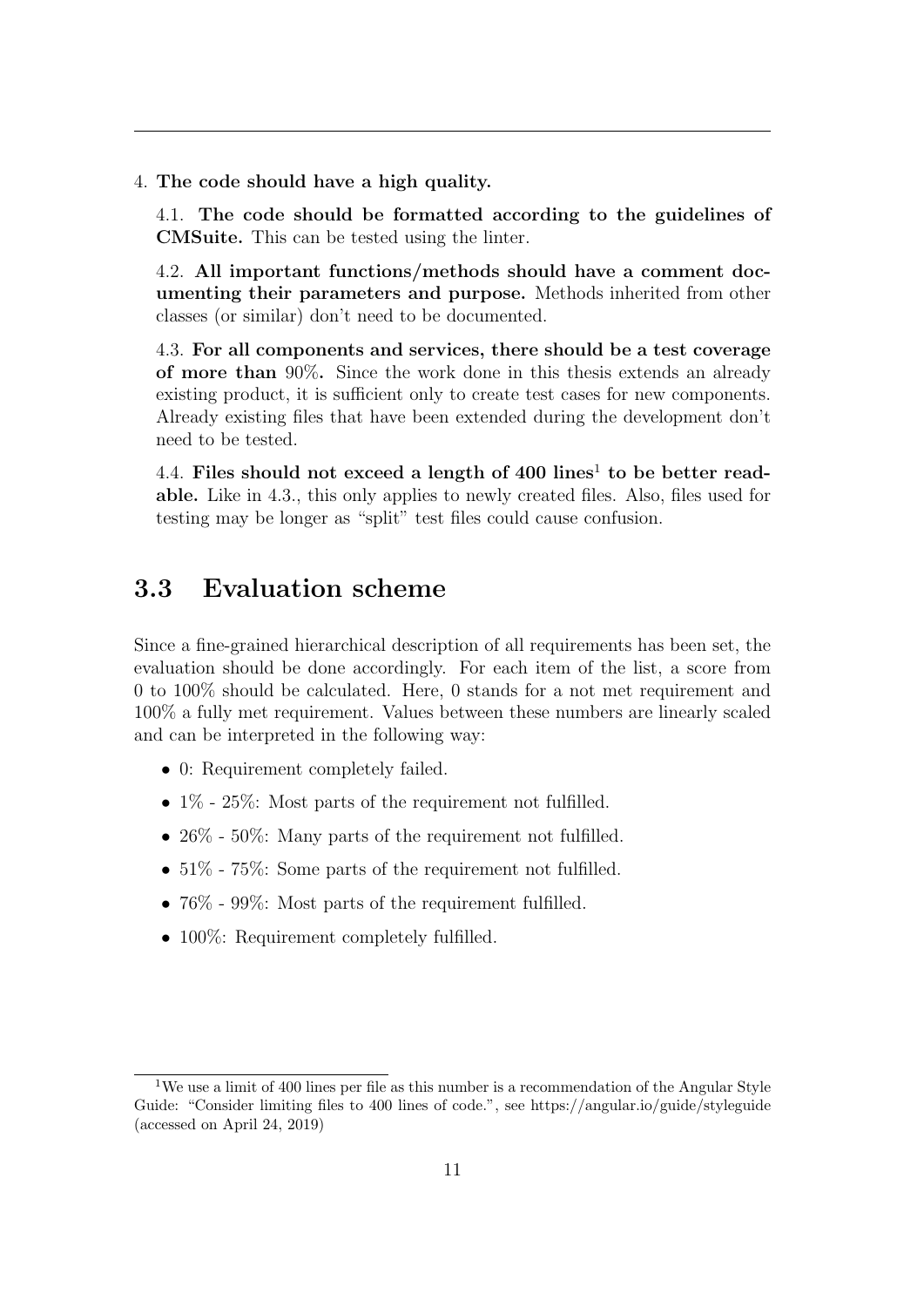Each value  $v$  is rounded in the following way:

$$
v_{new} = \frac{\lfloor v \cdot 100 \rfloor}{100}
$$

A requirement that has no children can either be "fulfilled", receiving a score of 100%, or "not fulfilled", leading to a score of 0.

For a requirement  $r$  that has  $m$  children, the score  $s$  will be calculated as follows:

$$
s = \frac{\left[\sum_{k=1}^{m} \frac{\text{score of } r.k}{m} \cdot 100\right]}{100}
$$

In the evaluation, only requirements with no children need to be directly analyzed. All other requirements will automatically receive a score based on the formula above.

# <span id="page-16-0"></span>3.4 Visualization of requirements

A visualization of the requirements defined in section [3.2](#page-11-4) can be found in figure [3.1.](#page-17-0) The requirements for the Sankey view can be found in more detail in figure [3.2,](#page-18-0) while figure [3.3](#page-19-0) shows the details of the requirements for the Graph view.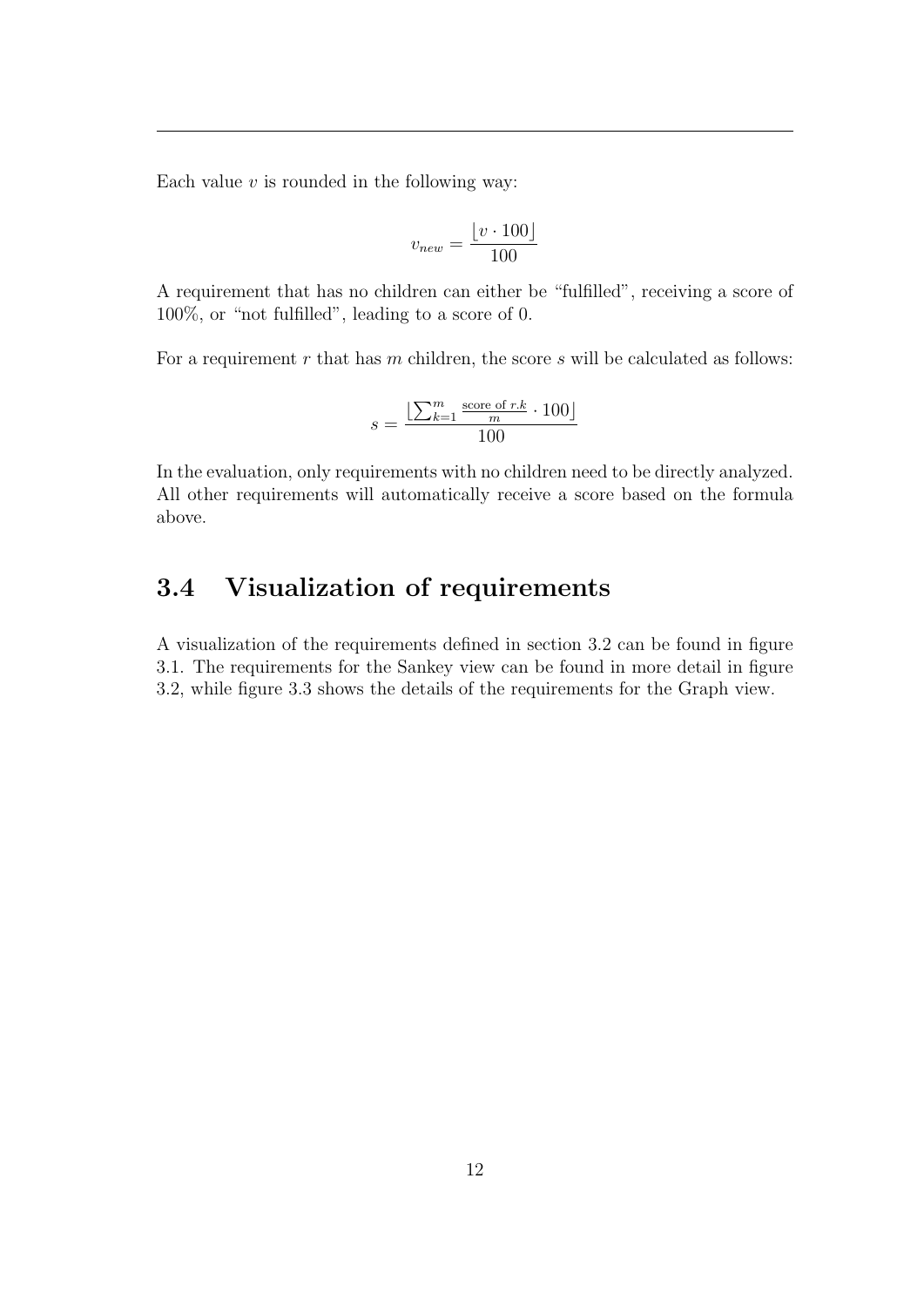<span id="page-17-0"></span>

Figure 3.1: The requirements visualized using a tree representation. The requirements for the Sankey view can be found in figure [3.2](#page-18-0) and the requirements for the Graph view are shown in figure [3.3.](#page-19-0)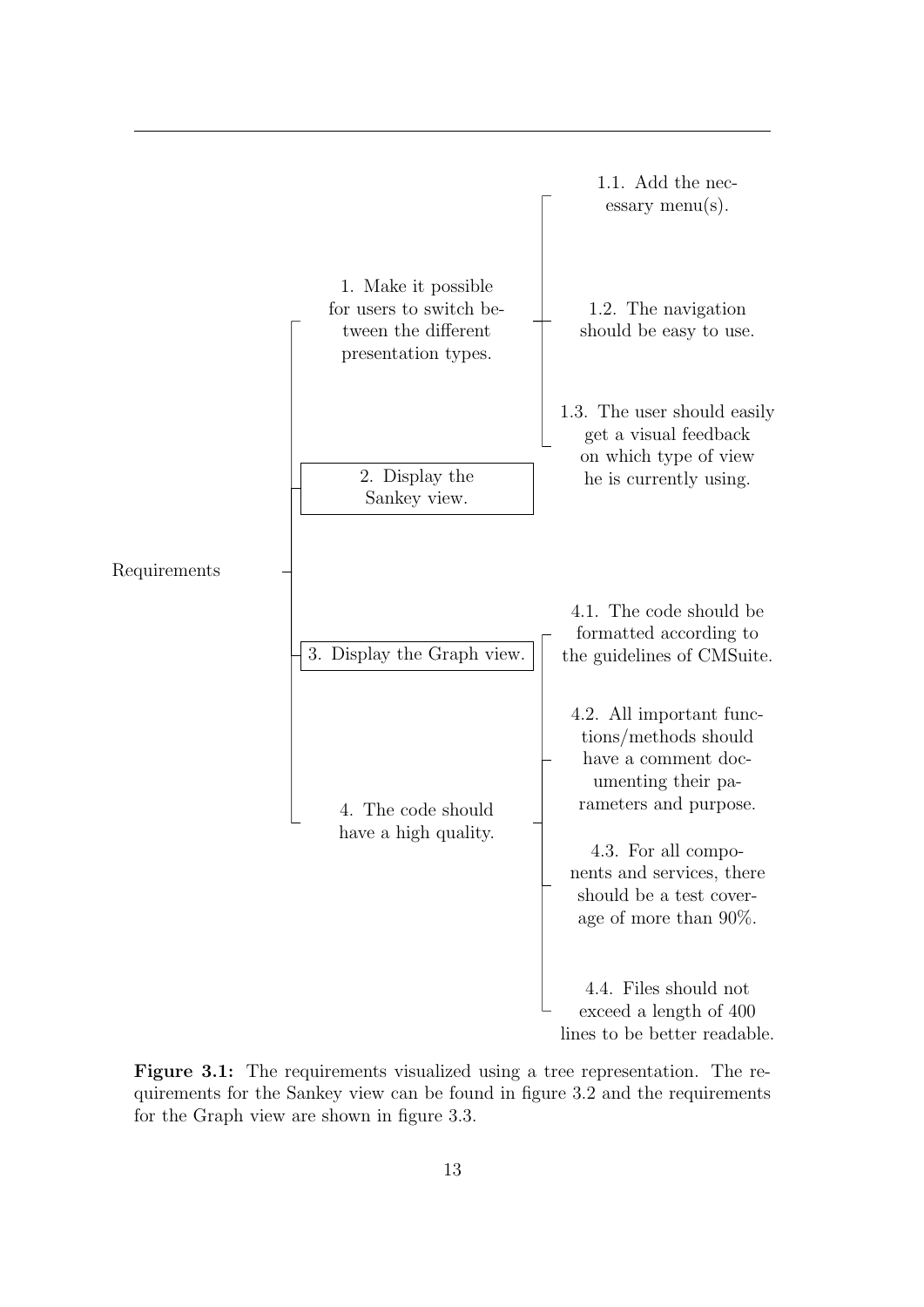<span id="page-18-0"></span>

Figure 3.2: The requirements for the Sankey view visualized using a tree representation.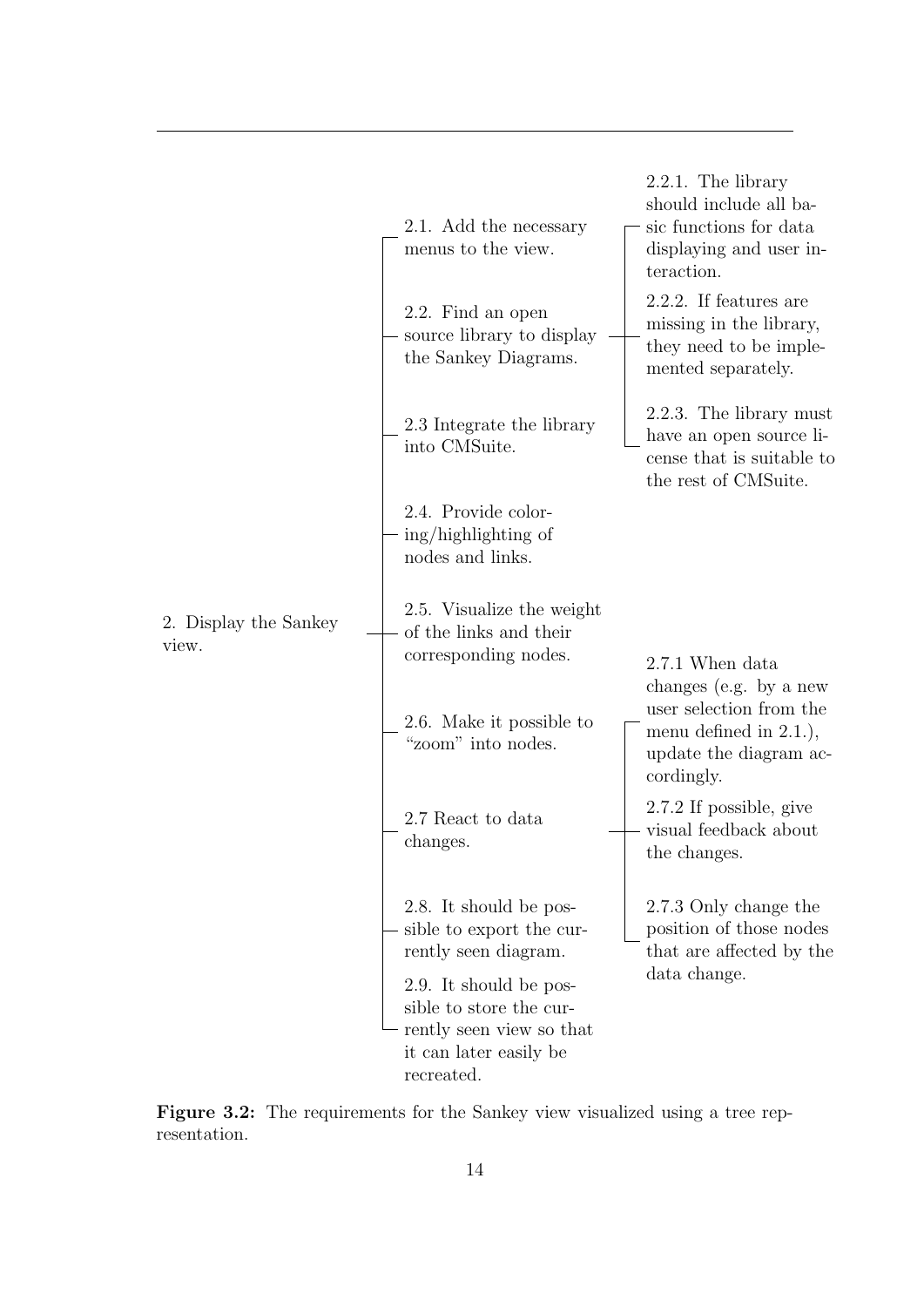<span id="page-19-0"></span>

|                               | 3.1. Add the necessary<br>menus to the view.                                                                                                                                                        | $3.2.1$ . The library<br>should include all ba-<br>sic functions for data<br>displaying and user in-<br>teraction.                        |
|-------------------------------|-----------------------------------------------------------------------------------------------------------------------------------------------------------------------------------------------------|-------------------------------------------------------------------------------------------------------------------------------------------|
|                               | 3.2. Find an open<br>source library to display<br>the Graphs.                                                                                                                                       | 3.2.2. If features are<br>missing in the library,<br>they need to be imple-<br>mented separately.                                         |
|                               | 3.3 Integrate the library<br>into CMSuite.                                                                                                                                                          | 3.2.3. The library must<br>have an open source li-<br>cense that is suitable to<br>the rest of CMSuite.                                   |
|                               | 3.4. Provide color-<br>ing/highlighting of<br>nodes and edges.                                                                                                                                      |                                                                                                                                           |
| 3. Display the Graph<br>view. | 3.5. Visualize the weight<br>of the edges.                                                                                                                                                          |                                                                                                                                           |
|                               | 3.6. Make it possible to<br>"zoom" into nodes.                                                                                                                                                      | 3.7.1 When data<br>changes (e.g. by a new<br>user selection from the<br>menu defined in $3.1$ .),<br>update the diagram ac-<br>cordingly. |
|                               | 3.7 React to data<br>changes.                                                                                                                                                                       | 3.7.2 If possible, give<br>visual feedback about<br>the changes.                                                                          |
|                               | 3.8. It should be pos-<br>sible to export the cur-<br>rently seen diagram.<br>3.9. It should be pos-<br>sible to store the cur-<br>rently seen view so that<br>it can later easily be<br>recreated. | 3.7.3 Only change the<br>position of those nodes<br>that are affected by the<br>data change.                                              |

Figure 3.3: The requirements for the Graph view visualized using a tree representation.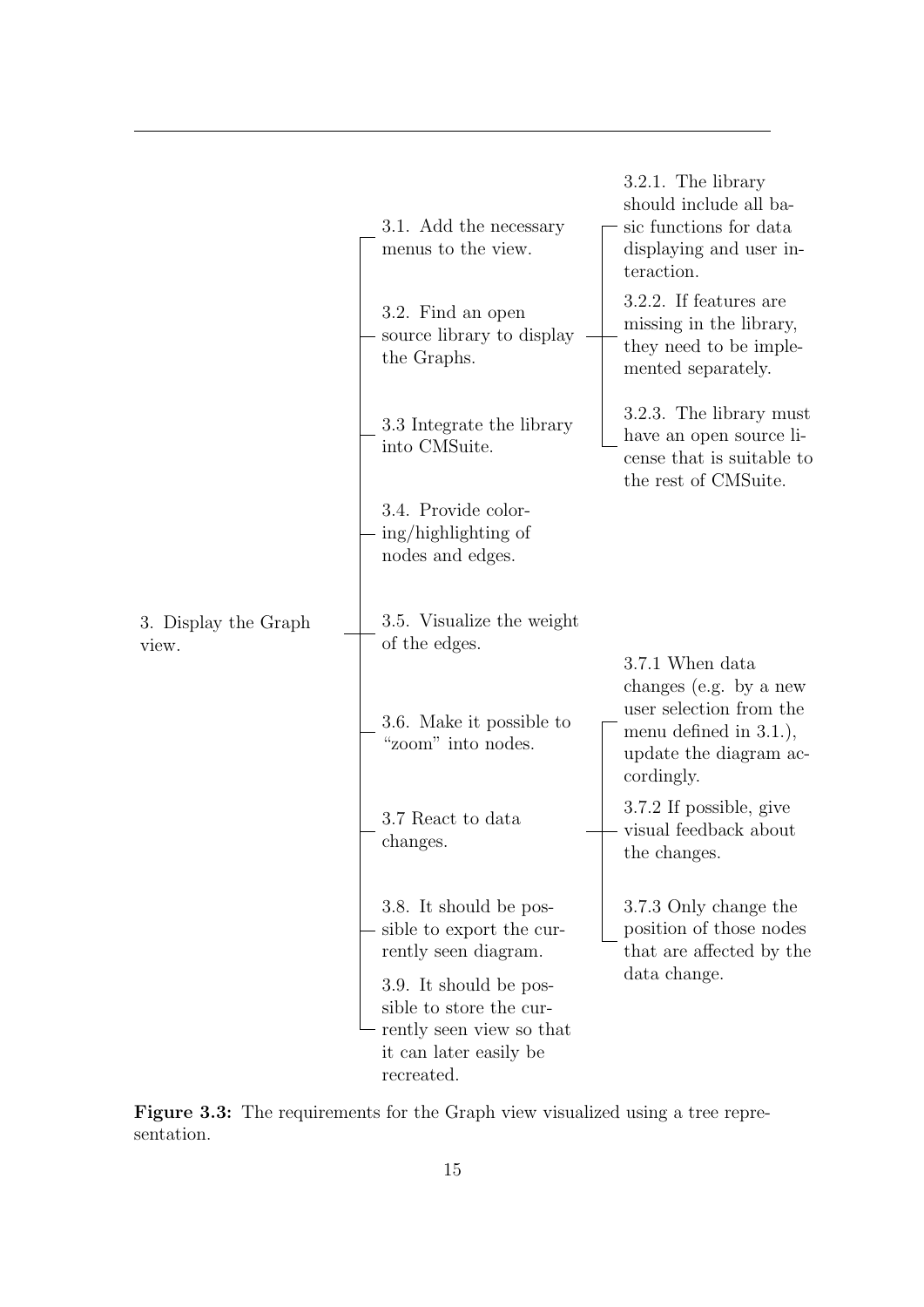# <span id="page-20-0"></span>4 Architecture and Design

<span id="page-20-1"></span>In the following chapter, the general structure and important decisions regarding the software components needed for this thesis are described.

# 4.1 Selection of a library for Sankey Diagrams and Graphs

In order to display Sankey Diagrams and Graphs, it is necessary to decide if a library should be written from scratch, or whether open source software can be used for this task. The latter could potentially save development time and later reduce maintenance efforts. Because of this, it is preferable to look for a readyto-use open source library. Since the two types of diagrams most likely aren't supported by one single library, the selection will be made independently for both of them.

## <span id="page-20-2"></span>4.1.1 Library for Sankey Diagrams

With requirements 2.2.1 and 2.2.3, as stated in section [3.2,](#page-11-4) we have already defined the minimum required functionality of a Sankey Diagram library. They are as follows:

- Have an open source license that is compatible with CMSuite.
- Allow basic styling (e.g. setting the background colors) of nodes.
- Allow basic styling (e.g. setting the background colors) of links.
- Visualize link weights by using different heights.
- Allow user interactions (e.g. clicking, right clicking and hovering) of nodes and links.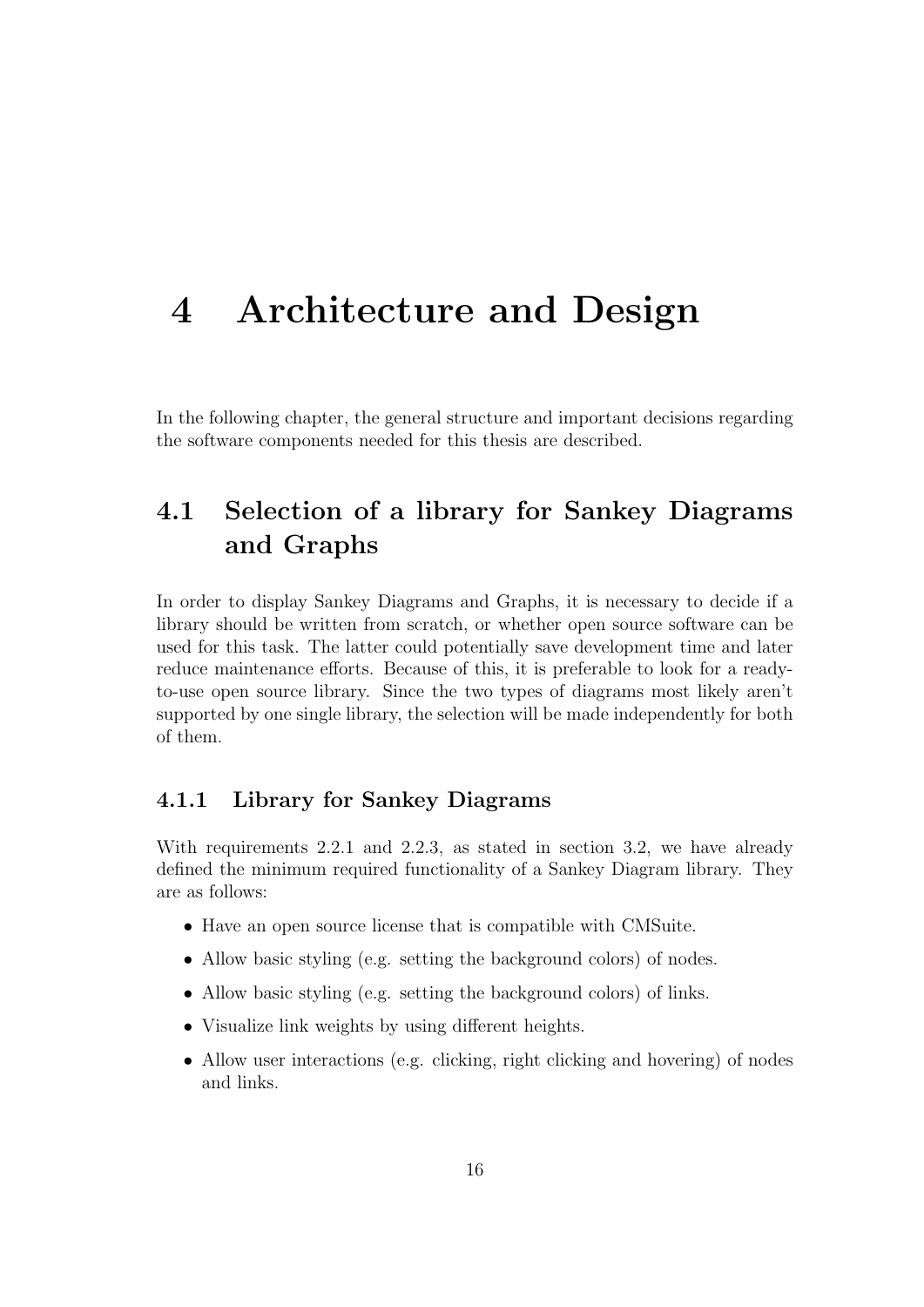Since CMSuite utilizes the Angular framework, compatibility between the Sankey library and Angular could reduce the development time even more. However, this is not a strict requirement since creating a "wrapper", acting as a bridge between the selected library and Angular, should be possible in most cases.

### Potential libraries

Many libraries were checked for compatibility with the requirements listed above. Those pieces of software that did not provide functionality to display Sankey Diagrams, or that did not have a proper open source license, such as Google Charts<sup>[1](#page-0-0)</sup>, were omitted from the list of potential "candidates". In the end, a decision between the libraries  $D3.js<sup>2</sup>$  $D3.js<sup>2</sup>$  $D3.js<sup>2</sup>$  (later referred to as "D3") and angularplotly.js[3](#page-0-0) had to be made.

A comparison of D3 and angular-plotly.js can be found in table [4.1.](#page-21-0) It is important to note that both libraries are constantly updated, which could make the comparison not fully valid for future versions.

<span id="page-21-0"></span>

|                                | D3                    | angular-plotly.js      |
|--------------------------------|-----------------------|------------------------|
| Tested version                 | 5.7.0                 | 0.1.15                 |
| Have an open source license    | Yes<br>(BSD 3-Clause) | Yes (MIT License)      |
| that is compatible with CM-    | "New" or "Revised"    |                        |
| Suite.                         | License)              |                        |
| Allow basic styling (e.g. set- | Yes                   | Yes                    |
| ting the background colors)    |                       |                        |
| of nodes.                      |                       |                        |
| Allow basic styling (e.g. set- | Yes                   | Yes                    |
| ting the background colors)    |                       |                        |
| of links.                      |                       |                        |
| Visualize link weights by us-  | Yes                   | Yes                    |
| ing different heights.         |                       |                        |
| interactions<br>Allow<br>user  | Yes                   | Click and hover pos-   |
| (clicking, right clicking and  |                       | sible. Right click not |
| hovering) of nodes<br>and      |                       | supported.             |
| edges.                         |                       |                        |
| (Optional) Include a ready-    | N <sub>o</sub>        | Yes                    |
| to-use wrapper for Angular.    |                       |                        |

Table 4.1: Comparison of potential libraries for Sankey Diagrams.

<sup>1</sup>[https://developers.google.com/chart,](https://developers.google.com/chart) accessed on March 27, 2019

 $\frac{2 \text{https://d3js.org}}{2}$ , accessed on March 27, 2019

<sup>3</sup>[https://github.com/plotly/angular-plotly.js,](https://github.com/plotly/angular-plotly.js) accessed on March 27, 2019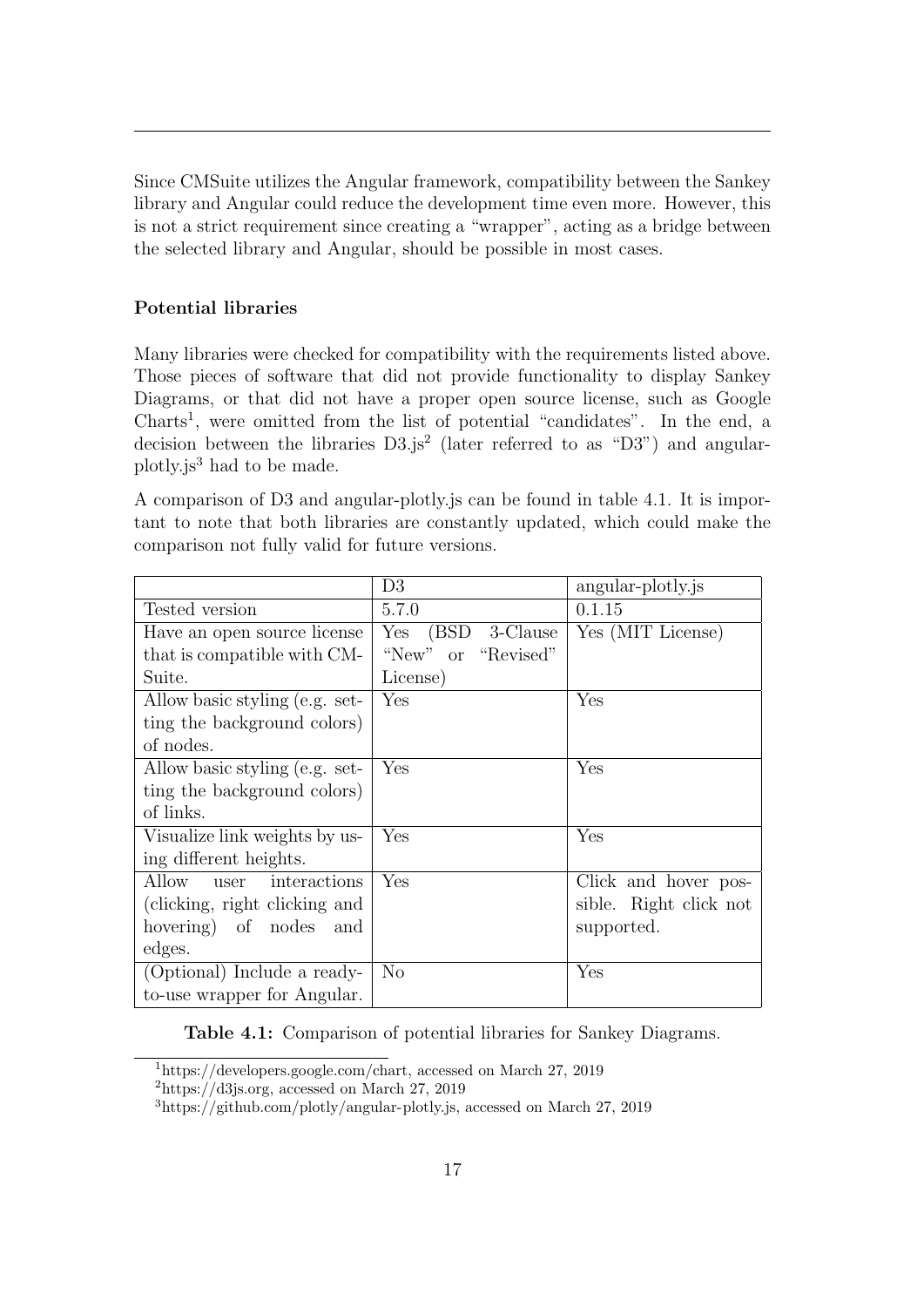As it turns out, both of the libraries fulfill (nearly) all minimum requirements. The only disadvantage of angular-plotly.js is the missing right click support. However, it already provides an Angular wrapper, that could make the integration in CMSuite easier compared to D3.

Since the direct comparison did not clearly reveal the best-suited library for the tasks of this thesis, another point had to be considered: The flexibility, i.e. the possibility to change the individual pieces of the diagram.

D3 doesn't create DOM<sup>[4](#page-0-0)</sup> elements on its own. Instead, it only provides the results of the calculations that were made to find positions for the individual nodes and links. Also, it includes several helper functions making the creation of actual DOM elements easier. Since no wrapper for Angular is provided, it has to be written before being able to use the library in CMSuite.

Angular-plotly.js, on the other hand, already includes an Angular wrapper. Changing the style of individual nodes or links can only be done by setting values to pre-defined attributes in the configuration object. Directly adding custom elements or changing the general layout/behavior of the diagram is not possible - it is necessary to change the actual source code of the library.

Because of this, using D3 and creating a custom wrapper for Angular has been considered the better, more flexible choice for the work in this thesis; so D3 has been chosen to display the Sankey Diagrams.

## <span id="page-22-0"></span>4.1.2 Library for Graphs

Similar to how it was done for the Sankey Diagrams, an open source library needs to be chosen for Graphs. If no suitable library can be found, all necessary algorithms need to be implemented from scratch.

With requirements 3.2.1 and 3.2.3, as stated in section [3.2,](#page-11-4) we have already defined the minimum required functionality of a Graph library. They are analogical to the ones selected for the Sankey Diagrams:

- Have an open source license that is compatible with CMSuite.
- Allow basic styling (e.g. setting the background colors) of nodes.
- Allow basic styling (e.g. setting the colors) of edges.
- Visualize edge weights by using different widths.

<sup>4</sup>"DOM" is an abbreviation for "Document Object Model" and refers to the representation of an HTML or XML document within a browser, see [https://developer.mozilla.org/en-US/](https://developer.mozilla.org/en-US/docs/Web/API/Document_Object_Model/Introduction) [docs/Web/API/Document](https://developer.mozilla.org/en-US/docs/Web/API/Document_Object_Model/Introduction) Object Model/Introduction (accessed on April 20, 2019)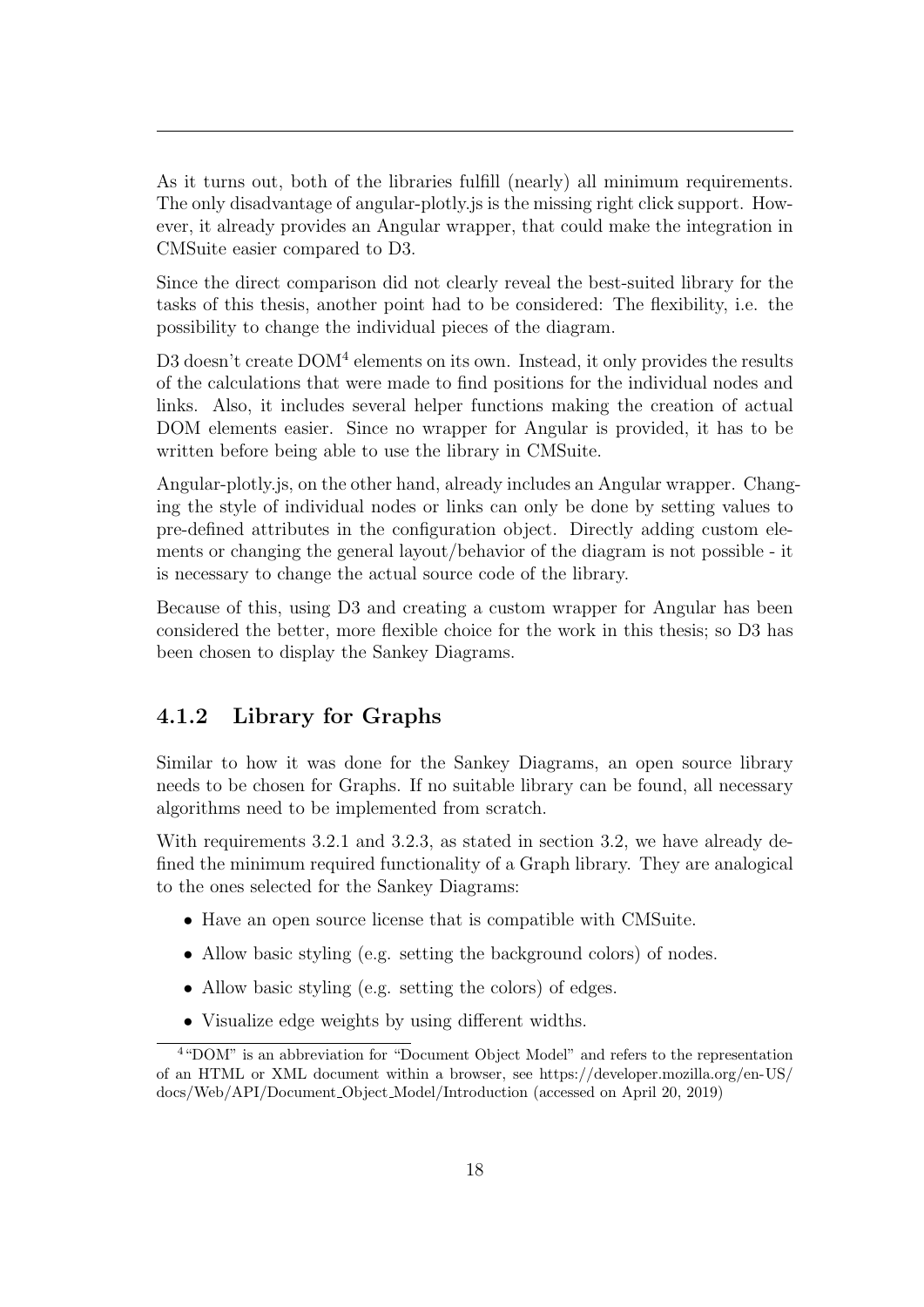• Allow user interactions (e.g. clicking, right clicking and hovering) of nodes and edges.

## Potential libraries

The following four open source libraries were considered in the comparison:

- Sigma.js $^5$  $^5$
- Cytoscape.js $6$
- D3 (using D3-force<sup>[7](#page-0-0)</sup>)
- ngx-graph<sup>[8](#page-0-0)</sup>

It should be noted that D3 does not explicitly provide a Graph library. Instead, the D3 Force Simulation can be used. This allows the programmer to create nodes that "react" to each other. For instance, it is possible to make nodes collide with others or get drawn together when an edge exists between them.

A comparison can be found in table [4.2.](#page-24-1) Like for the Sankey Diagram libraries, it is important to note that all libraries are constantly updated, which could make the comparison not fully valid for future versions.

Since all four libraries fulfill the minimum requirements, other aspects need to be considered to choose the best fitting one.

D3 has already been selected for Sankey Diagrams. Most likely, the API is similar and thus makes the code more consistent. Also, it might be possible to share some parts of the code between the Sankey Diagram and the Graph wrapper.

ngx-graph has the advantage that it already includes a wrapper for Angular.

The other two libraries do not provide any of the advantages mentioned above. Because of this, only D3 and ngx-graph are considered hereinafter.

As described for Sankey Diagrams, D3 offers a lot of flexibility since it only provides the results of its calculations and does not automatically create any DOM elements. The disadvantage is that a wrapper for Angular needs to be created.

Ngx-graph already includes an Angular wrapper. However, there are much less options for customizations compared to D3. It is possible to change individual

<sup>5</sup>[http://sigmajs.org,](http://sigmajs.org) accessed on March 27, 2019

 $6$ [http://js.cytoscape.org,](http://js.cytoscape.org) accessed on March 27, 2019

<sup>7</sup>[https://github.com/d3/d3-force,](https://github.com/d3/d3-force) accessed on March 27, 2019

<sup>8</sup>[https://github.com/swimlane/ngx-graph,](https://github.com/swimlane/ngx-graph) accessed on March 27, 2019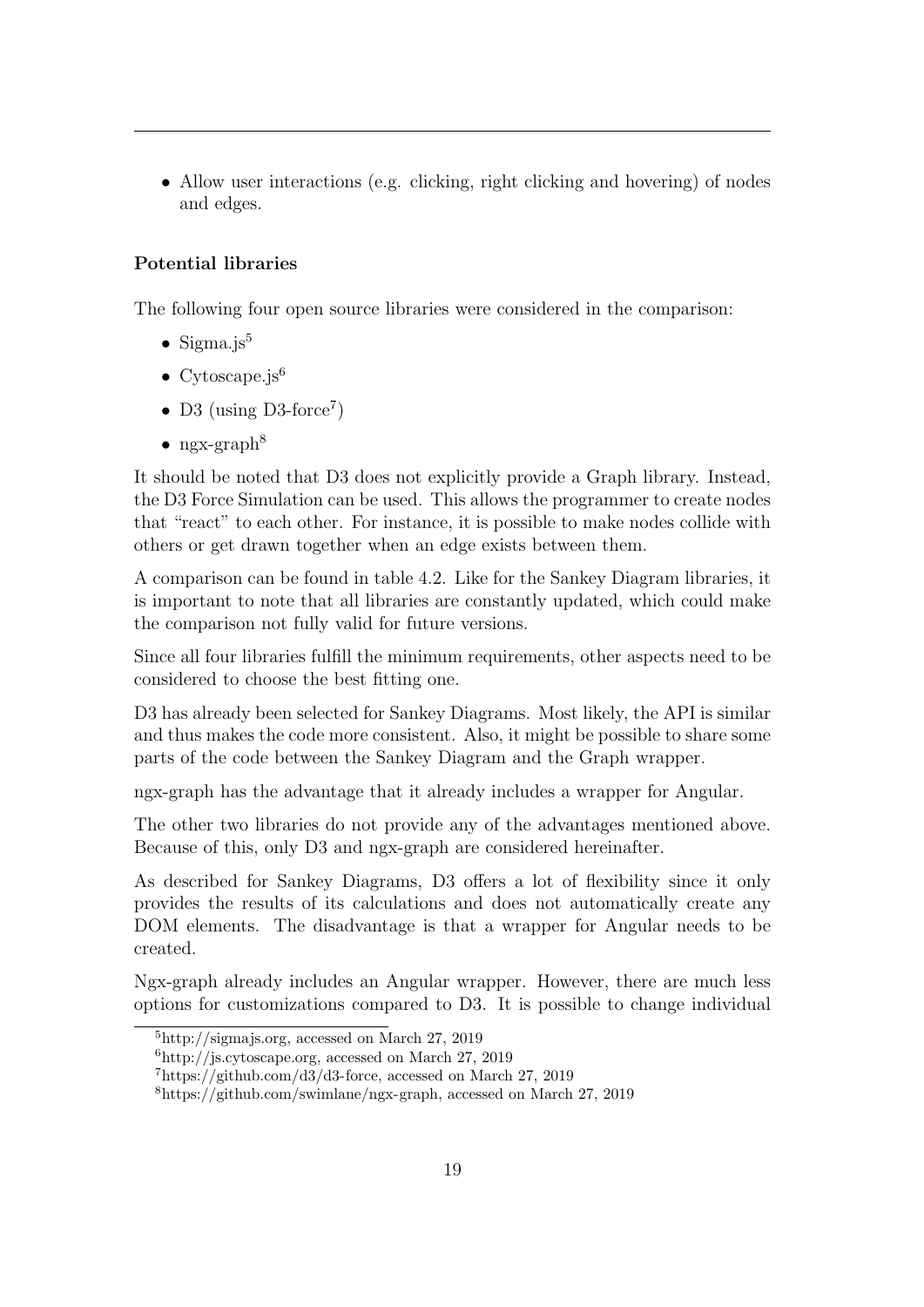<span id="page-24-1"></span>

|                           | Sigma.js    | Cytoscape.js | D3             | $ngx-graph$  |
|---------------------------|-------------|--------------|----------------|--------------|
| Tested version            | 1.2.1       | 3.2.20       | D3: 5.7.0      | 5.1.0        |
|                           |             |              | D3-force:      |              |
|                           |             |              | 1.1.2          |              |
| Have an open source       | (MIT<br>Yes | Yes (MIT Li- | Yes (BSD       | (MIT)<br>Yes |
| license that is compat-   | License)    | cense)       | 3-Clause       | License)     |
| ible with CMSuite.        |             |              | $"New"$ or     |              |
|                           |             |              | "Revised"      |              |
|                           |             |              | License)       |              |
| basic<br>styling<br>Allow | Yes         | Yes          | Yes            | Yes          |
| setting the<br>(e.g.      |             |              |                |              |
| background colors) of     |             |              |                |              |
| nodes.                    |             |              |                |              |
| Allow<br>basic styling    | Yes         | Yes          | Yes            | Yes          |
| setting<br>the<br>(e.g.   |             |              |                |              |
| colors) of edges.         |             |              |                |              |
| Visualize edge weights    | Yes         | Yes          | Yes            | Yes          |
| using<br>different<br>by  |             |              |                |              |
| widths.                   |             |              |                |              |
| Allow<br>interac-<br>user | Yes         | Yes          | Yes            | Yes          |
| tions (e.g.<br>clicking,  |             |              |                |              |
| right clicking and hov-   |             |              |                |              |
| ering) of nodes and       |             |              |                |              |
| edges.                    |             |              |                |              |
| (Optional) Include a      | No          | No           | N <sub>o</sub> | Yes          |
| ready-to-use wrapper      |             |              |                |              |
| for Angular.              |             |              |                |              |

Table 4.2: Comparison of potential libraries for Graphs.

properties of the used SVG elements. Yet, the programmer cannot explicitly influence the exact placement of the nodes, precisely animate individual properties (for instance to make the nodes visually "collide" with each other), define how edges are positioned (e.g. all starting in one pre-defined point or evenly distributed over the nodes), or add more advanced custom elements to the Graph. This lack of flexibility could quickly become a problem.

<span id="page-24-0"></span>Because of this, D3 has been chosen as it is the most flexible library and is already in use for the Sankey Diagram. An Angular wrapper needs to be created to be fully compatible with CMSuite.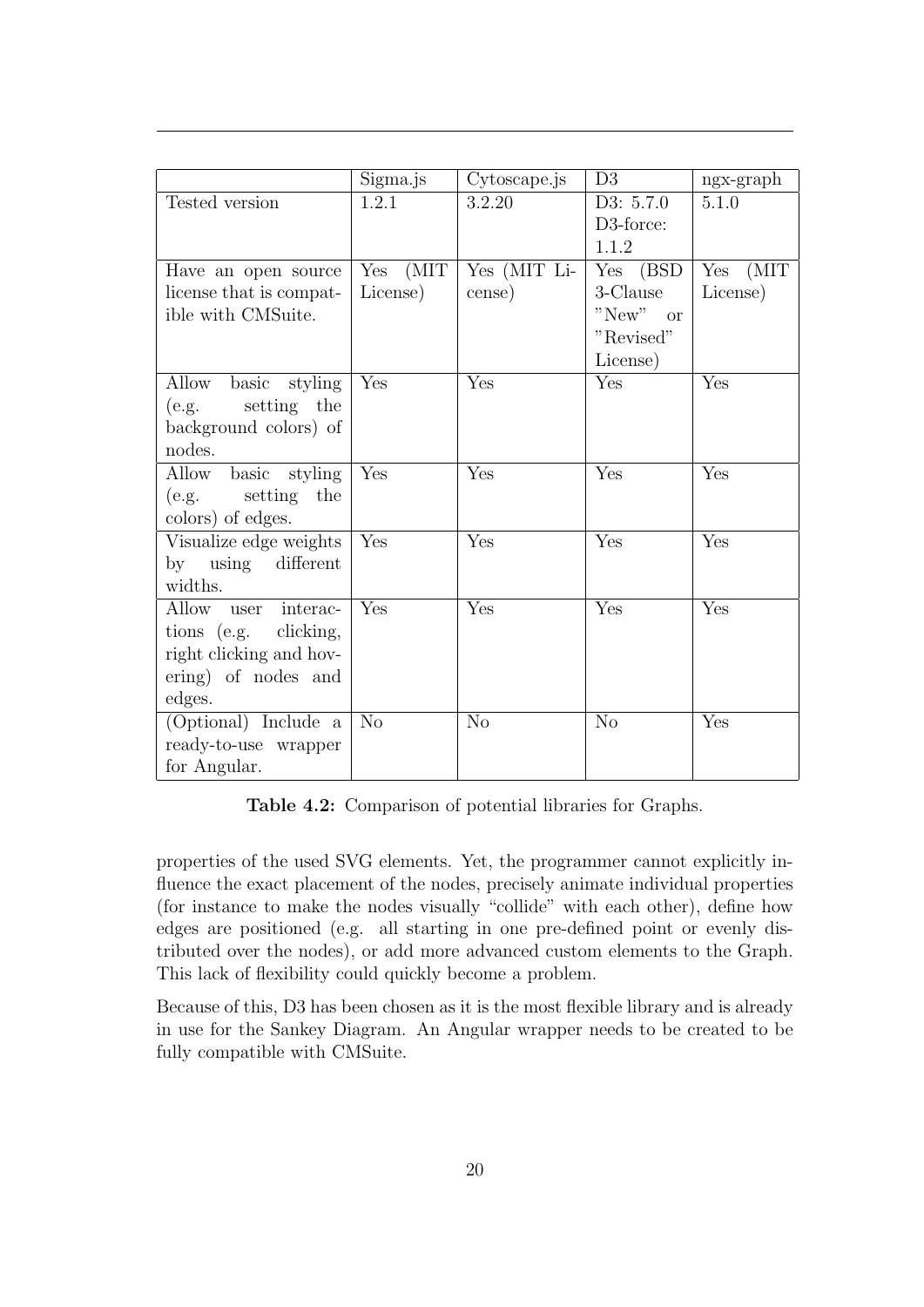# 4.2 Structural changes to relevant existing components

As described before, the Sankey Diagrams and Graphs will be shown as an alternative to the already existing journal view. The journal view already required a set of Services and Components so that the user is able to select and filter the data as he wishes. Thus, most of the structures providing the form elements and interactions with the user, as well as the Services that enable the communication with the backend and make the data available to the actual journal view, already exist. Still, the existing structure had to be changed in many places so that the Sankey Diagrams and Graphs can be displayed.

Hereinafter, we only show components responsible for the handling of organizational elements ("OrgElements"). Besides the organizational elements, there is only one other type of economic agent that can be analyzed, which is the inner source project ("Isp"). The structure needed for inner source projects is analogical to the one required by the organizational elements, which is why we are limiting the explanations to the latter one.

### <span id="page-25-0"></span>4.2.1 Current structure

The structure that existed prior to this thesis is illustrated in figure [4.1.](#page-26-1) Here, only the most relevant components are shown. When the user updates filter settings in the menu ("OrgElementEventJournalMenuComponent"), the embedding component ("OrgElementAccountancyComponent") is informed about the (new) menu settings. The "OrgElementAccountancyComponent" then makes the Services fetch the new economic events. It tells the event journal ("EventJournal-Component") that new data is currently loading and provides a handle allowing the event journal to retrieve the new economic events as soon as they have been received from the server by the Services.

### <span id="page-25-1"></span>4.2.2 Modified structure

To add the Sankey Diagram and Graph event views, we had to change multiple parts of the components related to the Accountancy page. The updated structure, based on the one illustrated in figure [4.1,](#page-26-1) is shown in figure [4.2.](#page-27-0) Multiple changes in the naming of the components were introduced, so that the menu is now called "OrgElementAnalysisMenuComponent", inheriting from the abstract "AnalysisMenuComponent". Also, a "TabbedMenuComponent" was introduced to allow users to switch between the different event views.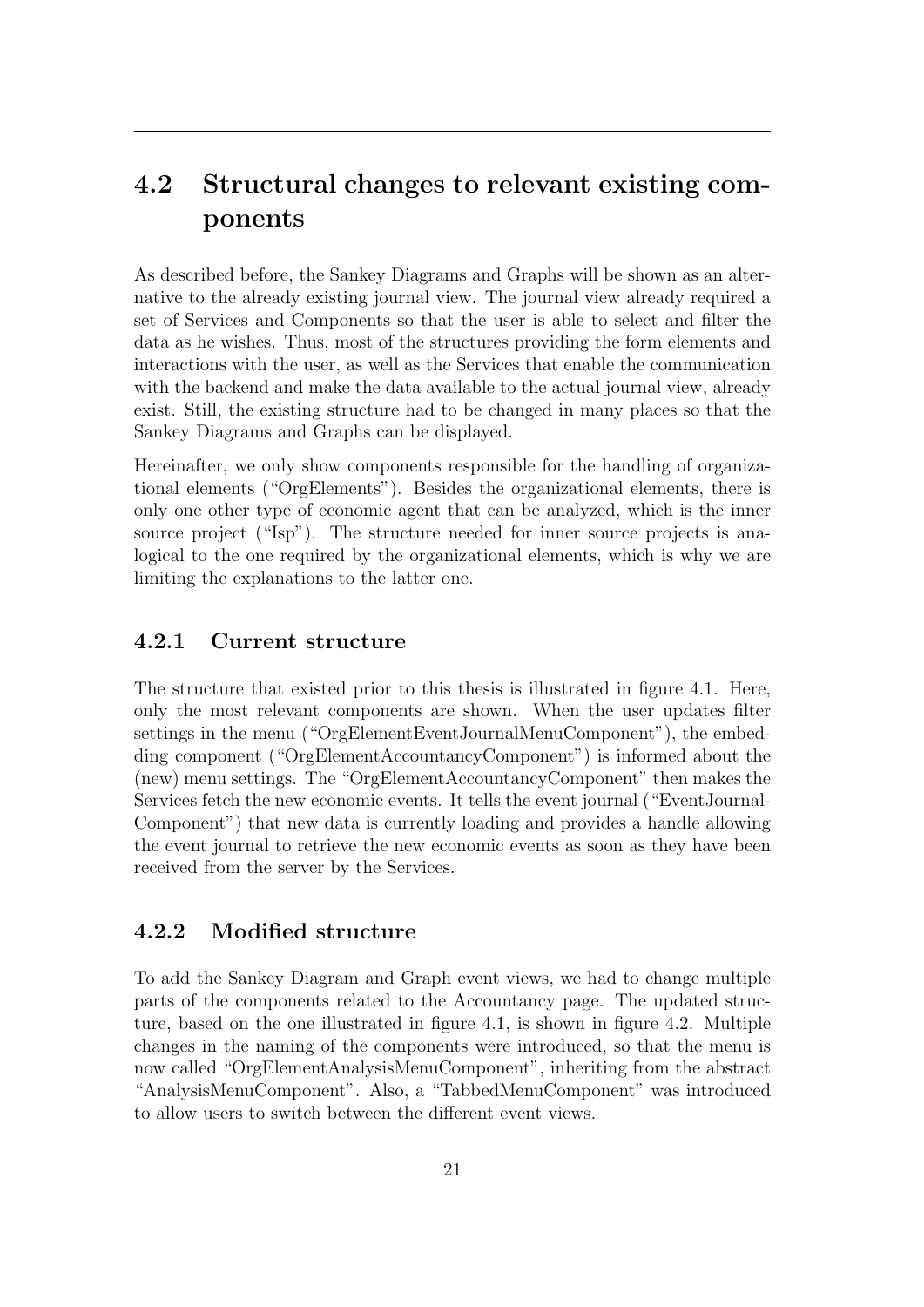<span id="page-26-1"></span>

Figure 4.1: The structure of the Accountancy page prior to this thesis. Only the most relevant elements are shown to display data for organizational elements. "C." is an abbreviation of "Component".

Additionally, we are now using the Router<sup>[9](#page-0-0)</sup> to inject the requested event view into the template of the "OrgElementAccountancyComponent". When the user selects a new tab in the "TabbedMenuComponent", the Router reacts to it and replaces the currently shown event view with the one matching the selection in the tabbed menu.

When the user updates filter settings in the menu ("OrgElementAnalysisMenu-Component"), the process is, at first, similar to how it used to be in the old structure: The embedding component ("OrgElementAccountancyComponent") is notified about the (new) menu settings and fetches the new economic events using the Services. Now, however, it informs the "AccountancyStateService" (not shown in figure [4.2\)](#page-27-0) that new data is loading and passes the handle to it. The "AccountancyStateService" informs the currently active event view that new data is loading and provides the handle for the new data, so that the event view is able to react to it.

<span id="page-26-0"></span><sup>&</sup>lt;sup>9</sup>In CMSuite, we are using UIRouter for Angular 2+, see [https://github.com/ui-router/](https://github.com/ui-router/angular) [angular](https://github.com/ui-router/angular) (accessed on April 22, 2019).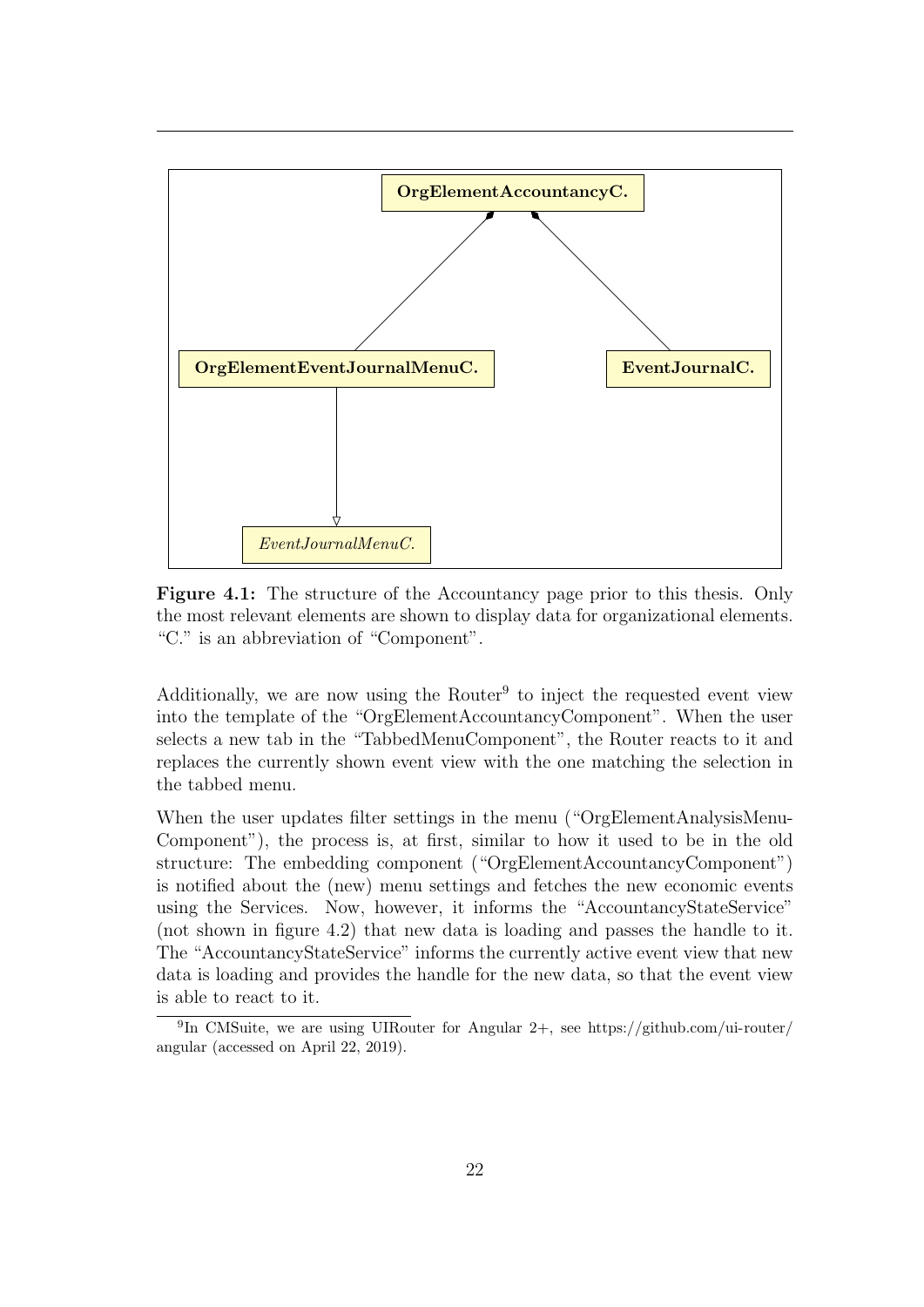<span id="page-27-0"></span>

Figure 4.2: The modified structure of the Accountancy page. Only the most relevant elements are shown to display data for organizational elements. "C." is an abbreviation of "Component". We are using UIRouter for Angular 2+ (see <https://github.com/ui-router/angular> (accessed on April 22, 2019)) to inject the selected event view into the template.

# 4.3 Wrappers for D3

In order to use D3 in CMSuite, wrappers need to be created that integrate D3's API into Angular. Even though for both the Sankey Charts and the Graphs the same library is used, the wrappers still need to be created separately. This is due to the fact that D3 itself provides different libraries for Sankey Diagrams and Graphs. Only small parts of the code can be shared among the two wrapper modules.

In the following, the basic structure of the Graph Module is described, which is analogical to the Sankey Diagram Module.

Hereinafter, "edges" are called "links" to be compliant with the naming used by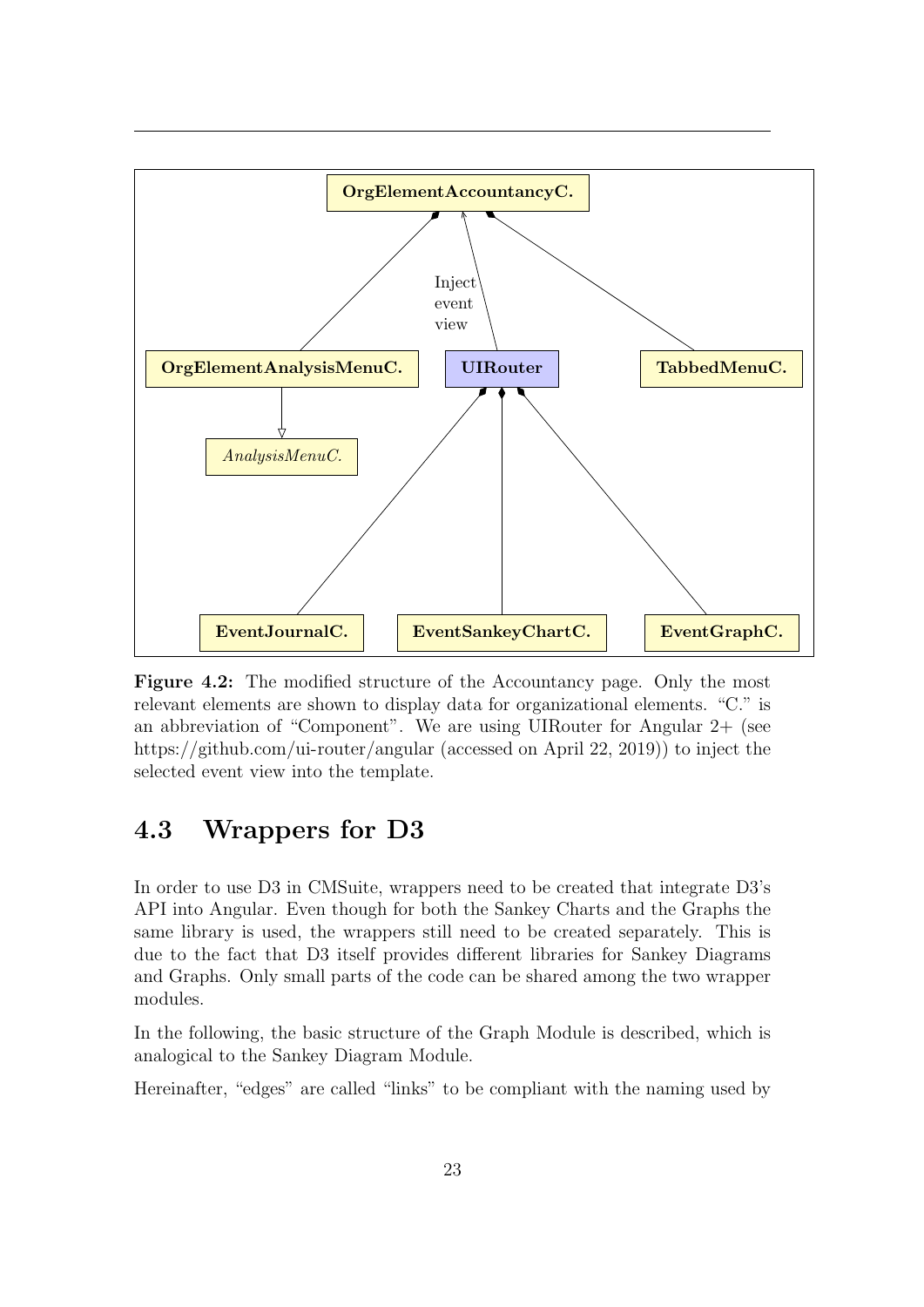## 4.3.1 General structure

The Graph Chart Module consists of two parts: The actual Graph Chart Component and multiple Draw Controllers. When using the Graph Chart Module, the developer only interacts with the Component's interface and never with the Draw Controllers. This is also illustrated in figure [4.3,](#page-28-1) where the Graph Chart Component is embedded into the "EventGraphComponent" (which, as shown in figure [4.2,](#page-27-0) is the event view for Graphs).

<span id="page-28-1"></span>

Figure 4.3: The Graph Chart Component and its Draw Controllers. The Graph Chart Component is the only element that communicates with the component it is embedded in (here: the "EventGraphComponent"). "Cntlr." is an abbreviation of "Controller".

#### Graph Chart Component

The Component receives an array of nodes, as well as an array of links. It is responsible for the handling of data changes, basic configurations and data

<span id="page-28-0"></span>D<sub>3</sub>.[10](#page-0-0)

<sup>&</sup>lt;sup>10</sup>Example from the README file: "... sets the array of links associated with this force ...". See [https://github.com/d3/d3-force/blob/455c0bad8f0f6c3d65be85706b601850342a5520/](https://github.com/d3/d3-force/blob/455c0bad8f0f6c3d65be85706b601850342a5520/README.md) [README.md,](https://github.com/d3/d3-force/blob/455c0bad8f0f6c3d65be85706b601850342a5520/README.md) accessed on March 27, 2019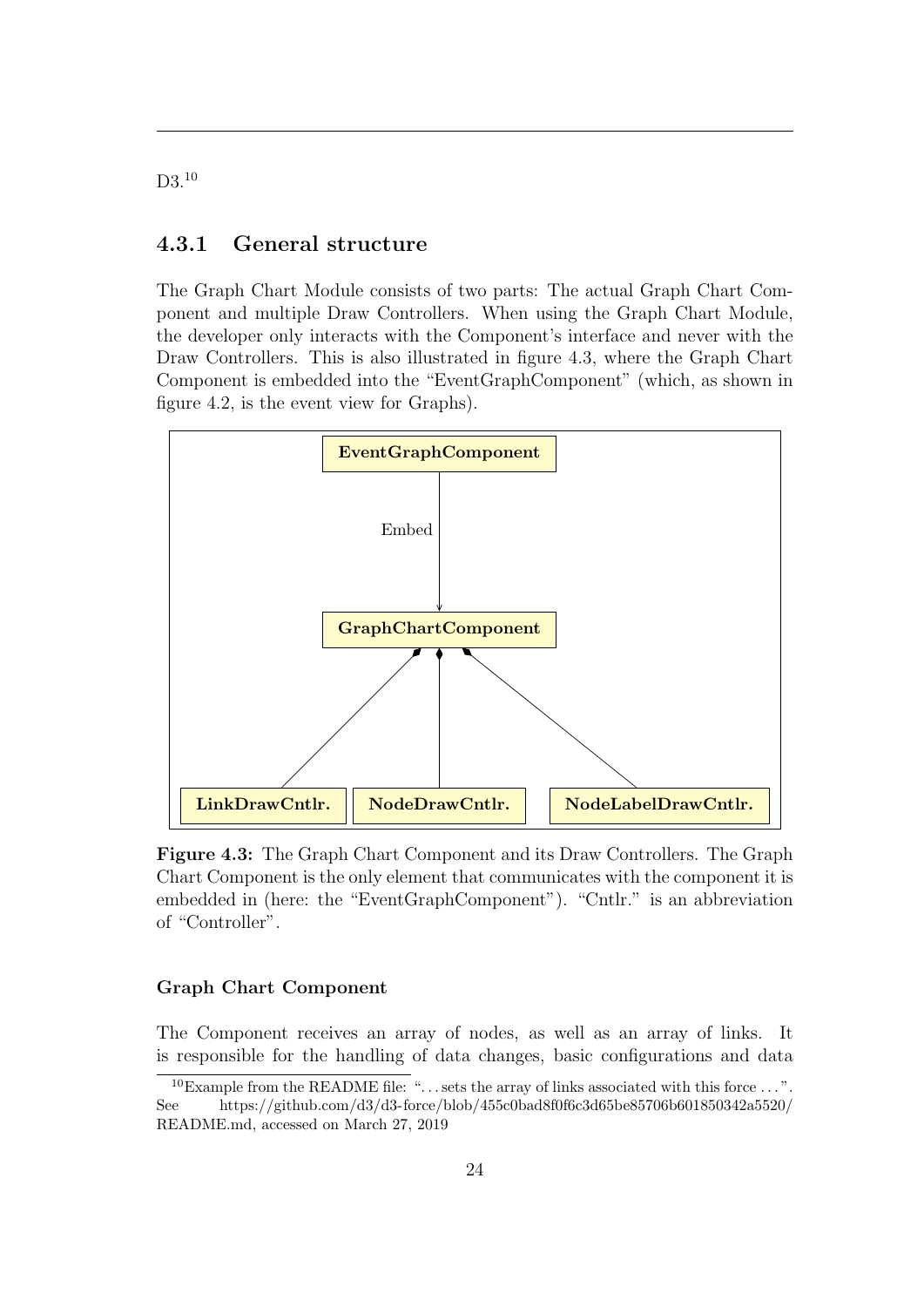structures. When a new diagram has to be rendered for the user, it calls the Draw Controllers.

#### Draw Controllers

All visible diagram elements that are shown to the user, are drawn using the Draw Controllers.

Each Draw Controller is responsible for one specific type of diagram content: The Node Draw Controller, for instance, only manages the nodes that are shown to the user. It does not create links or the text that is written inside the nodes. The positions of the nodes are calculated by D3. D3 also provides methods to generate and update the DOM elements.

There are two more Draw Controllers that are needed to display the complete Graph: The Link Draw Controller handles the links between the nodes, while the Node Label Draw Controller solely has the responsibility for the text that is placed inside the nodes.

This structure allows a clear separation of concerns and thus makes the code better to maintain.

Each Draw Controller has two methods that are called by the Graph Chart Component: *initialize()* and  $draw()$ . The first is called only once and can be used by the individual Draw Controllers to set up necessary DOM elements (e.g. containers) or data structures. The latter is called every time data changes. When this is the case, all Draw Controllers need to perform three tasks:

- Find out which DOM elements need to be newly created (and create them).
- Find out which DOM elements need to be updated (and update them).
- <span id="page-29-0"></span>• Find out which DOM elements need to be removed (and remove them).

### 4.3.2 Basic sequence of events

Figure [4.4](#page-30-1) shows a simplified sequence of events when the Graph Chart Component is embedded into another Component "A".

As soon as Component A decides to display the Graph, it passes the link and node data to the Graph Chart Component. The Graph Chart Component now initializes the Draw Controllers. After this has been completed, the actual diagram will be rendered: Each Draw Controller draws the elements it is responsible for. For instance, the Link Draw Controller draws all lines to the DOM. Now, the user is able to see the diagram that has been generated.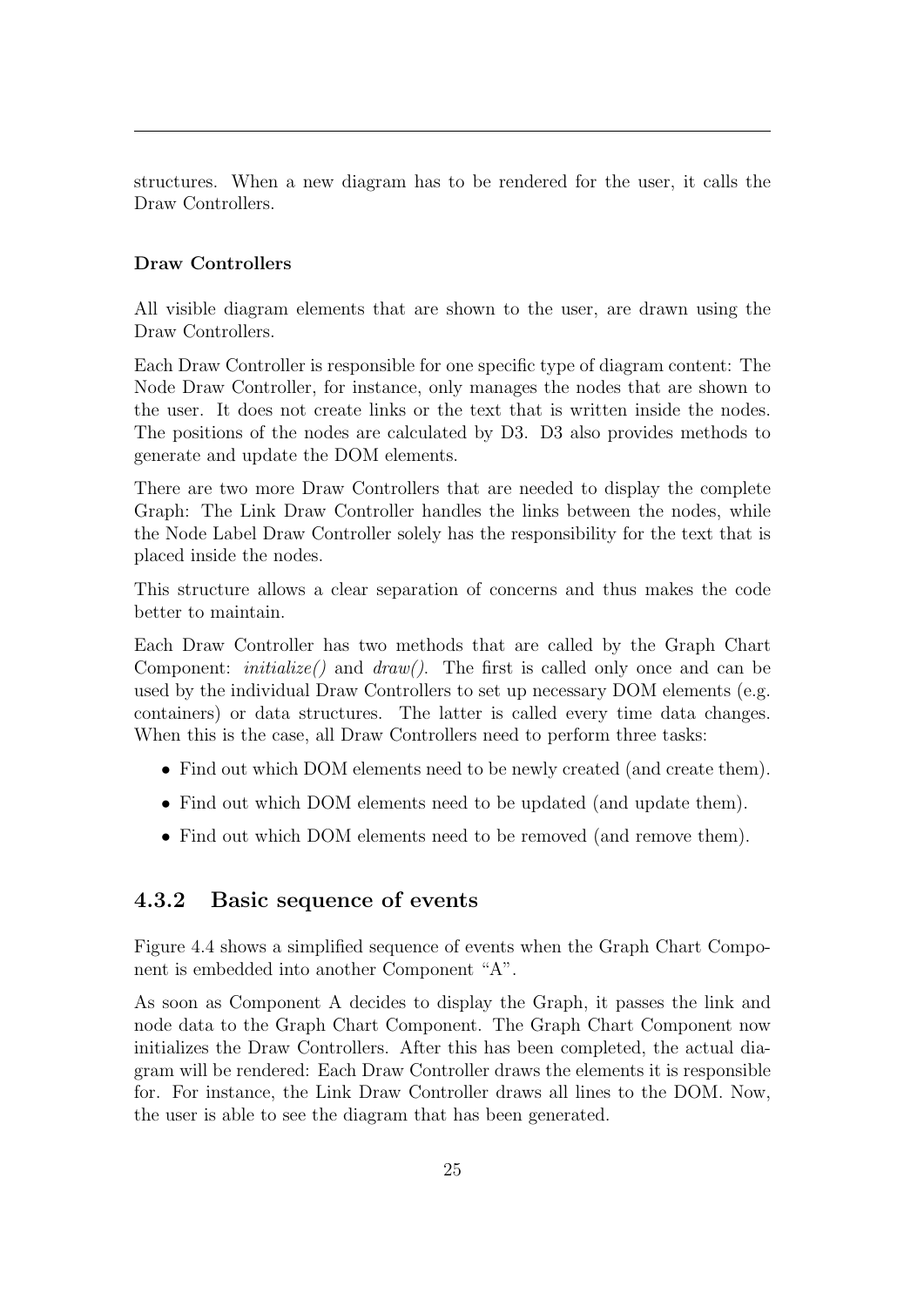When data (nodes or links) change in Component A, the Graph Chart Component will be notified. The Graph Chart Component now makes the Draw Controllers find the differences in the old and new data sets using D3's helper methods and render the changes. Eventually, the updated diagram will be shown to the user.

<span id="page-30-1"></span>

Figure 4.4: A simplified sequence of events when the Graph Chart Component is embedded into another Component "A".

# <span id="page-30-0"></span>4.4 Additional Visualizations

After the implementation of the Graph view, we observed that the generated diagrams are easier to interpret compared to the tables shown in the journal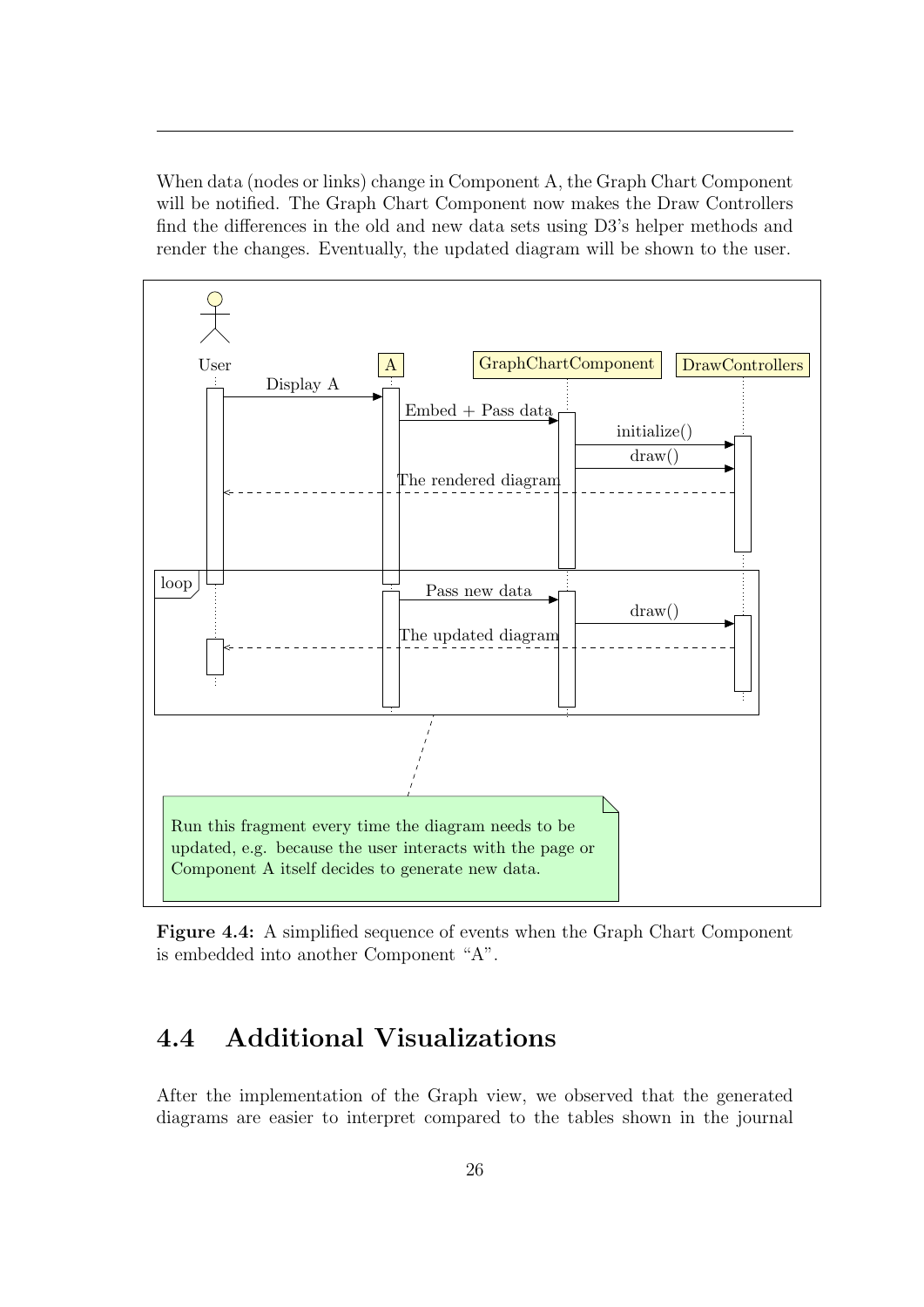view. However, for large data sets, the Graphs are still difficult to comprehend. To solve this problem, we decided to implement another kind of diagram that we named "Circular Graph".

Since the Circular Graph was not part of the original requirements, the details are not subject to the evaluation done in chapter [6.](#page-52-0)

In the following, the most relevant parts of the implementation is covered. We decided to use D3 like we already did for the Sankey Diagrams and the standard Graphs. An additional wrapper was created for the Circular Graphs and integrated into CMSuite similarly to how it was done for the other two visualization modules.

## <span id="page-31-0"></span>4.4.1 Creation of nodes and links

Like a standard Graph, the Circular Graph consists of nodes and links.

Links are created as Hierarchical Edge Bundles as described by Holten [\(2006\)](#page-65-6). Here, a tree hierarchy, in our case the hierarchy of the organizational units, projects and persons, is used to generate control points for our link polygons. The links are then drawn as interpolations of the given control points. Luckily, D3 already includes support both for the computation of the control points as well as for the necessary interpolations.<sup>[11](#page-0-0)</sup>

Nodes are drawn as arcs. Instead of just showing the source/target nodes of the created links, we visualize the whole tree hierarchy of the involved economic agents. Only the root node is not shown since it would create a full circle without any more meaning. Each node label (text drawn inside the node) is bent so that it follows the curve of the respective node. Also, overflowing text is cut and ellipses are added as indicator when not the whole label is shown. To accomplish this, we use the same algorithm as for the standard Graph that is explained in section [5.1.](#page-34-1)

<span id="page-31-1"></span>An example of the generated nodes, links and labels is shown in figure [4.5.](#page-33-0)

## 4.4.2 Interactivity and Animations

When a user hovers a leaf node (a node that has no children in the hierarchy) with the mouse cursor, the corresponding links are highlighted. When a user hovers

<sup>&</sup>lt;sup>11</sup>Also, there are multiple examples of implementations of Hierarchical Edge Bundle visualizations using D3. One example can be found on<https://bl.ocks.org/mbostock/1044242> (accessed on April 24, 2019).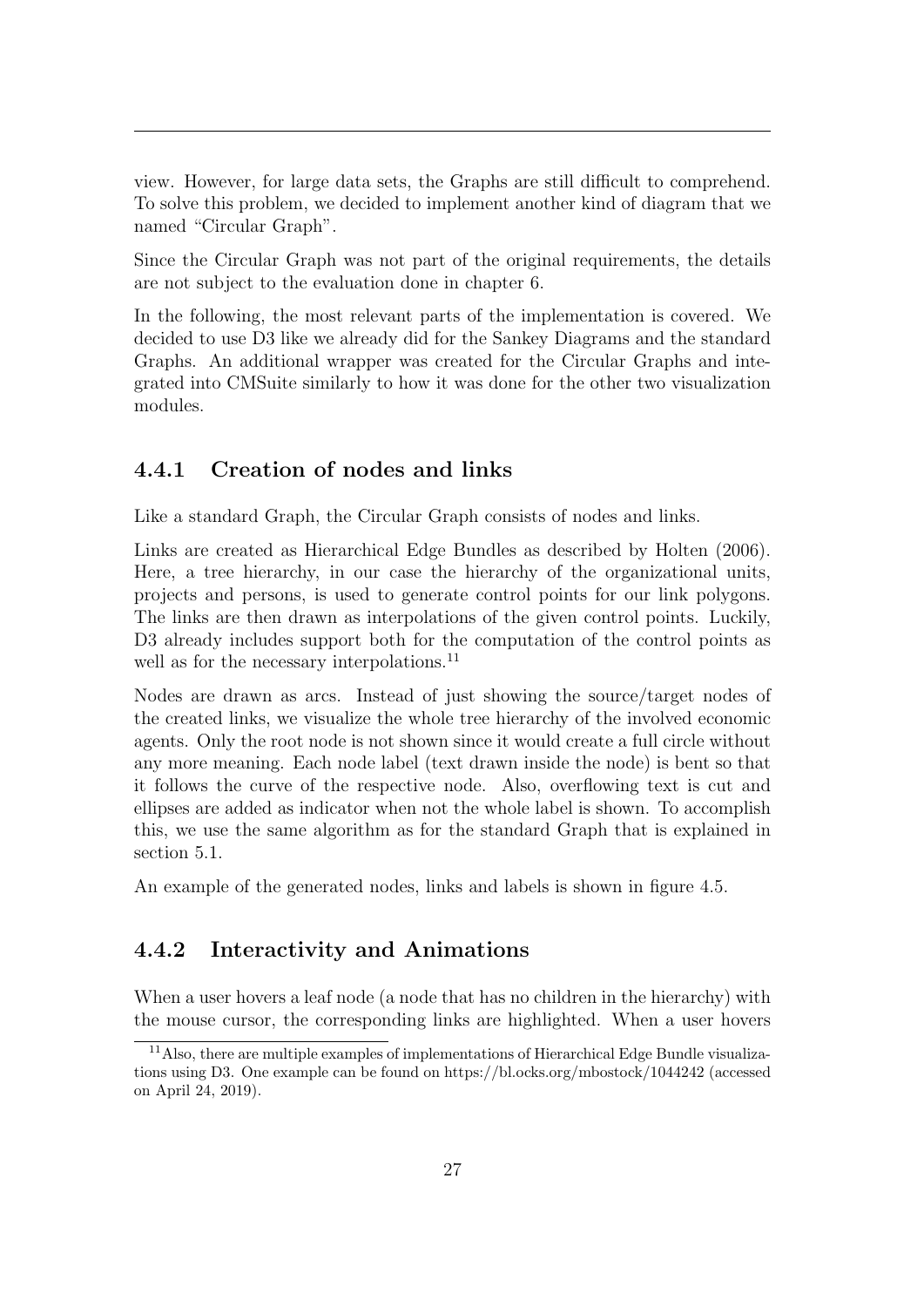a non-leaf node, all descendants and their corresponding links are highlighted recursively as well.

We use transitioning effects to make data updates in the diagrams look smooth. For the arcs, we had to implement additional data structures and methods since the animation of the generated polygons (having varying numbers of control points) is not trivial.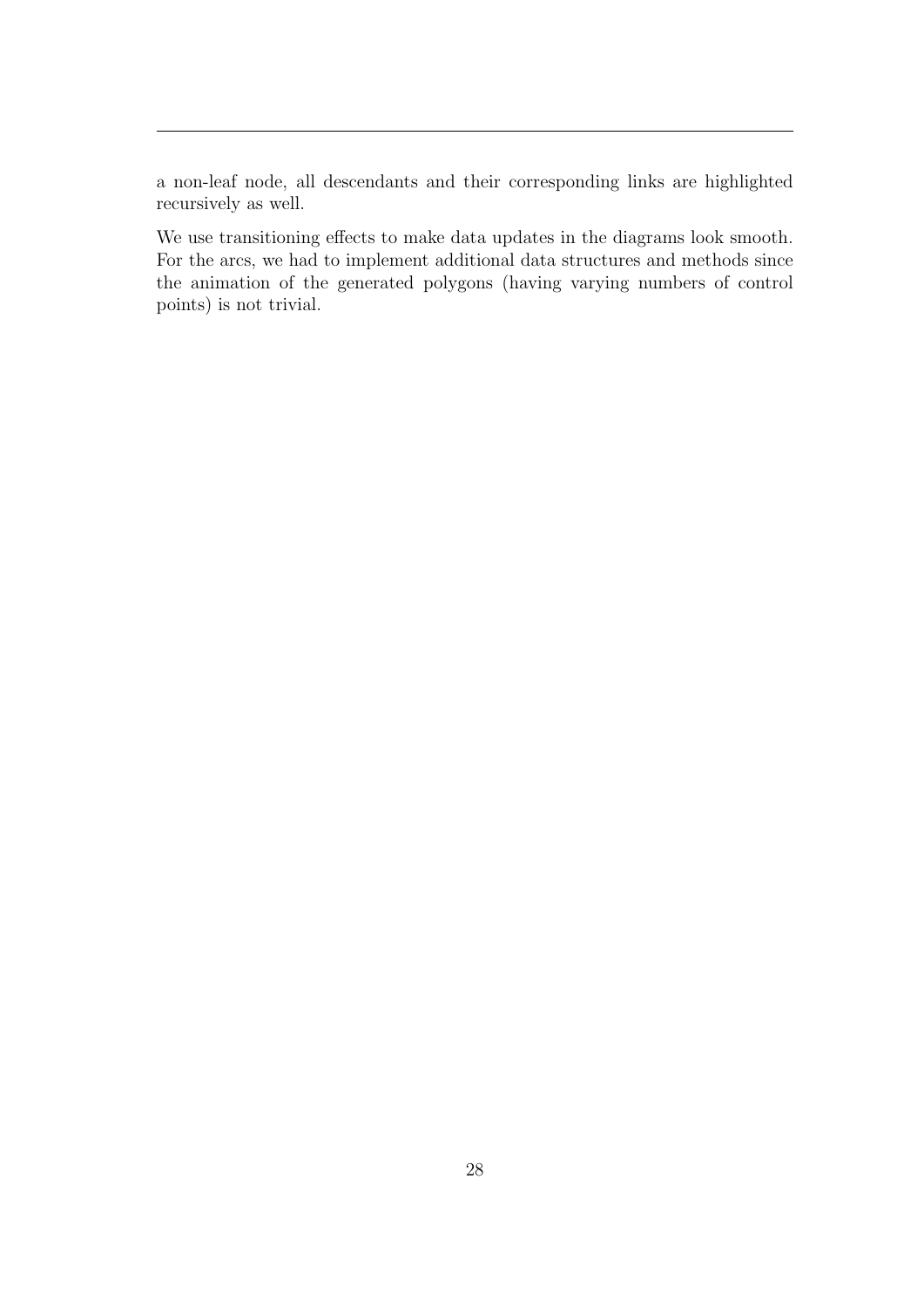<span id="page-33-0"></span>

Figure 4.5: An example of a generated Circular Graph.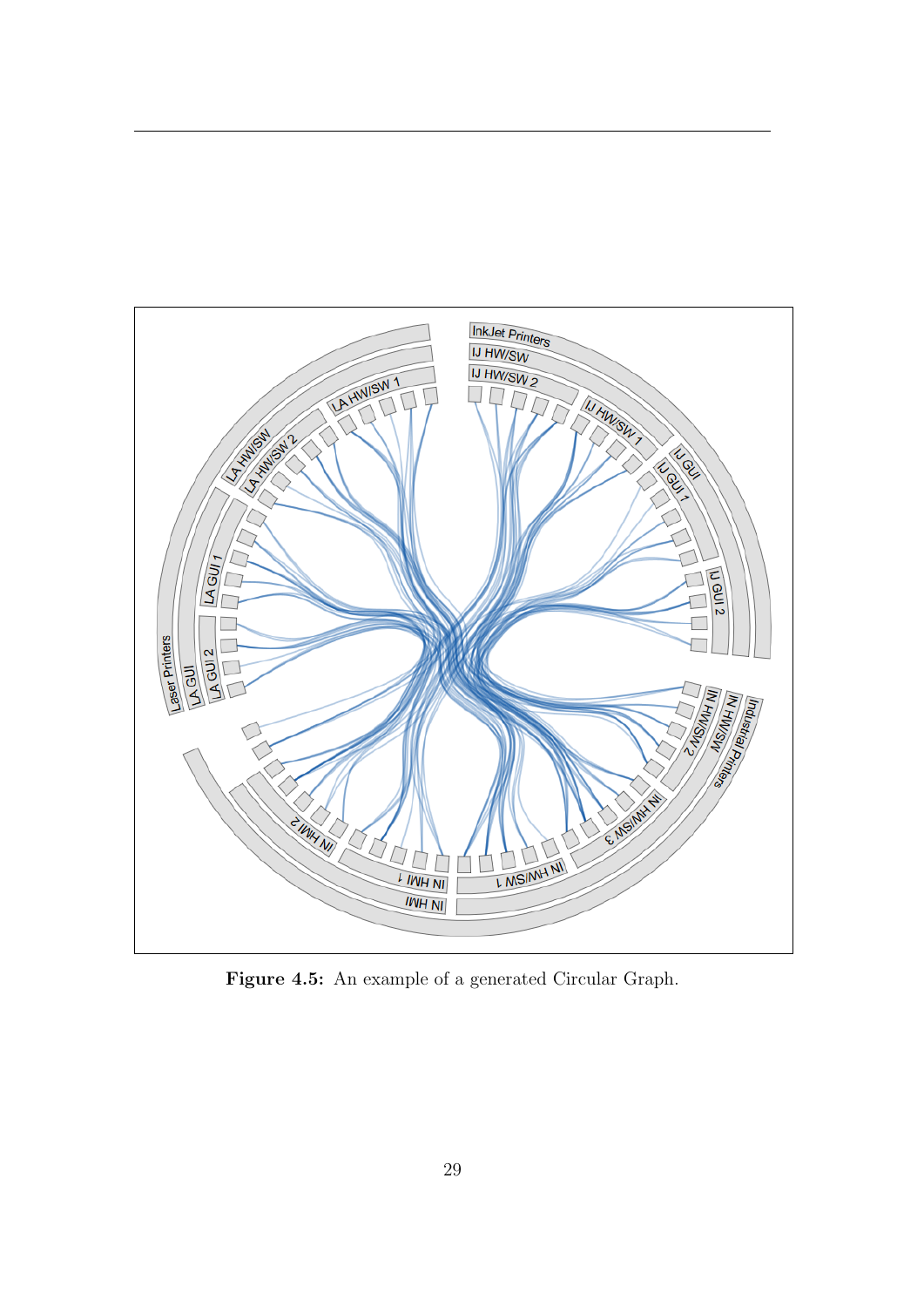# <span id="page-34-0"></span>5 Implementation

This chapter covers some of the most interesting (algorithmic) details of the code developed for this thesis. The main focus relies on the D3 wrappers as they made up most of the work and contain multiple non-trivial implementations.

# <span id="page-34-1"></span>5.1 Placing text inside a Graph Node

During the implementation of the Graph wrapper, multiple challenges had to be overcome. One was the rendering of the node texts, which is described in the following section.

## <span id="page-34-2"></span>5.1.1 Fundamentals

For all diagrams, we generate  $SVG<sup>1</sup>$  $SVG<sup>1</sup>$  $SVG<sup>1</sup>$  elements using our D3 wrappers.

<span id="page-34-3"></span>The basic structure of the generated SVG for a Graph can be found in figure [5.1.](#page-35-1)

### 5.1.2 Objective of implementation

Our first objective was to create simple rectangular nodes with text placed inside them. These nodes should have a fixed width. Figure [5.2](#page-36-0) shows an example of three nodes that are connected with links. Each node has a dark border, dark text and white background. The simplified structure of the SVG elements that were required to generate the nodes and texts for figure [5.2](#page-36-0) can be found in figure [5.3.](#page-37-0)

<span id="page-34-4"></span><sup>&</sup>lt;sup>1</sup>"Scalable Vector Graphics (SVG) is an XML-based markup language for describing two dimensional based vector graphics. SVG is essentially to graphics what HTML is to text." [\(https://developer.mozilla.org/en-US/docs/Web/SVG,](https://developer.mozilla.org/en-US/docs/Web/SVG) accessed on March 28, 2019)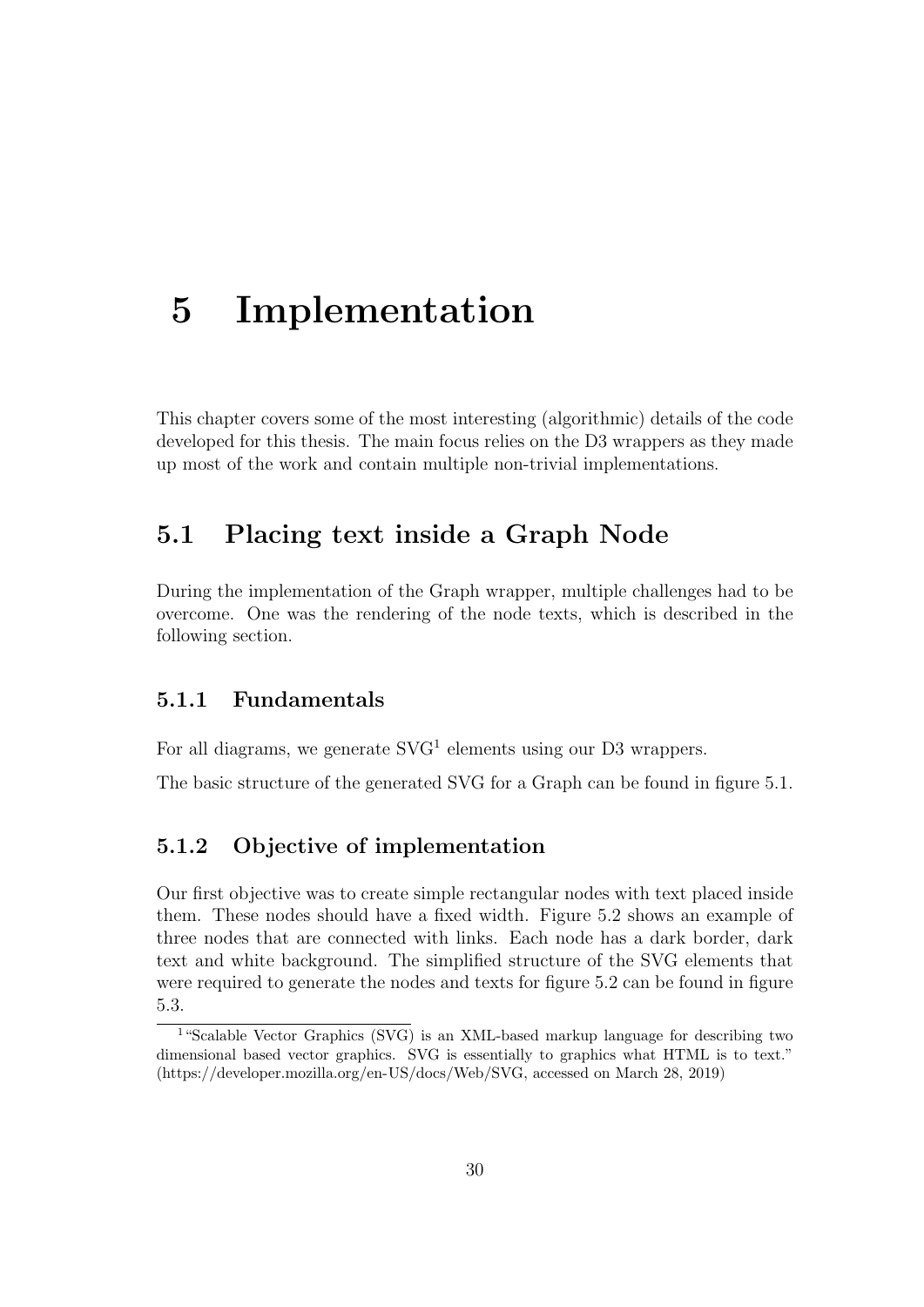```
_1 <svg height="400" width="800">
2 \times defs>
3 <!-- Elements that can be referenced by others, such as
          "markers", can be found here. \rightarrow_4 //defs>
5 <g class="links-container">
6 | \langle -- All the links generated using the Link Draw Controller
         can be found here. -->
7 \mid \langle /g \rangle8 <g class="nodes-container">
9 | \leq | \leq | \leq | \leq | \leq | \leq | \leq | \leq | \leq | \leq | \leq | \leq | \leq | \leq | \leq | \leq | \leq | \leq | \leq | \leq | \leq | \leq | \leq | \leq | \leq | \leq | \leq | \can be found here. -->
_{10} </g>
11 <g class="node-labels-container">
12 <!-- All the node labels generated using the Node Label Draw
         Controller can be found here. \rightarrow_{13} \langle/g \rangle_{14} </svg>
```
Figure 5.1: Basic structure of an SVG for a Graph.

### 5.1.3 Problems and solutions

In order to clearly emphasize which text belongs to which node, the text should always be placed inside the nodes and never exceed the borders. Otherwise, the result would not look visually appealing and could lead to confusion among the users: When many nodes with overflowing text exist next to each other, it might not be clear which part of the text is related to which node. Figure [5.4a](#page-37-1) shows an example of overflowing text that has not been truncated.

<span id="page-35-0"></span>Additionally, if the text was too long for a node and had to be cut off, some kind of indicator, for instance ellipses ("..."), should be shown. This tells the user that the text he sees is not complete. Figure [5.4b](#page-37-2) shows an example of a node where the text "A long text inside a node" has been cut off without any visual indicator. The user is not able to recognize that the text he currently sees is not complete. Figure [5.4c](#page-37-3) demonstrates a possible solution for this problem: Right next to the text that had to be cut off, ellipses are shown so that the user is informed about the fact that this text is not complete.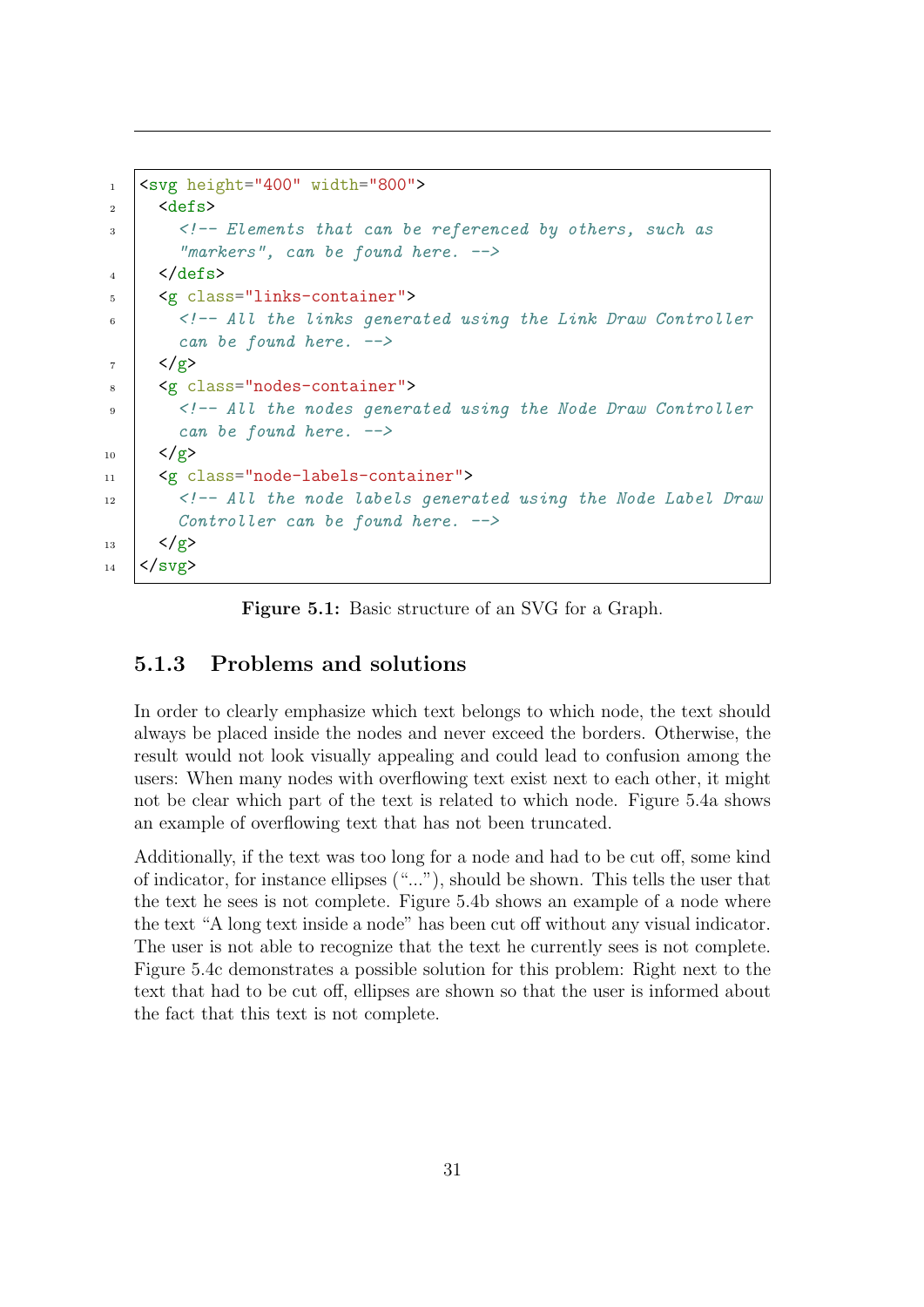<span id="page-36-0"></span>

Figure 5.2: An example of a Graph with rectangular nodes.

## 5.1.4 Fixed text width in SVG

It turned out that dealing with fixed-width text in SVGs is not a trivial task. There are two attributes that can be added to a text element which make the con-tent not exceed the bounds of the node: "textLength"<sup>[2](#page-0-0)</sup> and "text-overflow"<sup>[3](#page-0-0)</sup>. Both of them are covered hereinafter. We did not want to make the text break into multiple lines. All nodes should have the same height so that the resulting diagram looks more organized. Because of this, properties that make the text break into multiple lines are not covered here. Also, it is possible to embed HTML elements into an SVG using "foreignObject"[4](#page-0-0) . This would enable us to use the CSS property "text-overflow: ellipsis;" that displays ellipses at the end of the text if it was cut off. However, this could later become a problem if advanced styling, that is only supported by SVG, should be added to the text. Thus, a solution without "foreignObject" is desirable.

#### The "textLength" property

The "textLength" attribute can be used to force text to render with a fixed width. An example of how the attribute can be applied to a text element can be seen in figure [5.5.](#page-38-1) Unfortunately, for long text, the result becomes hard to read since the browser tries to reduce the spacing between the letters so that the whole text fits

<sup>&</sup>lt;sup>2</sup>Specification of the textLength attribute: [https://svgwg.org/svg2-draft/text.html#](https://svgwg.org/svg2-draft/text.html#TextElementTextLengthAttribute) [TextElementTextLengthAttribute,](https://svgwg.org/svg2-draft/text.html#TextElementTextLengthAttribute) accessed on April 01, 2019

<sup>&</sup>lt;sup>3</sup>Specification of the text-overflow attribute: [https://svgwg.org/svg2-draft/text.html#](https://svgwg.org/svg2-draft/text.html#TextOverflowProperty) [TextOverflowProperty,](https://svgwg.org/svg2-draft/text.html#TextOverflowProperty) accessed on April 01, 2019

<sup>4</sup>See [https://developer.mozilla.org/en-US/docs/Web/SVG/Element/foreignObject,](https://developer.mozilla.org/en-US/docs/Web/SVG/Element/foreignObject) accessed on April 01, 2019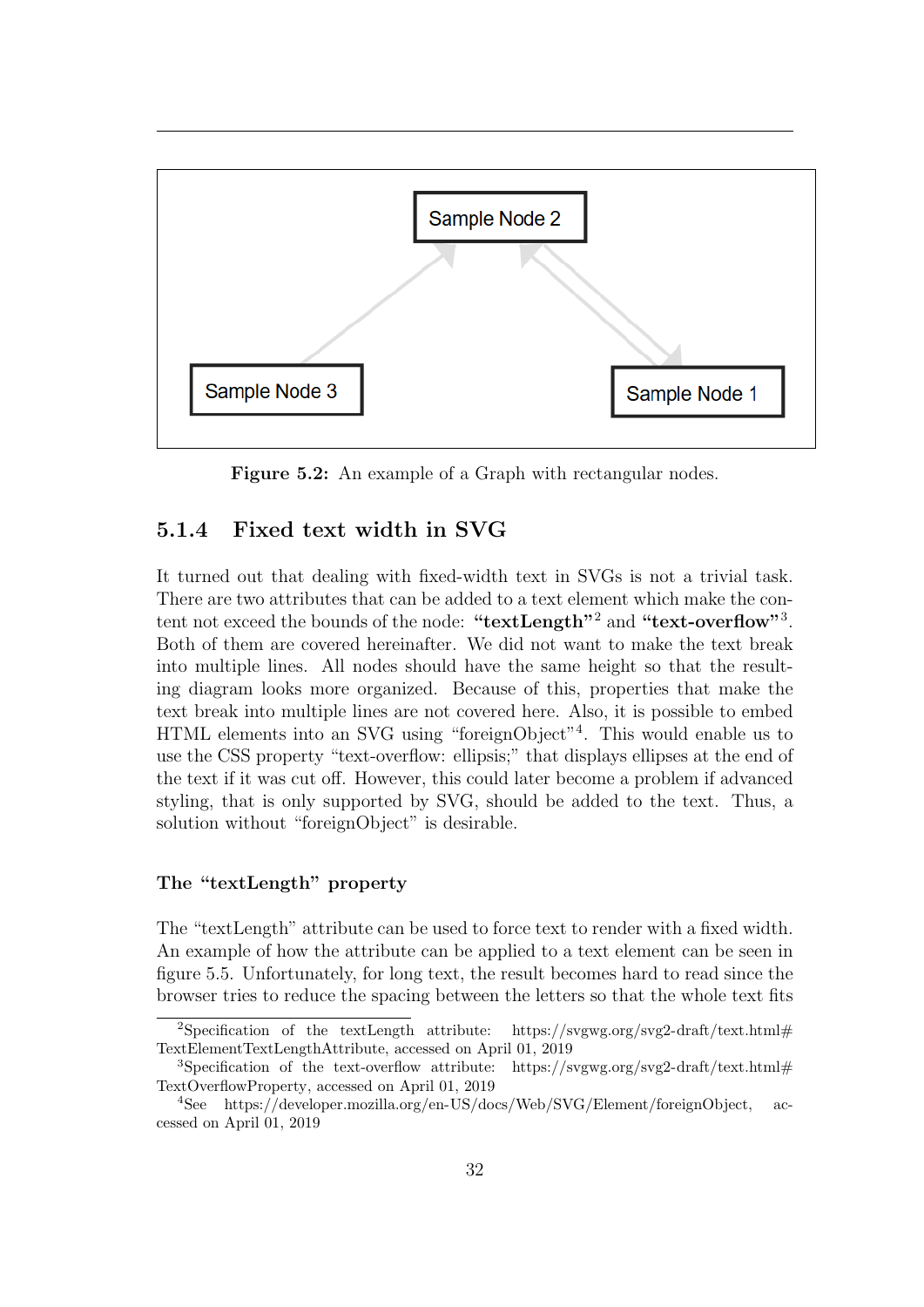```
1 \leq \epsilon class="nodes-container">
2 | <rect fill="#ffffff" stroke="#222222" stroke-width="2"
     width="98" height="28" x="296" y="136"></rect>
3 | <rect fill="#ffffff" stroke="#222222" stroke-width="2"
     width="98" height="28" x="182" y="36"></rect>
4 | <rect fill="#ffffff" stroke="#222222" stroke-width="2"
     width="98" height="28" x="54" y="135"></rect>
5 \mid \langle /g \rangle6 <g class="node-labels-container" style="font: 11px sans-serif;">
7 \mid <text dy="0.35em" x="304" y="151">Sample Node 1</text>
\frac{1}{8} <text dy="0.35em" x="190" y="51">Sample Node 2</text>
9 \vert <text dy="0.35em" x="62" y="150">Sample Node 3</text>
_{10} </g>
```
Figure 5.3: A simplified structure of the SVG elements required to output the nodes and texts of figure [5.2.](#page-36-0)

<span id="page-37-3"></span><span id="page-37-2"></span><span id="page-37-1"></span>

Figure 5.4: Multiple ways to deal with overflowing text in nodes: [\(a\)](#page-37-1) let the text overflow the node, [\(b\)](#page-37-2) cut the text off when reaching the border of the node without any visual indicator that the text is not complete, [\(c\)](#page-37-3) cut the text off and show ellipses.

inside the given bounds. Figure [5.6](#page-38-2) shows how the properties defined in figure [5.5](#page-38-1) are rendered within a node. Obviously, using "textLength" does not always produce readable results. Because of this, another solution should be looked for.

#### The "text-overflow" property

The "text-overflow" property allows text to be cut off when it has exceeded the bounds of its container. It also allows us to automatically add ellipses to the end of the text if it had to be truncated. Unfortunately, at the time of writing this thesis, the property was not supported by the majority of the currently used browsers. We tested it with Google Chrome<sup>[5](#page-0-0)</sup> in version 73 and also with Mozilla Firefox<sup>[6](#page-0-0)</sup> in version 65. These two browsers combined own a market share of

<sup>5</sup>[https://www.google.com/intl/en](https://www.google.com/intl/en_us/chrome/) us/chrome/, accessed on April 01, 2019

 $6$ [https://www.mozilla.org/en-US/firefox,](https://www.mozilla.org/en-US/firefox) accessed on April 01, 2019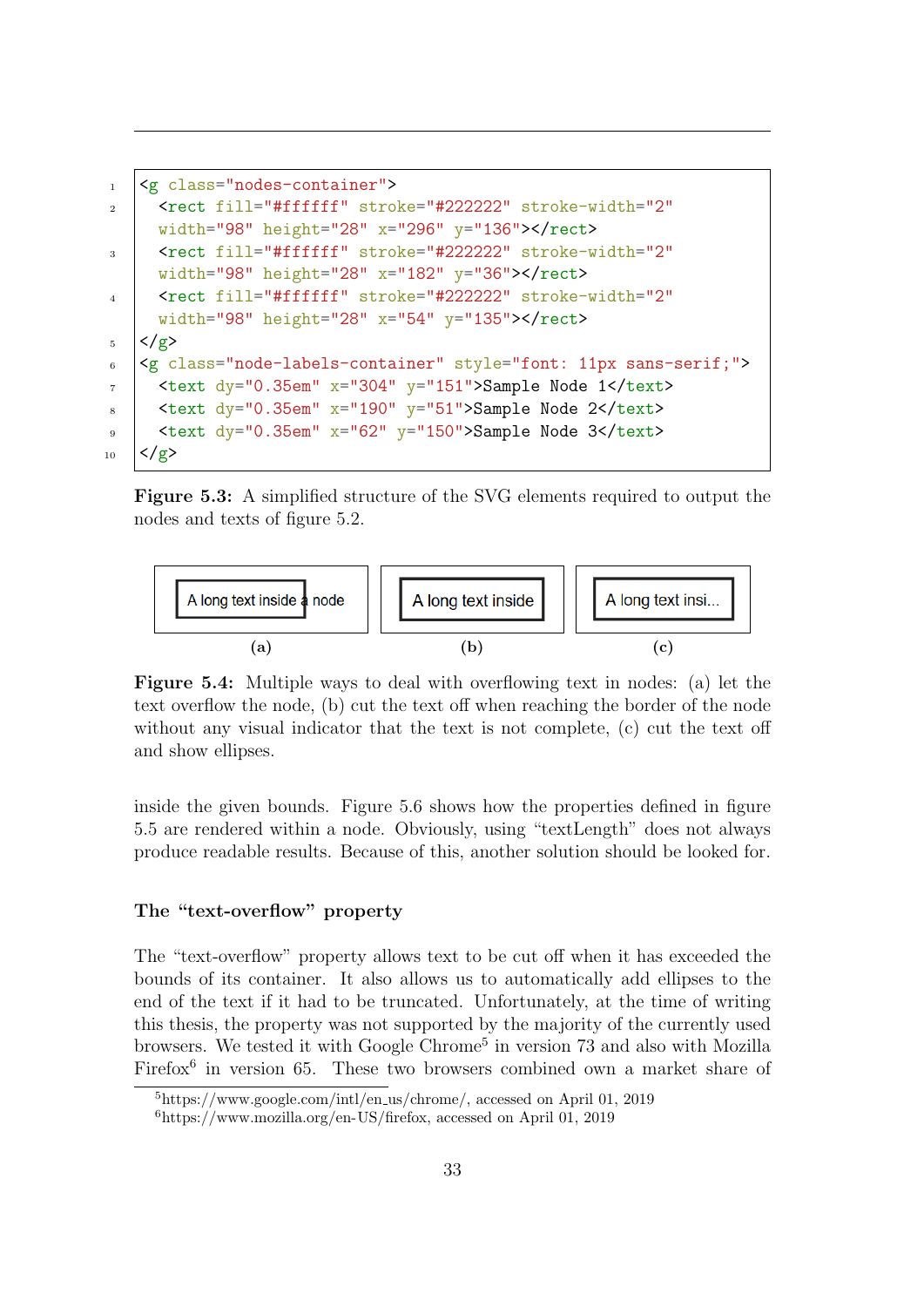nearly 80 percent.<sup>[7](#page-0-0)</sup> In our tests, both browsers did not support the attribute as defined in the official SVG specification.<sup>[8](#page-0-0)</sup> This fact makes it impossible to use the attribute for now.

```
1 <g class="node-labels-container" style="font: 11px sans-serif;">
2 \times \text{text } dy=0.35em" x="304" y="151" textLength="84">A long text
     inside a node</text>
3 \leq/g>
```
Figure 5.5: Example of the usage of the "textLength" attribute. The resulting text can be seen in figure [5.6.](#page-38-2)

<span id="page-38-2"></span>

Figure 5.6: An example of a node with a long text and a small value for the "textLength" property.

## <span id="page-38-0"></span>5.1.5 Implementation using JavaScript

Since the SVG implementation in the current browsers does not provide any way to solve our problem, we decided to use JavaScript functions to solve the problem.

#### Cut after a fixed number of characters

A relatively simple approach is to cut the text after a pre-defined number of characters. However, most of the fonts available on modern browsers have symbols with different widths. When truncating the text after a fixed number of characters, it might get cut off too "early", leaving a large amount of whitespace, or get cut off too "late", making the text overflow the container. Figures [5.7a](#page-39-0) and [5.7b](#page-39-1) show an example of this problem: For both of them, the text was truncated after

<sup>&</sup>lt;sup>7</sup>In March 2019, Chrome had a worldwide market share of about 69% and Firefox owned a market share of about 9% when comparing desktop browsers, according to [http:](http://gs.statcounter.com/browser-market-share) [//gs.statcounter.com/browser-market-share,](http://gs.statcounter.com/browser-market-share) accessed on April 01, 2019.

 $8$ Additionally, a feature request [\(https://bugs.chromium.org/p/chromium/issues/detail?id=](https://bugs.chromium.org/p/chromium/issues/detail?id=366550) [366550\)](https://bugs.chromium.org/p/chromium/issues/detail?id=366550) for the implementation of the attribute in Chrome was not fulfilled, last checked on April 01, 2019.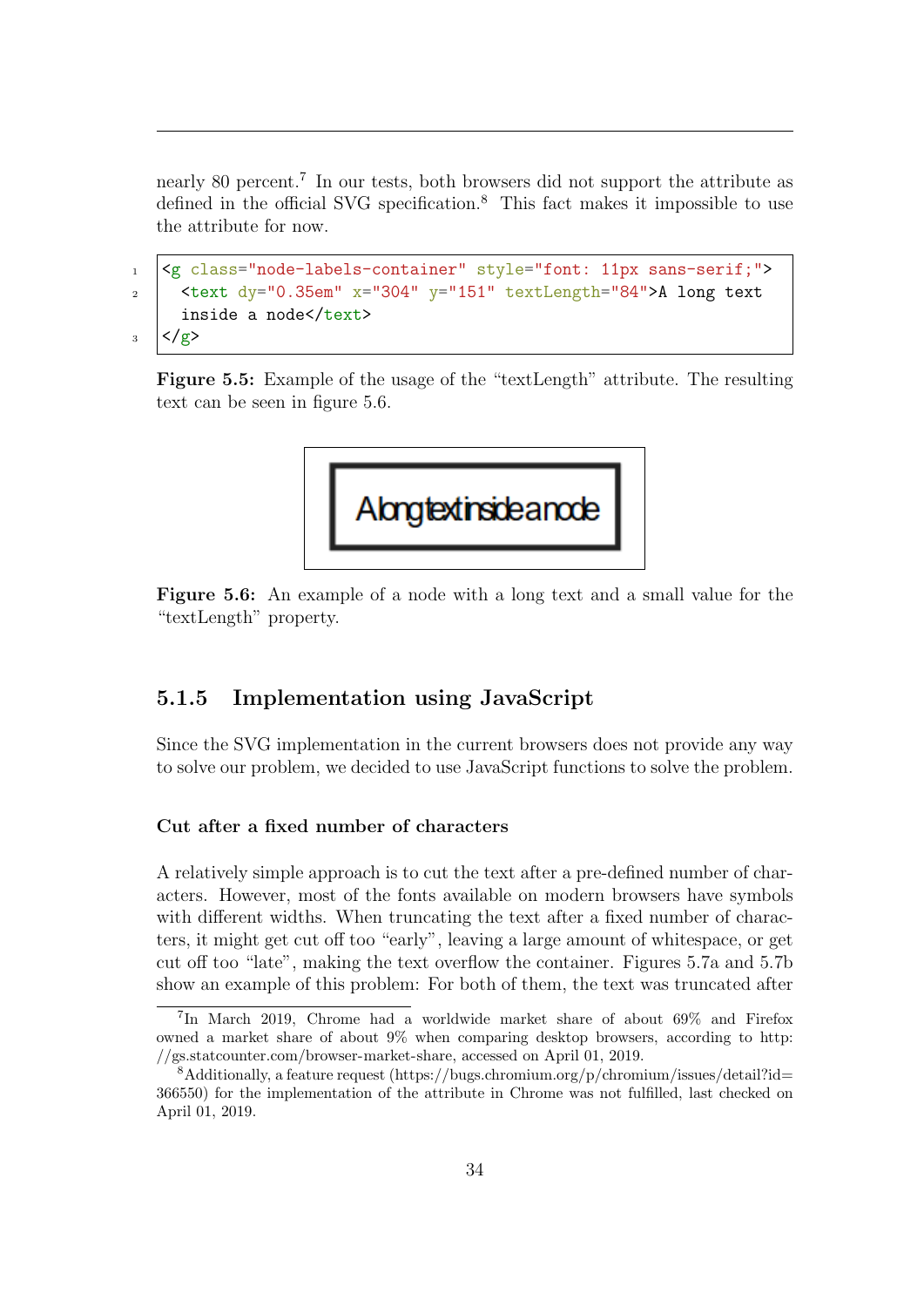the same number of letters. While the text in figure [5.7a](#page-39-0) extends over the whole node before being cut off, the text in figure [5.7b](#page-39-1) gets truncated before even covering half of the available space. This is due to the fact that the character "W" takes up much more horizontal space compared to the letter "i". This problem could be solved by using a monospaced font, which is a font where all characters have the same horizontal width. However, displaying a font that is already in use in other parts of the application makes the overall design look much more consistent. Because of this, the decision was made not to use a monospaced font.

<span id="page-39-1"></span><span id="page-39-0"></span>

Figure 5.7: Two nodes with the same number of characters. Since the characters in [\(a\)](#page-39-0) take up more horizontal space compared to [\(b\),](#page-39-1) the horizontal space of the node in [\(b\)](#page-39-1) is not fully used.

#### Compute the perfect number of characters

To perfectly fit the texts into the nodes, a slightly more complex approach needs to be taken. An implementation in pseudo code is shown in figure [5.8.](#page-40-0) At first, the whole text is put into the node, without ellipses added to it. If it fits into the node, nothing else is done. Otherwise, if it does not fit into the node, characters are removed one by one until the text doesn't overflow the node anymore. Also, ellipses are added to the end of the text. The advantage of this algorithm is that the result can be considered "perfect": It fits as many characters into the node as possible. However, the computational complexity could become a problem with larger amounts of nodes: For an average number  $n$  of characters of the input strings and  $m$  nodes, the algorithm has a computational complexity (in the average case) of  $O(n \cdot m)$ . If n is, in most cases, a very large number, we can perform the algorithm in lines 4–11 the other way round: First fit one character into the node, then increase this number until the text does not fit anymore. For an average number of c fitting characters, the computational complexity is  $O(c \cdot m)$ .

However, we wanted to implement a quicker algorithm based on the first one (having the computational complexity of  $O(n \cdot m)$ . Our new approach uses a binarysearch-like procedure, reducing the computational complexity to  $O((\log_2 n) \cdot m)$ . A simplified version of the algorithm as pseudo code can be found in figure [5.9.](#page-41-0) It does not try to reduce the number of characters one by one. Instead, it cuts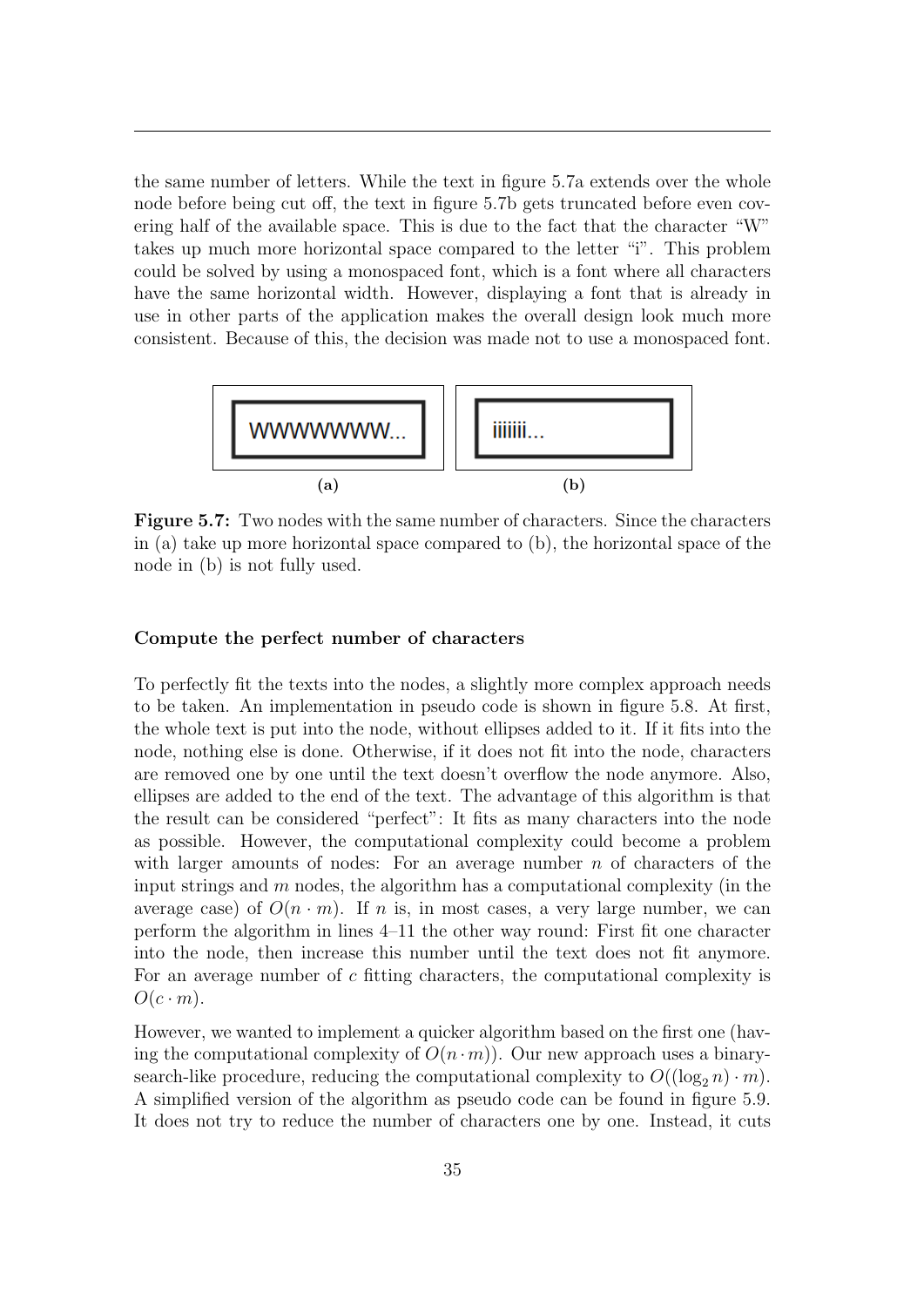the text in half and checks whether the result fits into the node. If it doesn't, it cuts the text in half again. If the text fits into the node, half of the string that was removed in the last iteration is added again. This procedure is repeated as long as there is potential for a longer (and still fitting) string.

A huge advantage of this implementation, like with any other JavaScript solution, is the fact that it provides a lot of control over the output. Since the last characters of an organizational unit's name may be as important as the first ones, we decided not to add the ellipses to the end of the text like in figure [5.4c,](#page-37-3) but to place them in the middle as illustrated in figure [5.10.](#page-41-1)

```
_1 | let text = 'A long text inside a node';
2 | renderTextIntoNode(text);
3 if (textDidNotFit()) {
4 while (text.length > 0) {
5 text = removeLastCharacter(text);
6 renderTextIntoNode(text + '...');
7
8 if (textDidFit()) {
9 break;
10 }
_{11} }
_{12} }
```
Figure 5.8: JavaScript-like pseudo code for a simple implementation that removes one character after the other until the text fits into the node.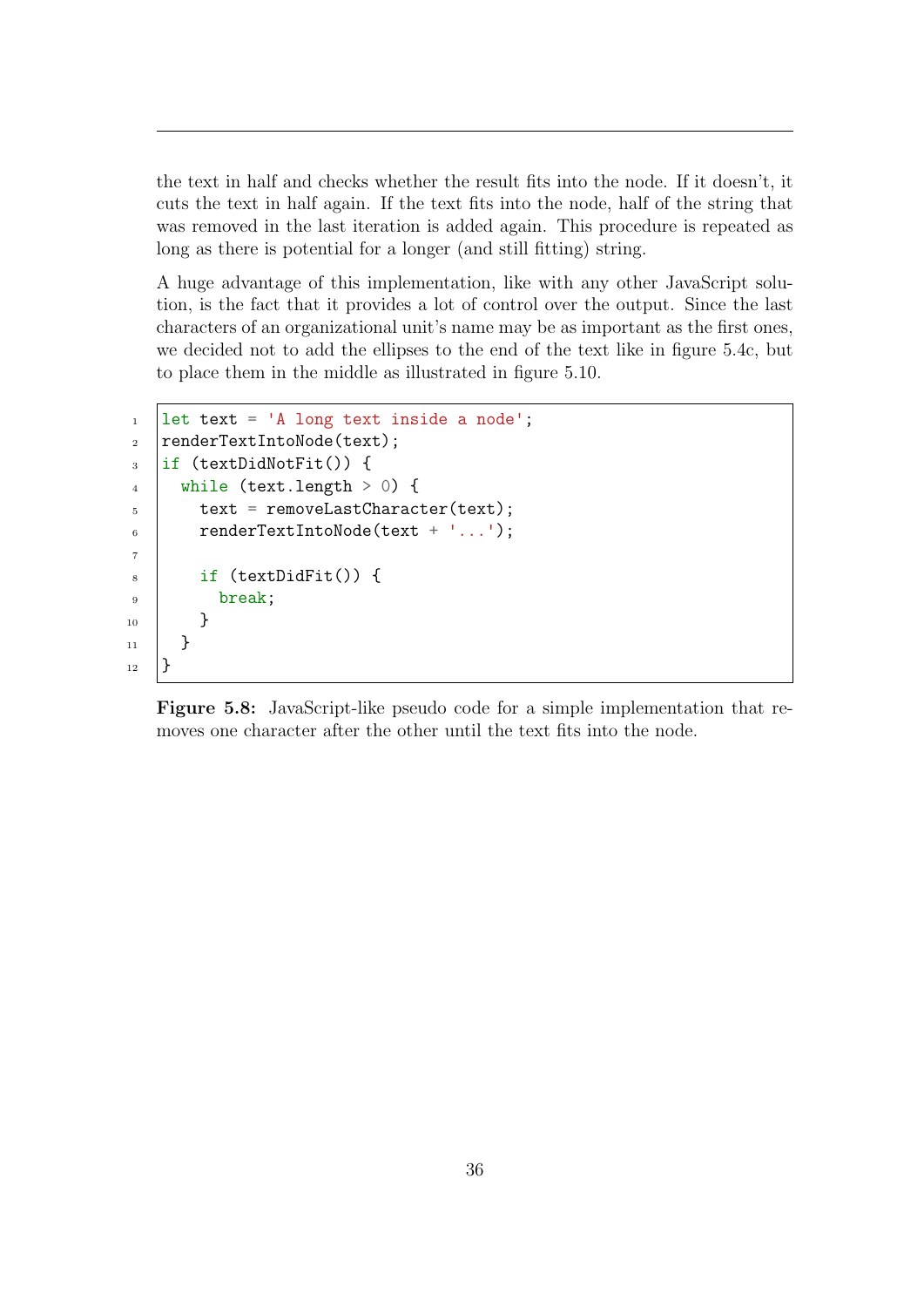```
_1 const text = 'A long text inside a node';
2 \text{ renderTextIntolode}(text);
_3 | if (textDidNotFit()) {
_4 | let lowerBound = 0;
5 let upperBound = Math.floor(text.length / 2);
6 let best;
7
8 while (true) {
9 // Terminate when the lower bound "shot" over the upper one.
10 | if (lowerBound > upperBound) {
11 break:
_{12} }
13
_{14} const middle = Math.floor((lowerBound + upperBound) / 2);
15 | renderTextIntoNode(truncateText(text, middle));
16
_{17} | if (textDidNotFit()) {
_{18} | upperBound = middle - 1;
19 } else {
_{20} best = middle;
_{21} lowerBound = middle + 1;
\frac{22}{ } }
23 }
24
25 // Now, the variable "best" includes the perfect number of
     characters.
_{26} | }
```
Figure 5.9: JavaScript-like pseudo code for an algorithm that uses a binarysearch-like approach to fit text into a node.

<span id="page-41-1"></span>

Figure 5.10: A node with ellipses in the middle of the text.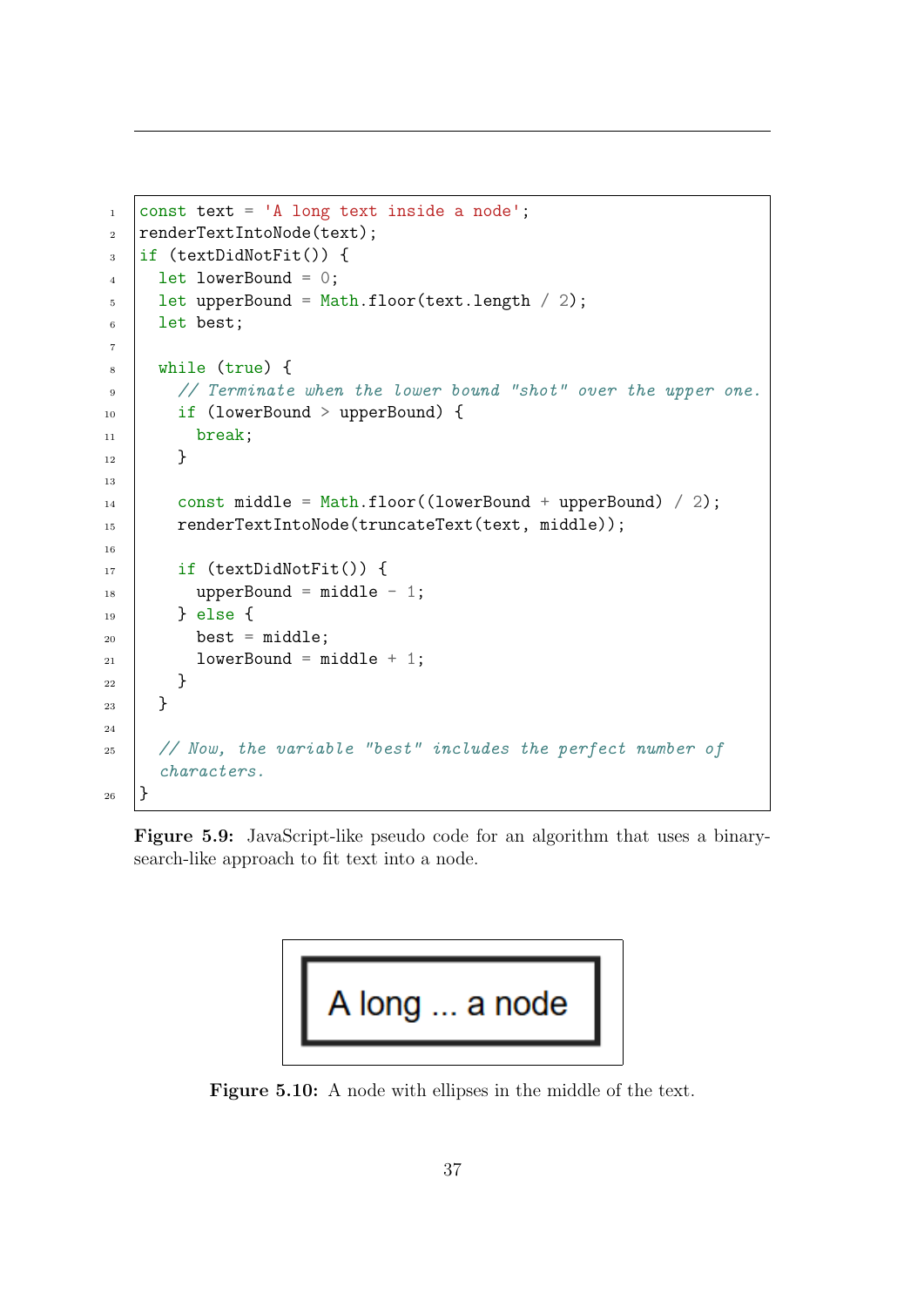# <span id="page-42-0"></span>5.2 Calculating collisions between links and nodes

Another challenge to overcome was the placement of links, i.e. the calculations that are required to make the links "start"/"stop" right next to a node.

## <span id="page-42-1"></span>5.2.1 Fundamentals

Inside our SVG, we create links using "line" elements. These elements are used to display straight lines from a starting point  $(x1, y1)$  to a target point  $(x2, y2)$ . Hereinafter, we call the node at the starting point "start node" and the one at the target point "target node". To place an arrow head at the end of the link, we use a "marker", which can be added to the end of a line using the "marker-end" property.

Figure [5.11](#page-42-3) shows a simplified example of the code that is necessary to generate links with arrow heads at the end of them, as shown in figure [5.21b.](#page-51-0)

```
1 \langledefs>
2 | <marker id="graph-marker-arrow-default-1" orient="auto"
     refX="4" refY="5" viewBox="0 0 10 10"
     markerUnits="userSpaceOnUse" markerWidth="20"
     markerHeight="20">
3 <polygon points="0,10 5,5 0,0" fill="#e0e0e0"></polygon>
_4 </marker>
5 \times / \text{defs}6
7 <g class="links-container">
8 | <line marker-end="url(#graph-marker-arrow-default-1)"
     stroke="#e0e0e0" y1="168" x2="193" y2="85" stroke-width="4"
     x1="243"></line>
9 | <line marker-end="url(#graph-marker-arrow-default-1)"
     stroke="#e0e0e0" x1="207" y1="85" y2="168" stroke-width="1"
     x2="256"></line>
10 | <line marker-end="url(#graph-marker-arrow-default-1)"
     stroke="#e0e0e0" x1="125" y1="169" x2="175" y2="85"
     stroke-width="2"></line>
_{11} </g>
```
<span id="page-42-2"></span>Figure 5.11: A simplified structure of the SVG elements required to output the links of figure [5.21b](#page-51-0)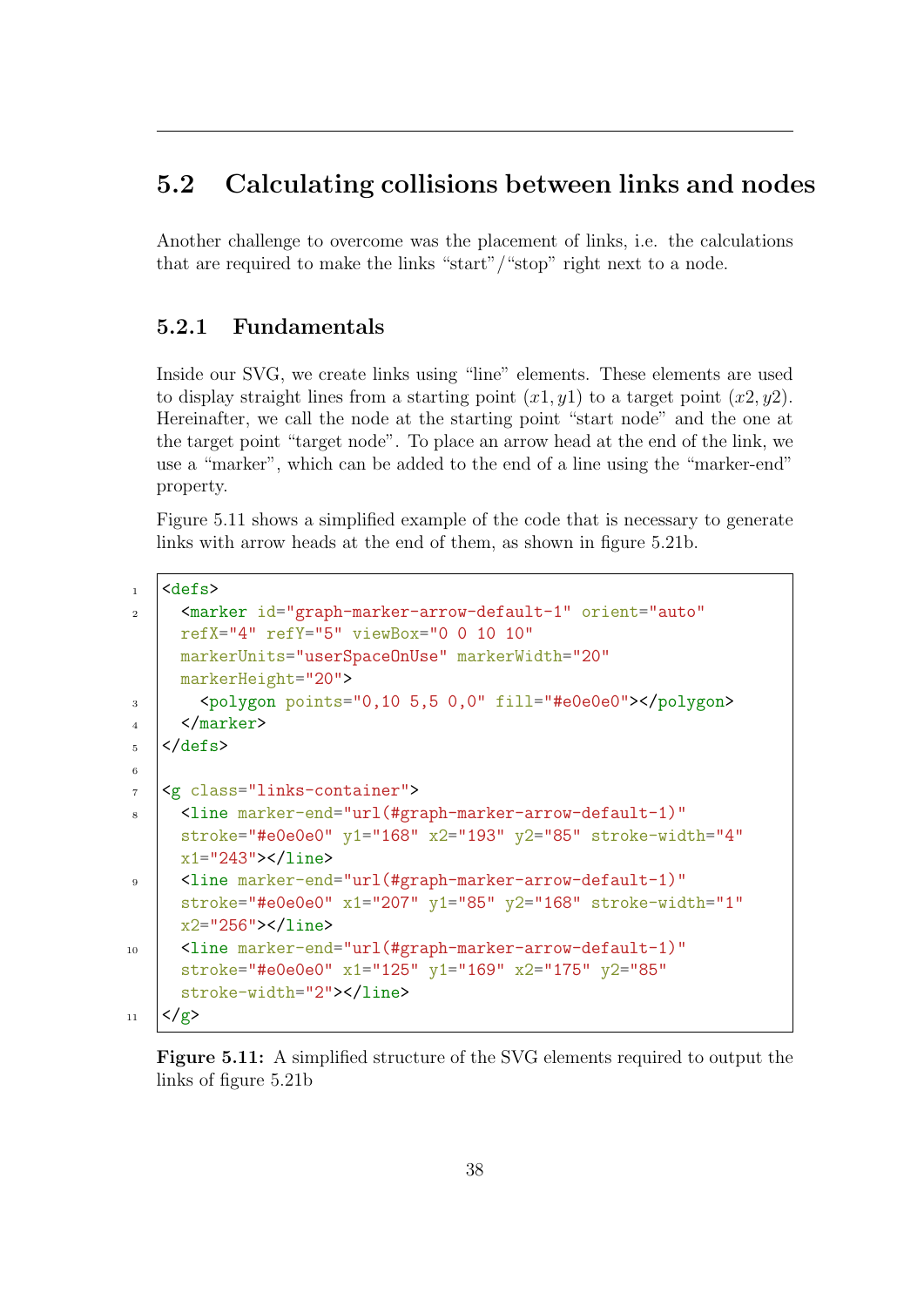## 5.2.2 Objective of implementation

Links should always start/end next to a node and never have their starting/ending points (in the following referred to as "link coordinates") "inside" a node. Figure [5.12](#page-43-1) illustrates one of the negative consequences of the placement of the link coordinates near to the center of the nodes: The text becomes hard to read. The more links are drawn, the more illegible the text becomes. Because of this, it is essential to make sure the links don't overlap the nodes. Also, the link coordinates should not be set too far apart from the corresponding nodes so that for each link it is clear which node it is pointing to. The best solution for this task is to make the links start/end right at the border of the nodes.

It is trivial to create undirected Graphs as shown in figure [5.13.](#page-44-0) Here, the links all start/end in the center of the respective nodes. The nodes are placed on top of the links so that the links don't cover the text.

However, we also wanted to show the direction of the patch-flow using triangular arrow heads. If we used the same approach as with the undirected Graph, the arrow heads would be drawn underneath the nodes and become invisible to the user.

<span id="page-43-1"></span>Because of this, we had to develop an algorithm to calculate the link coordinates, taking into account all of the observations mentioned above.



Figure 5.12: A Graph with links that start/end in the middle of the respective nodes, making the text hard to read.

### <span id="page-43-0"></span>5.2.3 Implementation

The algorithm is divided into three parts. At first, we determine which node border the currently processed link should stick to. Then, the actual "collision coordinate" is calculated. In the end, the collision coordinates are moved clockwise/counterclockwise to reduce ambiguities.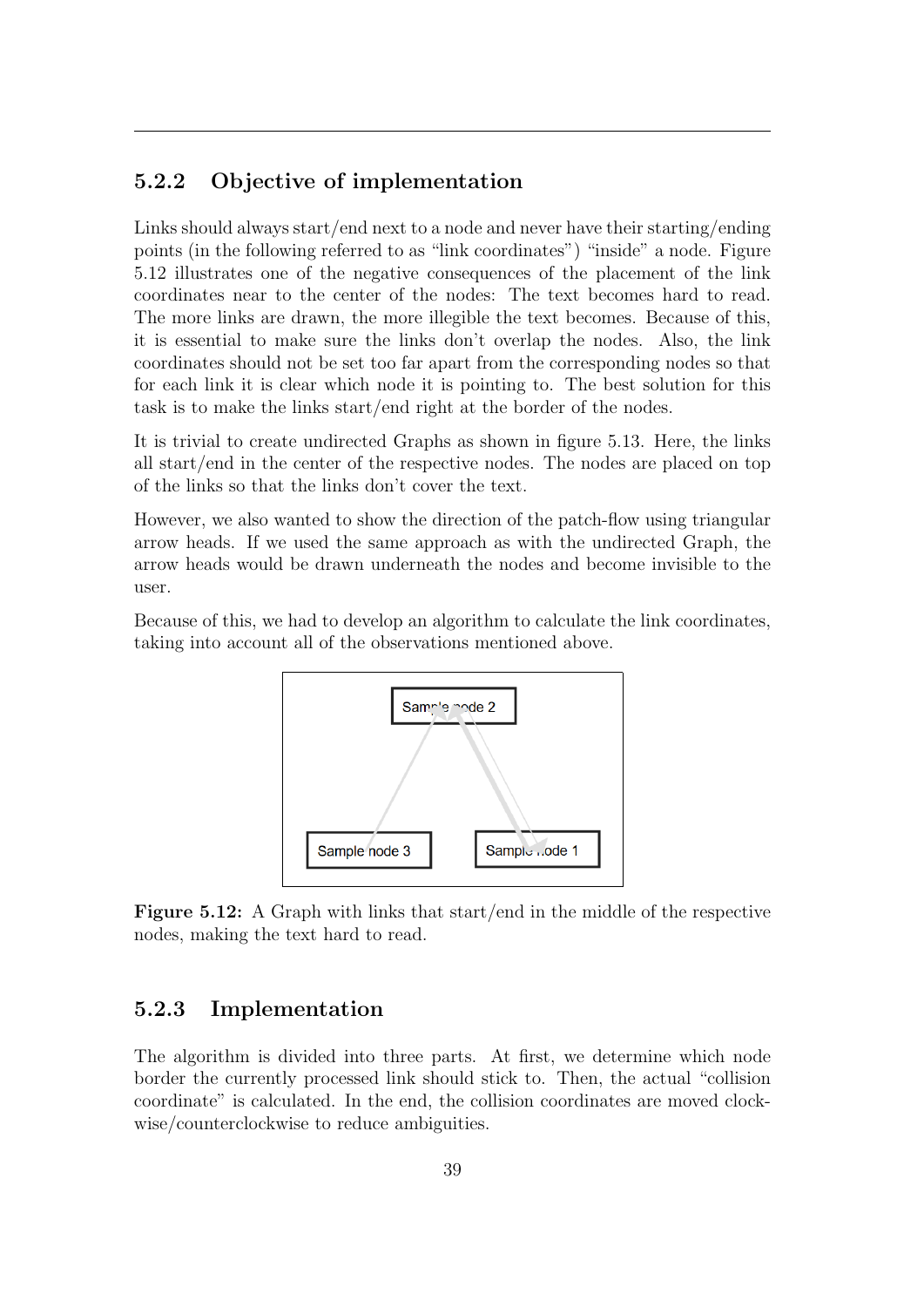<span id="page-44-0"></span>

Figure 5.13: An undirected Graph where the links start/end in the center of the respective nodes. Since the nodes were drawn on top of the links, they appear to start/end at the border of the nodes.

### Determination of the affected node border

The first part of the algorithm finds out which side of a node (top, right, bottom or left) a link will "collide" with. For two nodes  $A$  and  $B$ , with  $A$  being the source and  $B$  the target node of link  $l$ , we always want to select the sides that are facing the respective other node.

If, for instance,  $A$  is on the right of  $B$ , then  $l$  collides with the left side of  $A$  and with the right side of B. This example is illustrated in figure [5.14.](#page-44-1) Here, the source node ("Sample node 1") has been placed to the right of the target node ("Sample node 2"). Because of this, the link collision takes place on the left side of the source node and on the right side of the target node.

Figure [5.15a](#page-45-0) shows a bad implementation: Here, the source node has been placed below the target one. However, the collision side is set to "left" for both the source and the target nodes. This makes the arrow head get hidden behind the target node, which makes the interpretation of the diagram hard for the user. The result of the correct implementation can be seen in figure [5.15b:](#page-45-1) The source collision side is set to "top" and the target collision side to "bottom".

<span id="page-44-1"></span>

Figure 5.14: A Graph consisting of one link and two nodes (source on the right, target on the left). The link collision side is set to "left" for the source and "right" for the target node.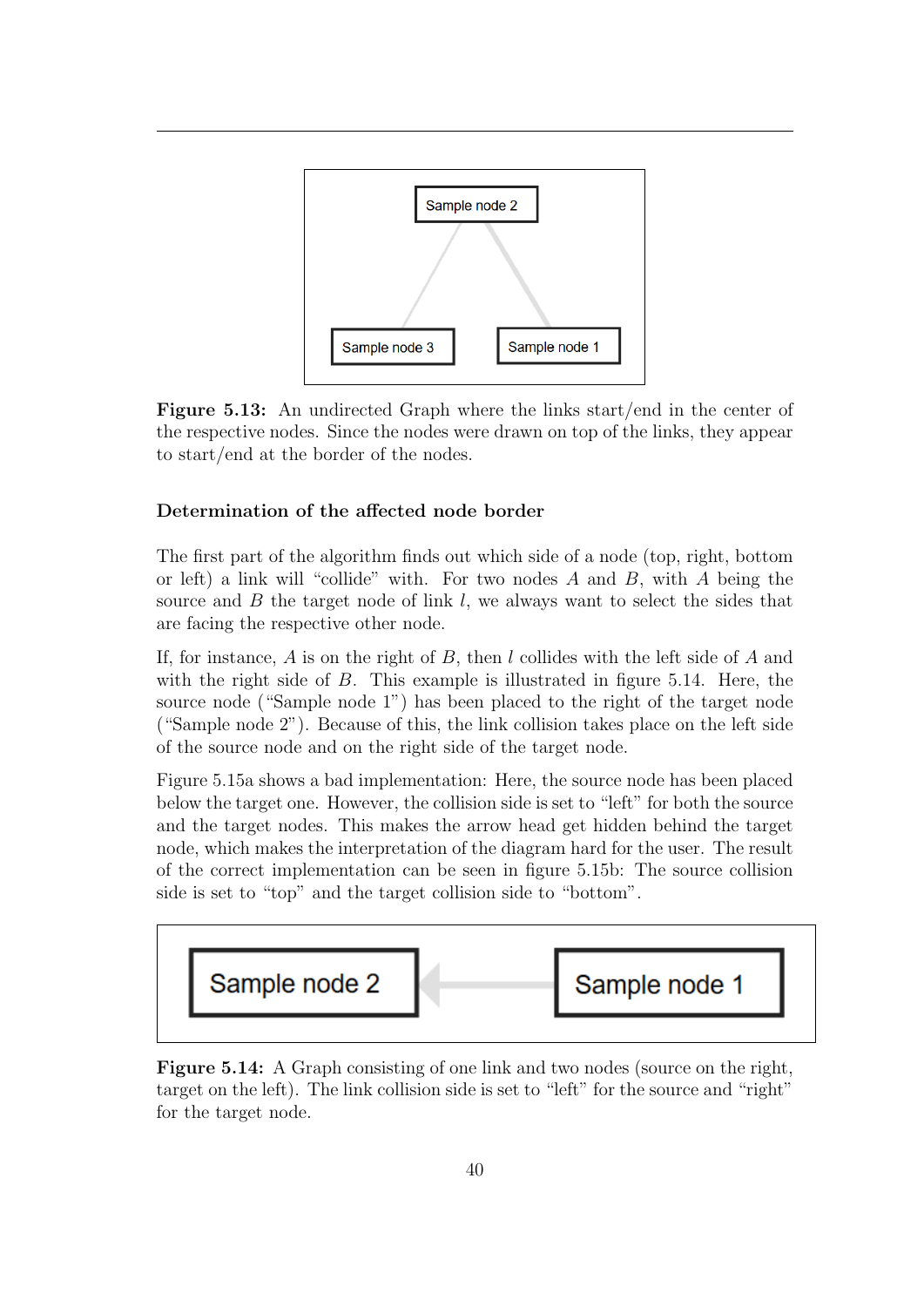<span id="page-45-0"></span>

<span id="page-45-1"></span>Figure 5.15: Two Graphs, both consisting of one link and two nodes (source on the bottom, target on the top). In [\(a\),](#page-45-0) the source and target collision sides are both set to "left". In [\(b\),](#page-45-1) the source collision side is set to "top" and the target one to "bottom".

In the following, we only calculate the source collision side. The calculations for the target one are analogical. To better explain the algorithm, additional lines and other elements are drawn into the nodes. Of course, these elements would not be displayed with the actual implementation.

<span id="page-45-2"></span>At first, we divide the source node into four parts by drawing one line c1 from the bottom left to the top right corner and another line c2 from the top left to the bottom right corner. Now, four triangles are visible: One at the top, one at the right, one at the bottom and the last on the left side of the node. This is illustrated in figure [5.16.](#page-45-2)



Figure 5.16: A node divided diagonally into four parts, representing the four possible collision sides.

Now, we draw a straight line m from the center of  $A$  to the center of  $B$ , which is illustrated in figure [5.17.](#page-46-0) Our goal is to compare  $m$  with the four triangles: If it was, for instance, drawn starting within the "top" triangle, then the source collision side is the top one. We can determine the collision side by comparing the slope of m with the slope of c1 or c2. There are multiple ways to achieve the desired result. One can be found in figure [5.18.](#page-48-0) Please note that in SVGs, the origin of the coordinate system is at the left top;  $x$  values increase to the right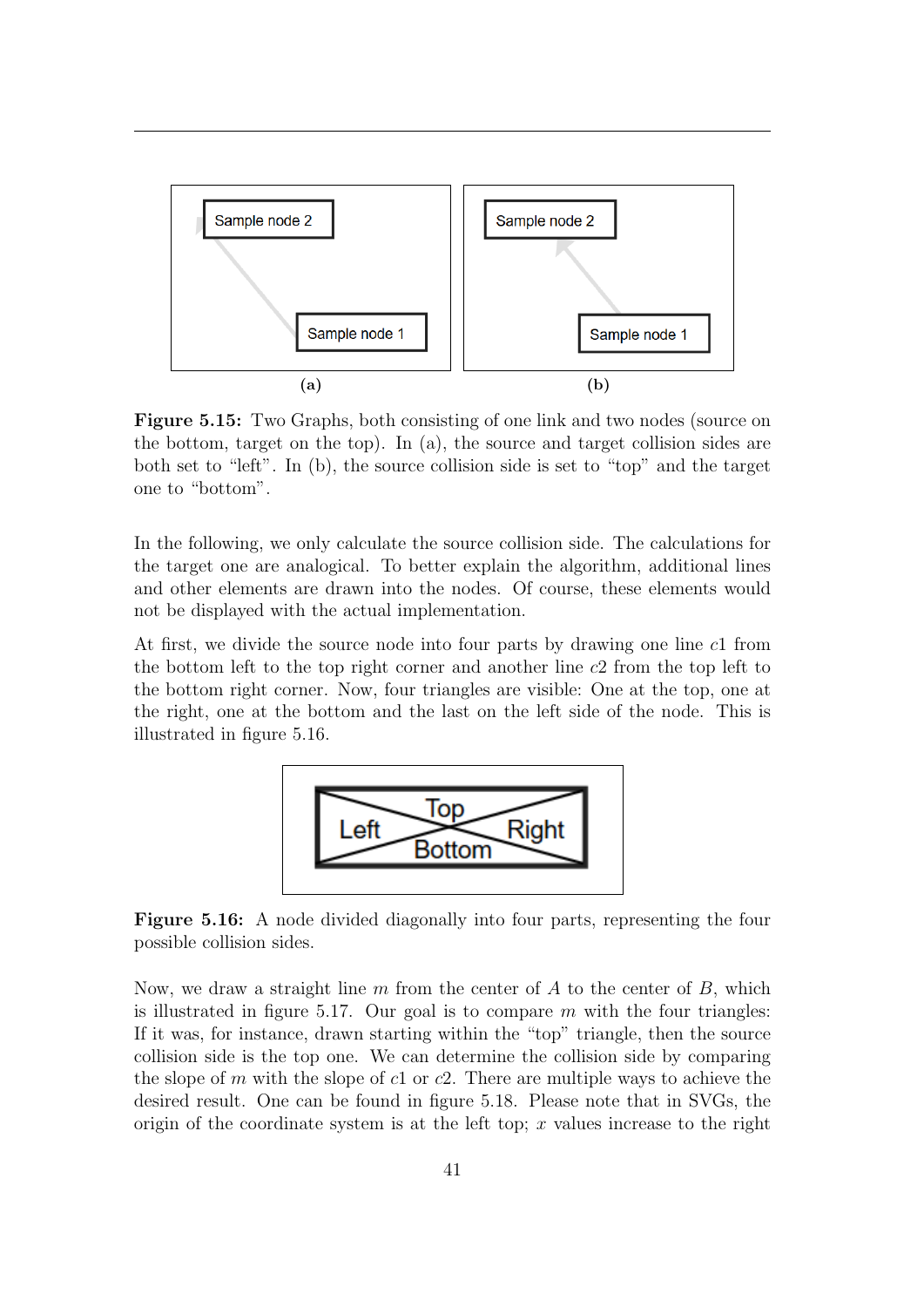<span id="page-46-0"></span>and  $\eta$  values to the bottom.



Figure 5.17: The node shown in [5.16,](#page-45-2) connected to another node using a (red) line starting/ending in the center of the respective node.

#### Calculation of collision coordinates

After having obtained the collision side, we can now proceed to determine the actual coordinates of the link that has been drawn from the center of A to the center of B. Similarly to how it was done in the first step of the algorithm, we only cover the calculations for the source side, since it is trivial to apply the algorithm to the target one as well.

We want to analyze line  $m$ , that has been drawn from the center of  $A$  to the center of B, and find out the exact coordinates where it collides with node A.

Depending on the previously determined collision side, either the  $x$  or the  $y$ coordinate can be easily calculated: If the collision takes place on the top or bottom of A, the y coordinate of the collision is equal to the y coordinate of the top or bottom border. On the other hand, if the collision takes place on the left or right, the collision  $x$  coordinate is equal to the one of the left or right border of the node. An example of an implementation can be found in figure [5.19.](#page-49-0)

To find the second coordinate, we need to perform some additional calculations that are shown (in a simplified way) in figure [5.20.](#page-50-0) Here, we represent  $m$  in the form of  $y = slope * x + t$ . If m is a straight vertical line, we cannot compute the slope. Thus, this special case needs to be treated separately, which is also done below.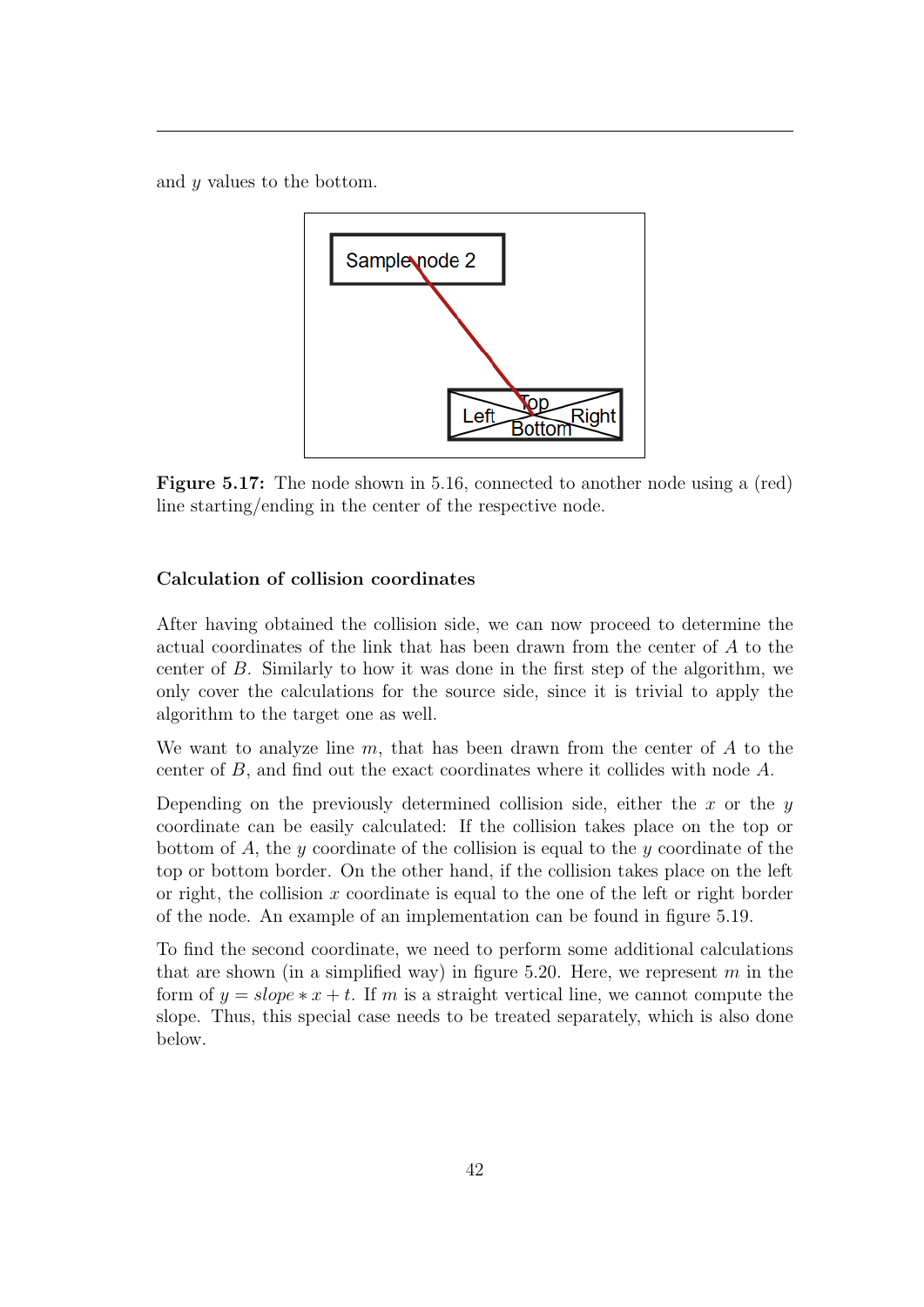If the collision takes place on the top or bottom of the node, we already know the  $y$  coordinate and need to find x. This can be achieved by a simple transformation as follows:

$$
y = slope \cdot x + t
$$

$$
slope \cdot x = y - t
$$

$$
x = \frac{y - t}{slope}
$$

Of course, if  $m$  is a straight vertical line, we cannot perform this transformation since the slope is not computable. In this case, the resulting x is equal to the x coordinate of the center of A or B.

If the collision takes place on the left or right of the node, we already know  $x$ and need to find y, which can be calculated using the equation  $y = slope * x + t$ .

Now, we have found both the x and y coordinates where m collides with A. There is a last step we need to consider before drawing the diagram, which is explained in the next section.

#### Move the collision coordinates

We want to visualize the weight of the links using different widths of the lines. With the calculations performed above, one problem arises that can be seen in figure [5.21a:](#page-51-1) If a line is drawn from node  $A$  to node  $B$  and another one is drawn from node  $B$  back to node  $A$ , they are displayed on top of each other, making it impossible to distinguish them. We solve this problem by moving the collision coordinates on the source side counterclockwise and on the target side clockwise. The result is visualized in figure [5.21b:](#page-51-0) The links are not drawn on top of each other anymore.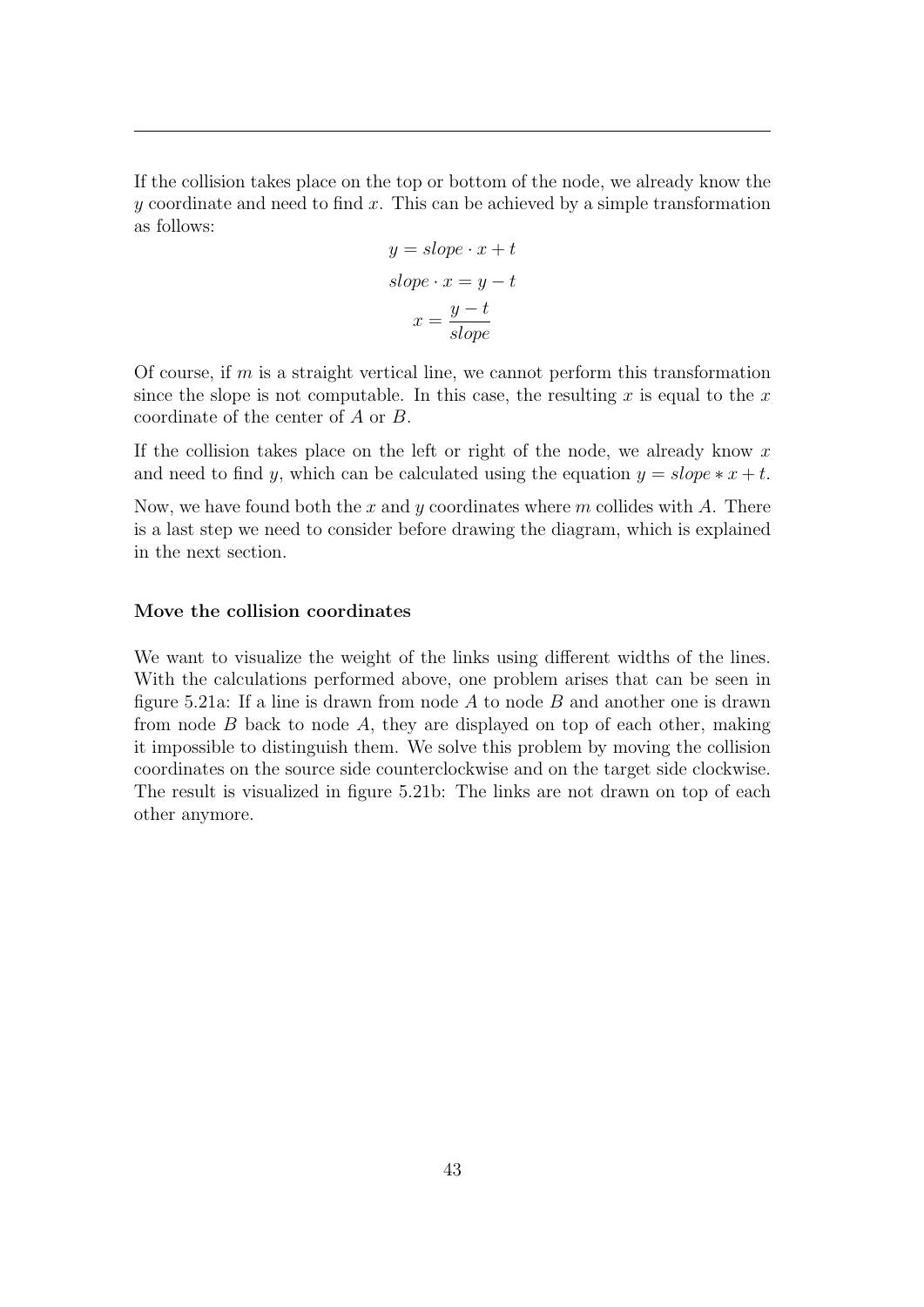```
1 // Handle special cases, e.g. a not computable slope of line m.
2 handleSpecialCases();
3
4 // Calculate the "corner slope" of the source node (so the
   absolute slope of c1 or c2).
5 const nodeCornerSlope = nodeHeight / nodeWidth;
6
7 // Calculate the absolute slope of line m.
\frac{1}{8} const absoluteLinkSlope = Math.abs(calculateSlope(lineM));
9
10 // The side where, on the source node, the collision takes
   place.
11 let sourceCollidedEdge;
12
_{13} |if (absoluteLinkSlope > nodeCornerSlope) {
14 // The colliding edge is either the top or bottom one.
15
_{16} if (source.y > target.y) {
17 SourceCollidedEdge = 'top';
_{18} } else {
19 | sourceCollidedEdge = 'bottom';
20 }
_{21} |} else {
22 // The colliding edge is eiher the right or the left one.
23_{24} if (source.x > target.x) {
25 sourceCollidedEdge = 'left';
_{26} | } else {
27 sourceCollidedEdge = 'right';
28 }
_{29} }
```
Figure 5.18: JavaScript-like pseudo code for the calculation of the source collision side.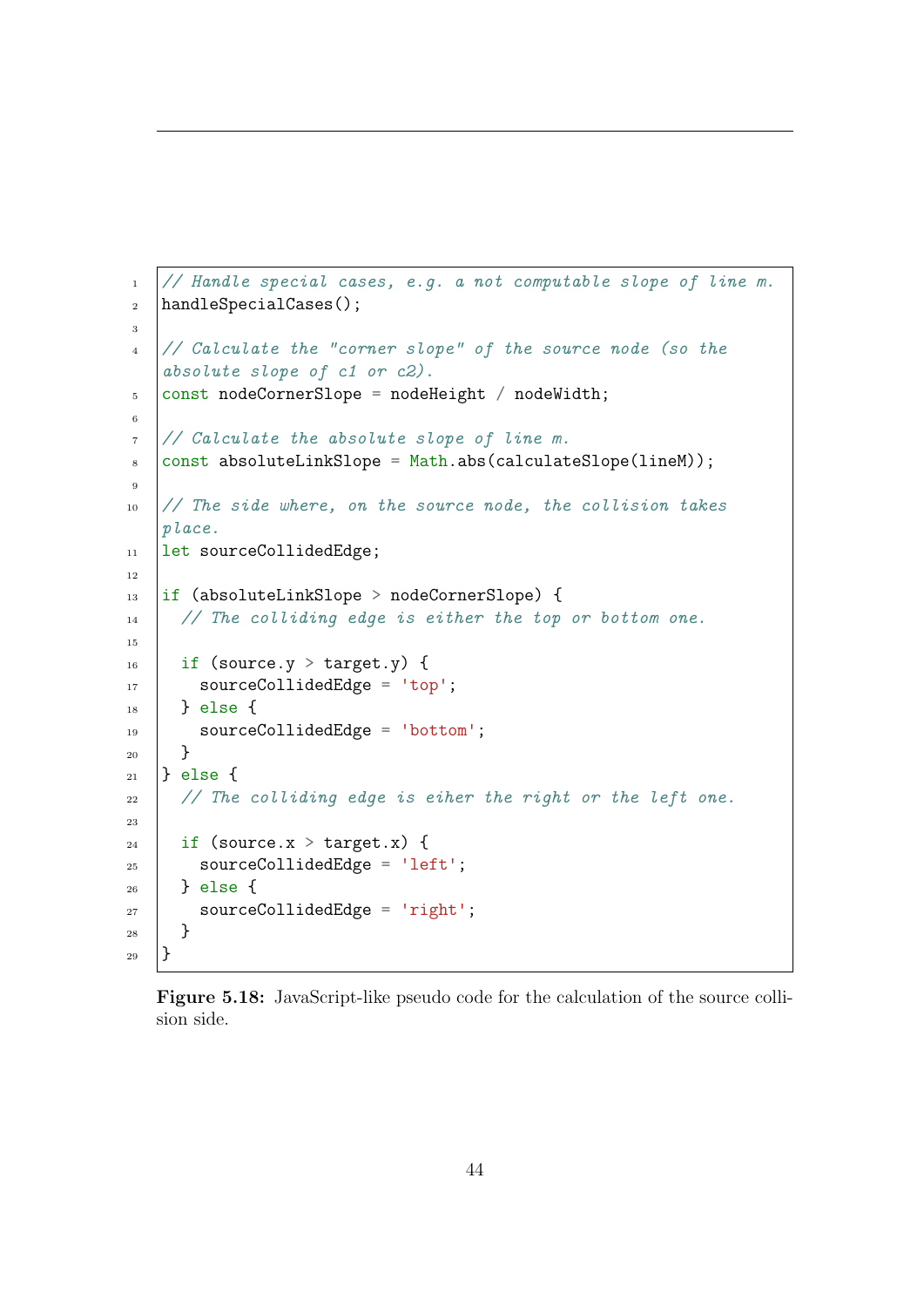```
1 // The coordinates where, on the source node, the collision
   takes place.
\frac{1}{2} const result = {
_3 x: undefined,
4 y: undefined
5 \ \vert \};
6
7 switch (sourceCollidedEdge) {
s | case 'top': {
9 // The x and y values point to the center of the node.
_{10} result.y = sourceNode.y - nodeHeight / 2;
11 break;
_{12} }
_{13} case 'bottom': {
14 result.y = sourceNode.y + nodeHeight / 2;
15 break;
_{16} }
_{17} case 'left': {
18 result.x = sourceNode.x - nodeWidth / 2;
_{19} }
_{20} | case 'right': {
21 | result.x = sourceNode.x + nodeWidth / 2;
22 \mid \}_{23} | }
```
Figure 5.19: JavaScript-like pseudo code for the calculation of the first collision coordinate. This code is supposed to be run after the source collision side has been determined using the code shown in figure [5.18.](#page-48-0)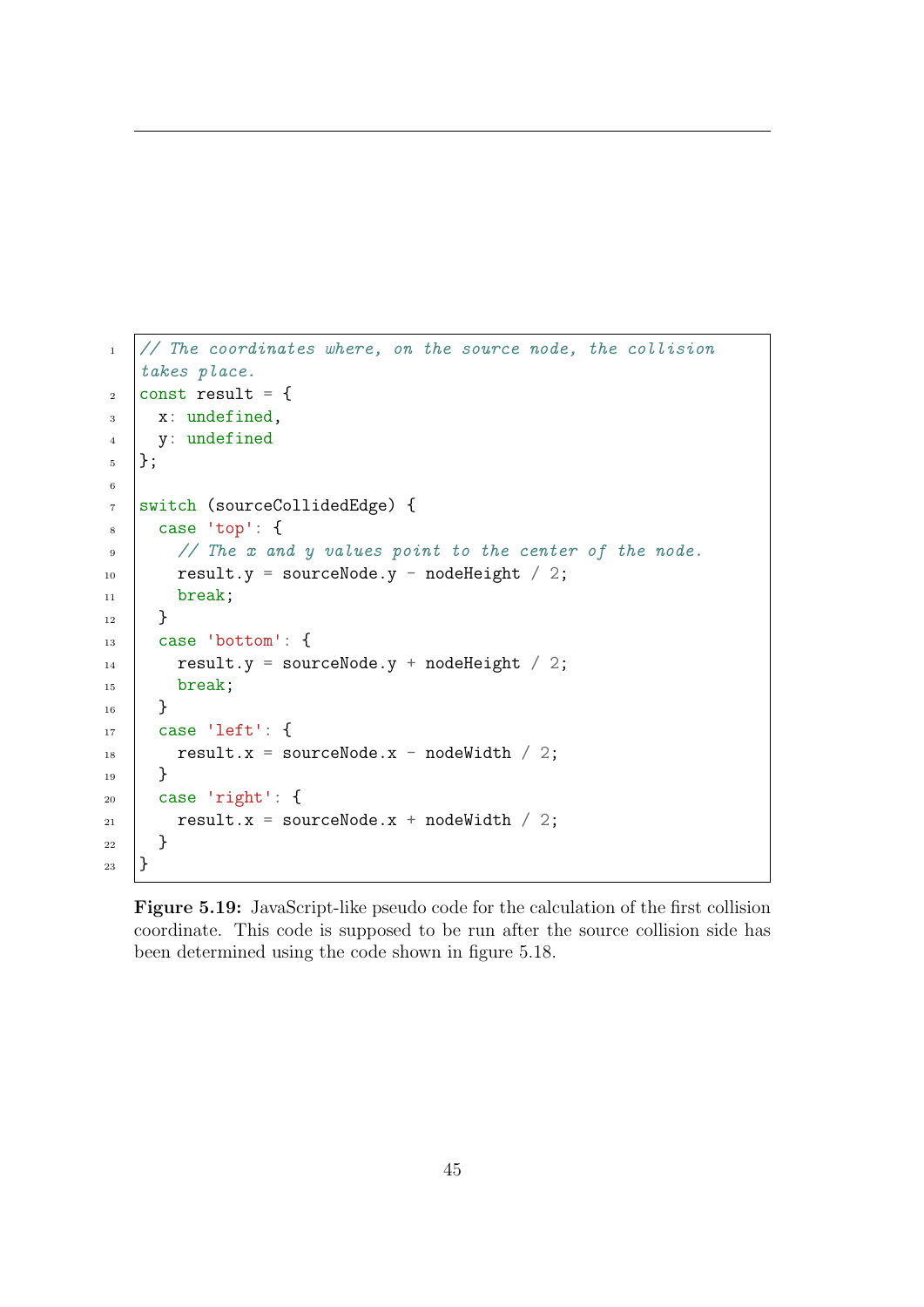```
\frac{1}{1} const linkXDistance = sourceNode.x - targetNode.x;
2 \cdot |\text{const} linkYDistance = sourceNode.y - targetNode.y;
3
\frac{4}{4} // Represent the link in the form "y = slope * x + t".
5 let slope;
6 let t;
7
\overline{\text{B}} if (linkXDistance !== 0) {
9 Slope = linkYDistance / linkXDistance;
10 /*
11 y = slope * x + tt = y - slope * x13 \times /14 t = sourceNode.y - slope * sourceNode.x;
_{15} }
16
_{17} |if (sourceCollidedEdge === 'top' || sourceCollidedEdge ===
    'bottom') {
18 // We already know the y coordinate of the result.
19
_{20} | if (linkXDistance === 0) {
_{21} result.x = sourceNode.x;
_{22} } else {
23 /*
24 y = slope * x + t25 Slope * x = y - tx = (y - t) / slope
27 */
28 result.x = (result.y - t) / slope;
_{29} }
_{30} |} else {
31 // We already know the x coordinate of the result.
32
33 \frac{1}{2} // y = slope * x + t34 result.y = slope * result.x + t;
35 \mid \}
```
Figure 5.20: JavaScript-like pseudo code for the calculation of the second collision coordinate, based on the already determined first coordinate. This code is supposed to be run after the code shown in figure [5.19.](#page-49-0)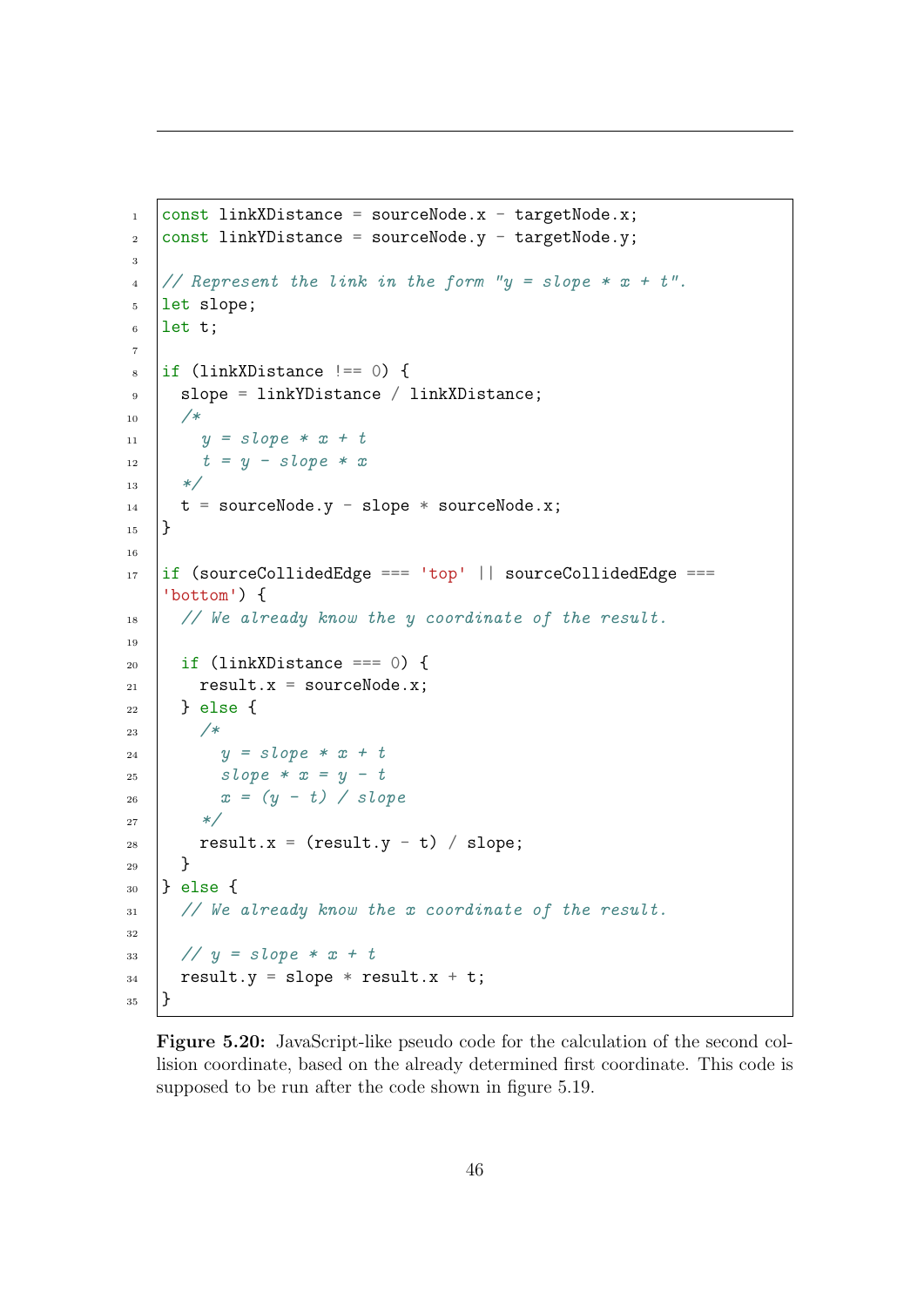<span id="page-51-1"></span>

<span id="page-51-0"></span>Figure 5.21: Two directed and weighted Graphs, both consisting of three nodes and three links connecting the nodes. In [\(a\),](#page-51-1) two links are drawn on top of each other, making it impossible to see the individual weights. In [\(b\),](#page-51-0) the links have been moved clockwise/counterclockwise. Because of this, the individual weights can be distinguished.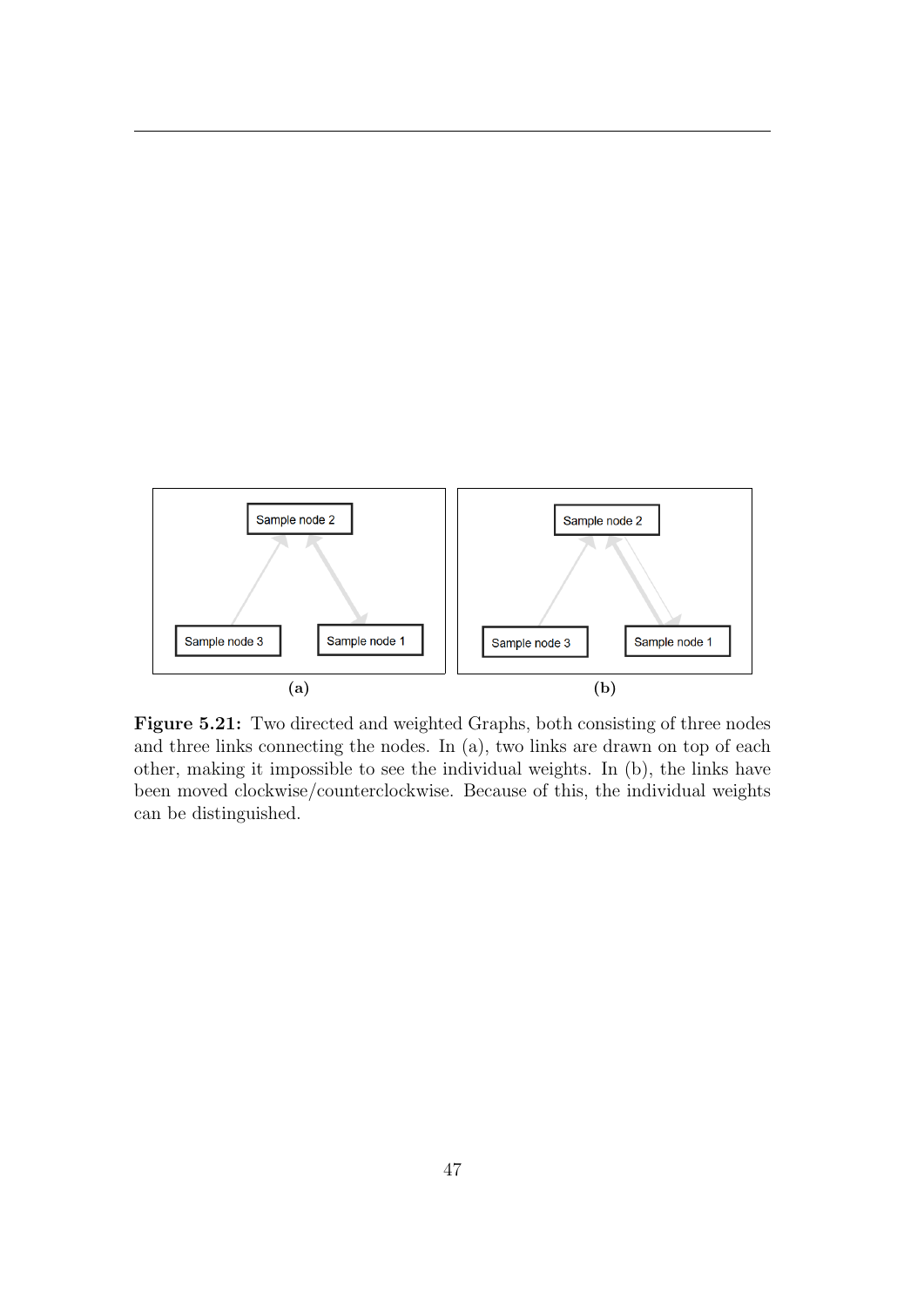# <span id="page-52-0"></span>6 Evaluation

In this chapter, the requirements defined in chapter [3](#page-11-0) are evaluated.

The evaluation is done using four-column tables. For each task from [3.2,](#page-11-4) we first write down its number, followed in the next column by the title. In the third column, the received score is shown. For requirements without children, the score is either 0 or 100%. Any other task receives a "computed score" based on the formula defined in section [3.3.](#page-15-0) Then, in the last column, we give an explanation of the score.

The overall requirements were fulfilled to 79%. Occasionally, during the implementation of the various requirements, we decided to focus on other tasks that were not defined in chapter [3](#page-11-0) (e.g. because we found that some functionality not defined in the requirements became very important so that the user is now able to interact with the generated diagram in a more intuitive way). This lead to a relatively low score.

Information regarding the evaluation of the four basic tasks 1 to 4 is shown in table [6.1.](#page-52-1) The results regarding task 1 can be found in detail in table [6.2,](#page-53-0) task 2 is evaluated in table [6.3.](#page-55-0) Table [6.4](#page-58-0) shows the evaluation of task 3 and in table [6.5,](#page-61-0) the results of task 4 can be found.

<span id="page-52-1"></span>

| Number                 | Title              | <b>Score</b>                    | Details                                |  |
|------------------------|--------------------|---------------------------------|----------------------------------------|--|
|                        | Make it possi-     | $100\%$                         | For details, see table 6.2.            |  |
|                        | ble for users to   | (com-                           |                                        |  |
|                        | switch between     | puted)                          |                                        |  |
|                        | the different pre- |                                 |                                        |  |
|                        | sentation types.   |                                 |                                        |  |
| 2.                     | Display<br>the     | $66\%$                          | An example of the generated Sankey di- |  |
|                        | Sankey view.       | $\frac{\text{com}}{\text{com}}$ | agrams is shown in figure 6.1. For de- |  |
|                        |                    | puted)                          | tails, see table $6.3$ .               |  |
| Continued on next page |                    |                                 |                                        |  |

Table 6.1: Evaluation of the general requirements.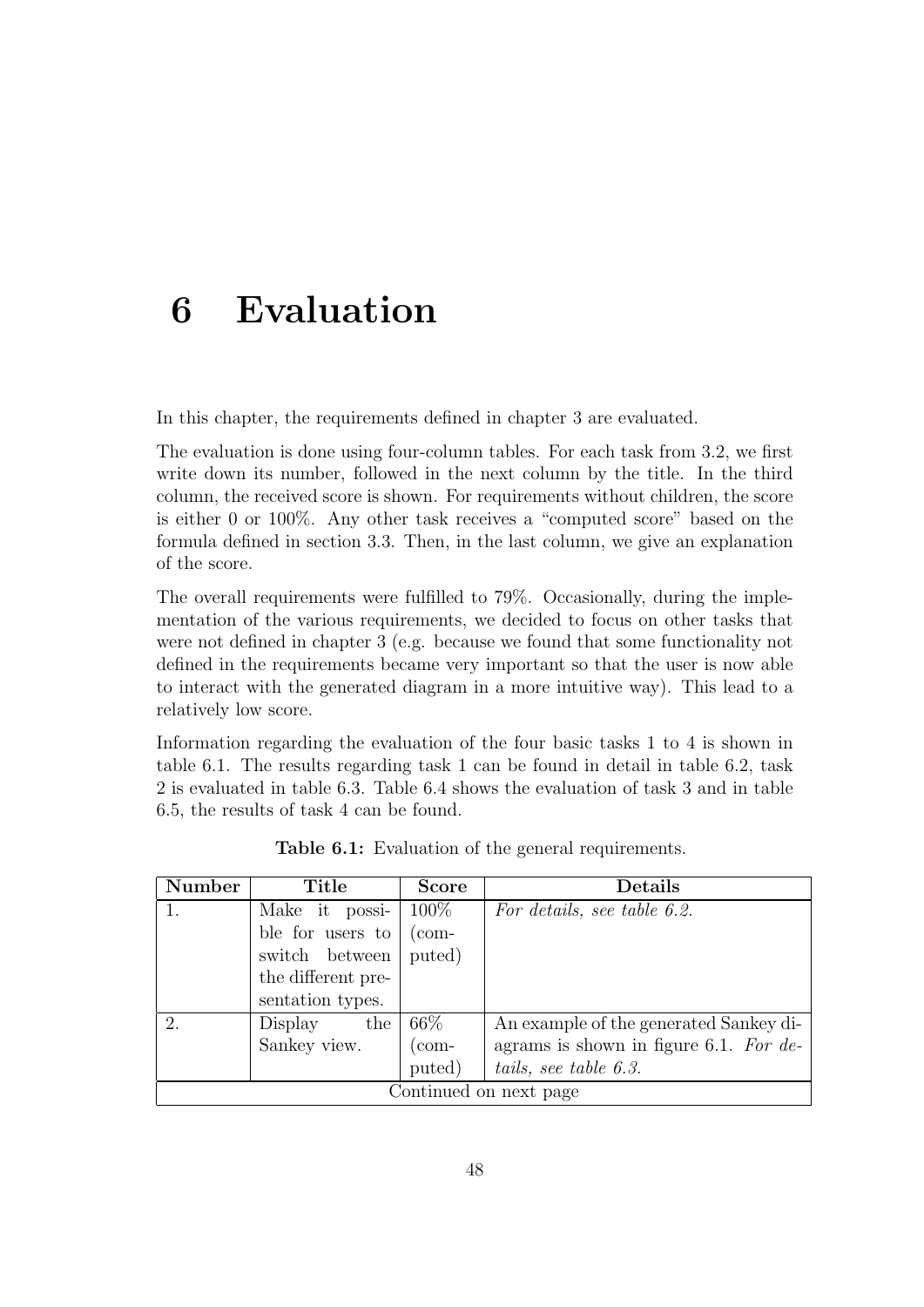Table 6.1 (continued)

| Number | Title             | <b>Score</b>                    | Details                                  |
|--------|-------------------|---------------------------------|------------------------------------------|
| 3.     | the  <br>Display  | $51\%$                          | An example of the generated Graphs       |
|        | Graph view.       | $\frac{\text{com}}{\text{com}}$ | is shown in figure 6.2. For details, see |
|        |                   | puted)                          | table $6.4$ .                            |
|        | The code should   | $100\%$                         | For details, see table 6.5.              |
|        | have a high qual- | com-                            |                                          |
|        | ity.              | puted)                          |                                          |

<span id="page-53-1"></span>

<span id="page-53-0"></span>Figure 6.1: An example of a generated Sankey diagram. The icons are part of FontAwesome, see<https://fontawesome.com> (accessed on April 06, 2019).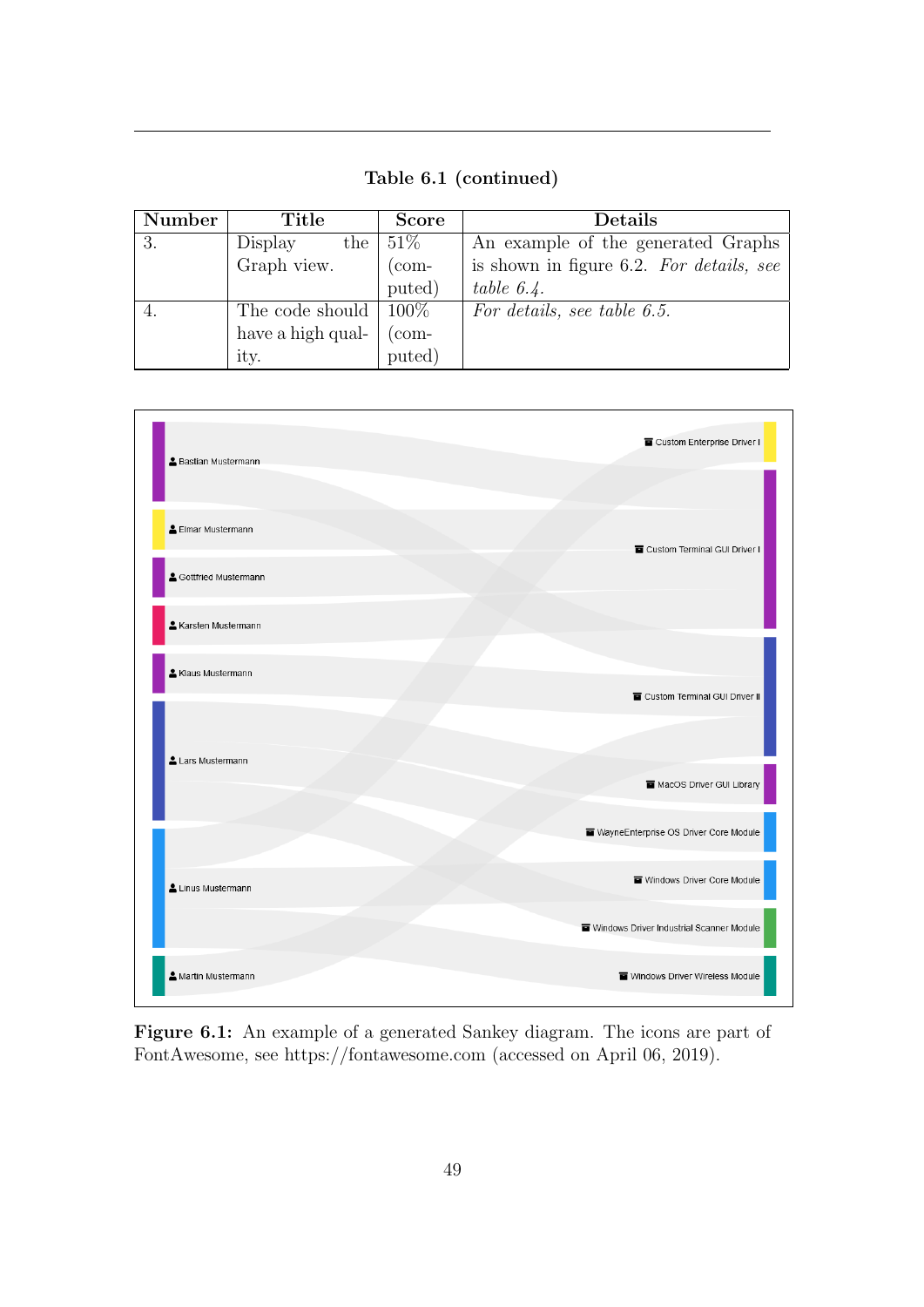<span id="page-54-0"></span>

Figure 6.2: An example of a generated Graph. The icons are part of FontAwesome, see<https://fontawesome.com> (accessed on April 06, 2019).

Table 6.2: Evaluation of the requirements for the functionality to switch between the different presentation types.

| Number                 | Title          | <b>Score</b> | <b>Details</b>                            |
|------------------------|----------------|--------------|-------------------------------------------|
| 1.1.                   | Add the neces- | $100\%$      | We have added a menu consisting of        |
|                        | sary menu(s).  |              | three tabs (as shown in figure $6.3$ ),   |
|                        |                |              | making it possible for the user to switch |
|                        |                |              | the views.                                |
| 1.2                    | The navigation | $100\%$      | The user only needs to perform one        |
|                        | should be easy |              | click to change the views, making the     |
|                        | to use.        |              | menu easy to use.                         |
| Continued on next page |                |              |                                           |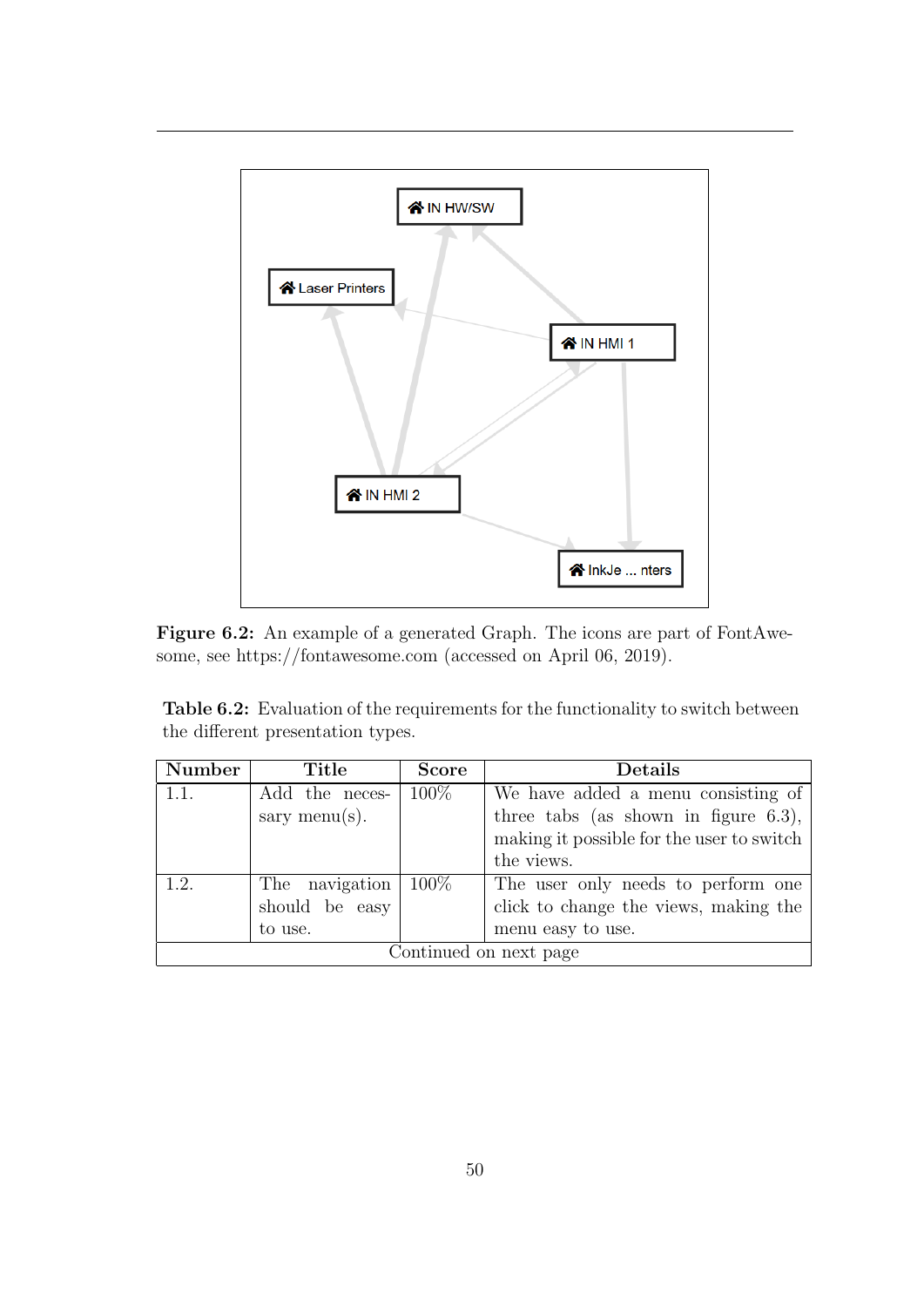Table 6.2 (continued)

| Number | Title              | <b>Score</b> | Details                                  |
|--------|--------------------|--------------|------------------------------------------|
| 1.3.   | The user should    | $100\%$      | The currently active tab is highlighted, |
|        | easily (i.e. with- |              | which enables the user to see what the   |
|        | out having to      |              | current view (e.g. the Graph view) is    |
|        | perform an in-     |              | called.                                  |
|        | teraction with     |              |                                          |
|        | the UI) get a      |              |                                          |
|        | visual feedback    |              |                                          |
|        | on which type      |              |                                          |
|        | of view he is      |              |                                          |
|        | currently using.   |              |                                          |

<span id="page-55-1"></span>

| Journal                      | Sankey Chart Graph |  |  |  |  |
|------------------------------|--------------------|--|--|--|--|
| No contributions to display. |                    |  |  |  |  |
|                              |                    |  |  |  |  |

Figure 6.3: The menu we added to switch between the different presentation types. (In this image, the actual diagram is not shown because the user defined settings that resulted in an empty data set.)

Table 6.3: Evaluation of the requirements for the Sankey view.

<span id="page-55-0"></span>

| <b>Number</b>          | Title           | <b>Score</b>                    | Details                                   |  |
|------------------------|-----------------|---------------------------------|-------------------------------------------|--|
| 2.1.                   | Add the neces-  | $100\%$                         | It was possible to re-use the already ex- |  |
|                        | sary menus to   |                                 | isting menu components that were uti-     |  |
|                        | the view.       |                                 | lized in the journal view.                |  |
| 2.2.                   | Find an<br>open | $100\%$                         | For details, see the evaluation of re-    |  |
|                        | source library  | $\frac{\text{com}}{\text{com}}$ | quirements $2.2.1$ to $2.2.3$ .           |  |
|                        | to display the  | puted)                          |                                           |  |
|                        | Sankey<br>Dia-  |                                 |                                           |  |
|                        | grams.          |                                 |                                           |  |
| Continued on next page |                 |                                 |                                           |  |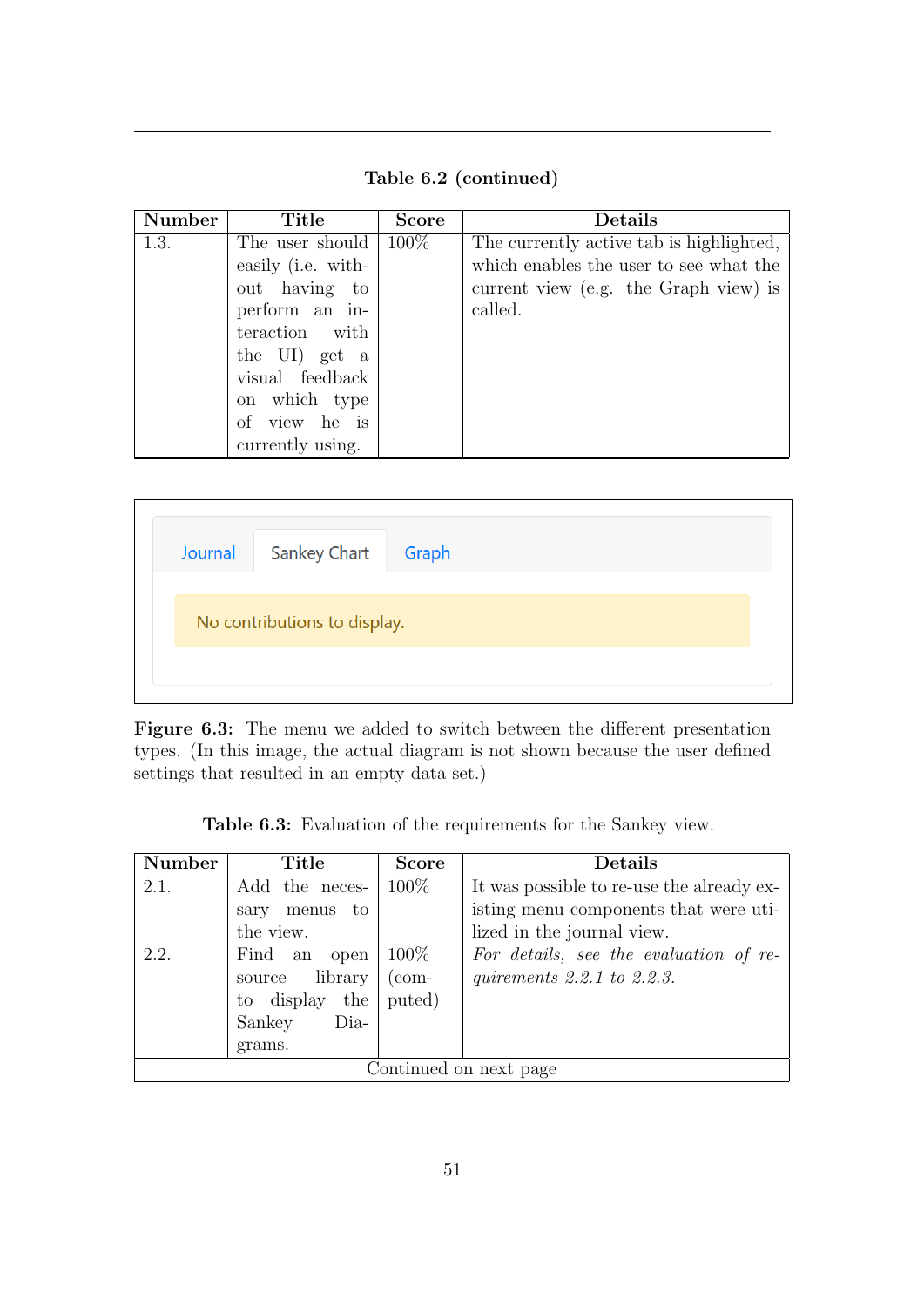| <b>Number</b>          | Title              | Score   | <b>Details</b>                            |
|------------------------|--------------------|---------|-------------------------------------------|
| 2.2.1.                 | The<br>library     | 100%    | As described in section 4.1.1, we have    |
|                        | should<br>include  |         | found a suitable library $(D3)$ that ful- |
|                        | all basic<br>func- |         | fills all minimum requirements.           |
|                        | tions for<br>data  |         |                                           |
|                        | displaying<br>and  |         |                                           |
|                        | user interaction.  |         |                                           |
| 2.2.2.                 | If features<br>are | 100%    | D3 already includes support for all       |
|                        | missing in the     |         | the functionality we defined for 2.2.1.   |
|                        | library,<br>they   |         | Additionally, during the creation of      |
|                        | need to<br>be      |         | the wrapper, we also implemented ad-      |
|                        | implemented        |         | vanced visual elements, e.g. the possi-   |
|                        | separately.        |         | bility to show icons next to the node     |
|                        |                    |         | titles.                                   |
| 2.2.3.                 | The<br>library     | $100\%$ | Table 4.1 of section 4.1.1 shows that the |
|                        | have<br>must<br>an |         | license (BSD 3-Clause "New" or "Re-       |
|                        | open<br>source     |         | vised" License) is compatible with CM-    |
|                        | that is<br>license |         | Suite.                                    |
|                        | suitable to the    |         |                                           |
|                        | rest of CMSuite.   |         |                                           |
| 2.3.                   | Integrate the li-  | 100\%   | We have created all necessary wrap-       |
|                        | brary into CM-     |         | per functions to integrate D3's Sankey    |
|                        | Suite.             |         | library into Angular (and CMSuite).       |
|                        |                    |         | Section 4.3 contains a brief summary      |
|                        |                    |         | of how such a wrapper was structured.     |
| Continued on next page |                    |         |                                           |

Table 6.3 (continued)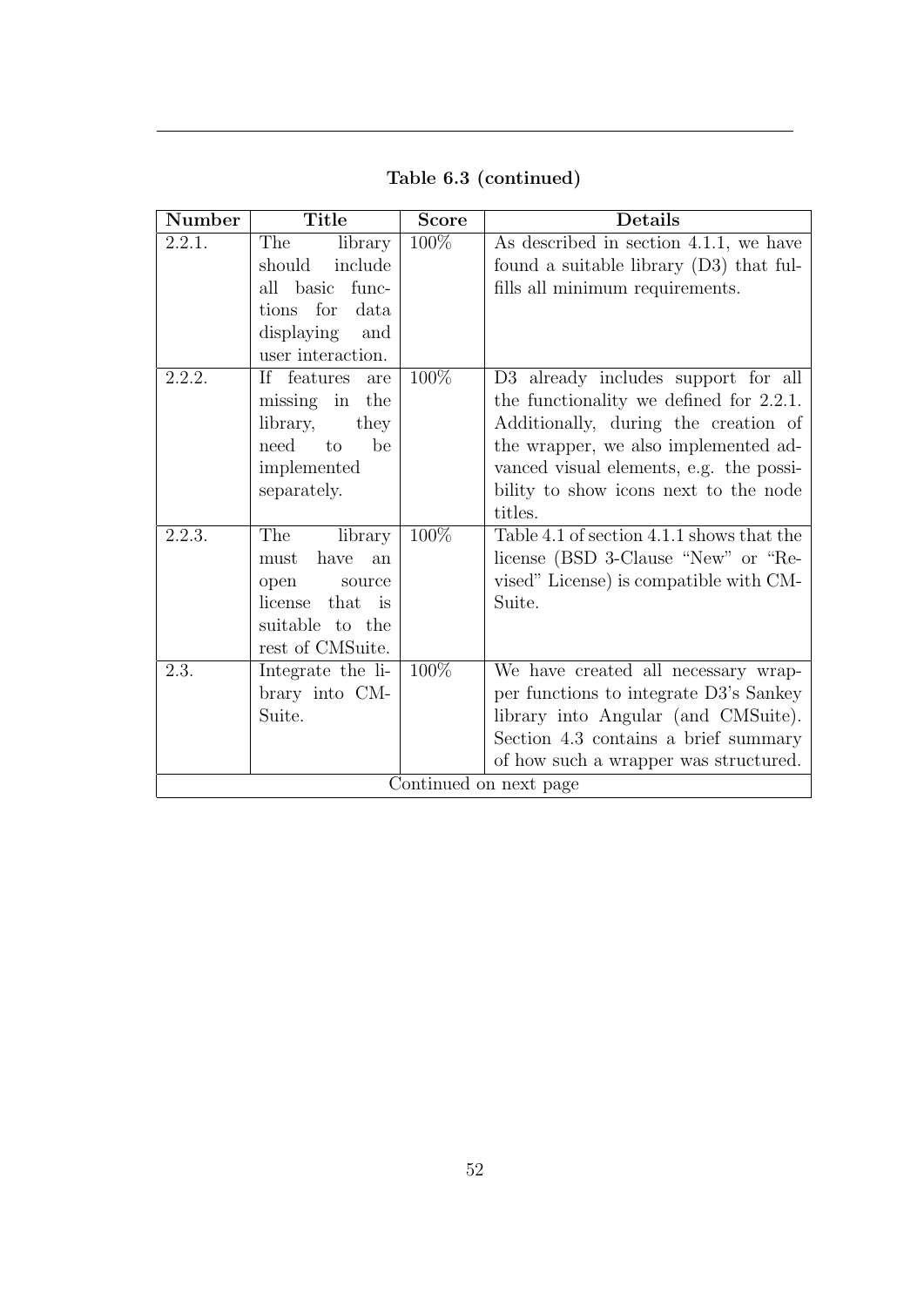| Number                 | <b>Title</b>                       | $\overline{\text{Score}}$ | Details                                                                          |  |
|------------------------|------------------------------------|---------------------------|----------------------------------------------------------------------------------|--|
| 2.4.                   | Provide<br>color-                  | 100%                      | Nodes are colored using the colors pro-                                          |  |
|                        | ing/highlighting                   |                           | vided by the "Color Palette Service".                                            |  |
|                        | of<br>nodes<br>and                 |                           | In the wrapper, we also made it pos-                                             |  |
|                        | links.                             |                           | sible to color the links. However, the                                           |  |
|                        |                                    |                           | decision was made to use the default                                             |  |
|                        |                                    |                           | (grey) color for the links in order to                                           |  |
|                        |                                    |                           | make the diagram look more consis-                                               |  |
|                        |                                    |                           | Even though in the end, only<br>tent.<br>the nodes are colored and the links all |  |
|                        |                                    |                           | have the same color, we consider this                                            |  |
|                        |                                    |                           | task as "successfully completed" since                                           |  |
|                        |                                    |                           | the wrapper also includes the option to                                          |  |
|                        |                                    |                           | color links and it was an intentional de-                                        |  |
|                        |                                    |                           | sign choice to set all link colors to the                                        |  |
|                        |                                    |                           | same value.                                                                      |  |
| 2.5.                   | Visualize<br>the                   | 100\%                     | If a link has a larger weight, a greater                                         |  |
|                        | weight of<br>the                   |                           | height is assigned to it. Nodes auto-                                            |  |
|                        | links and their                    |                           | matically inherit the sizes of the links                                         |  |
|                        | corresponding                      |                           | connected to them.                                                               |  |
|                        | nodes.                             |                           |                                                                                  |  |
| 2.6.                   | Make it possible<br>to "zoom" into | $\overline{0}$            | We have not implemented this feature<br>in order to focus on other tasks.        |  |
|                        | nodes                              |                           |                                                                                  |  |
| 2.7.                   | React<br>data<br>to                | 100%                      | For details, see the evaluation of re-                                           |  |
|                        | changes.                           | $(\text{com-}$            | quirements $2.7.1$ to $2.7.3$ .                                                  |  |
|                        |                                    | puted)                    |                                                                                  |  |
| 2.7.1                  | When<br>data                       | 100%                      | As soon as a change in the data is de-                                           |  |
|                        | changes (e.g. by                   |                           | tected, the diagram is updated.                                                  |  |
|                        | a new user se-                     |                           |                                                                                  |  |
|                        | lection from the                   |                           |                                                                                  |  |
|                        | defined<br>menu                    |                           |                                                                                  |  |
|                        | in $2.1$ ), update                 |                           |                                                                                  |  |
|                        | the<br>diagram<br>accordingly.     |                           |                                                                                  |  |
| 2.7.2.                 | If possible, give                  | 100%                      | We use animations and transitioning ef-                                          |  |
|                        | visual<br>feed-                    |                           | fects to emphasize which elements were                                           |  |
|                        | back about the                     |                           | updated when the data changes.                                                   |  |
|                        | changes.                           |                           |                                                                                  |  |
| Continued on next page |                                    |                           |                                                                                  |  |

Table 6.3 (continued)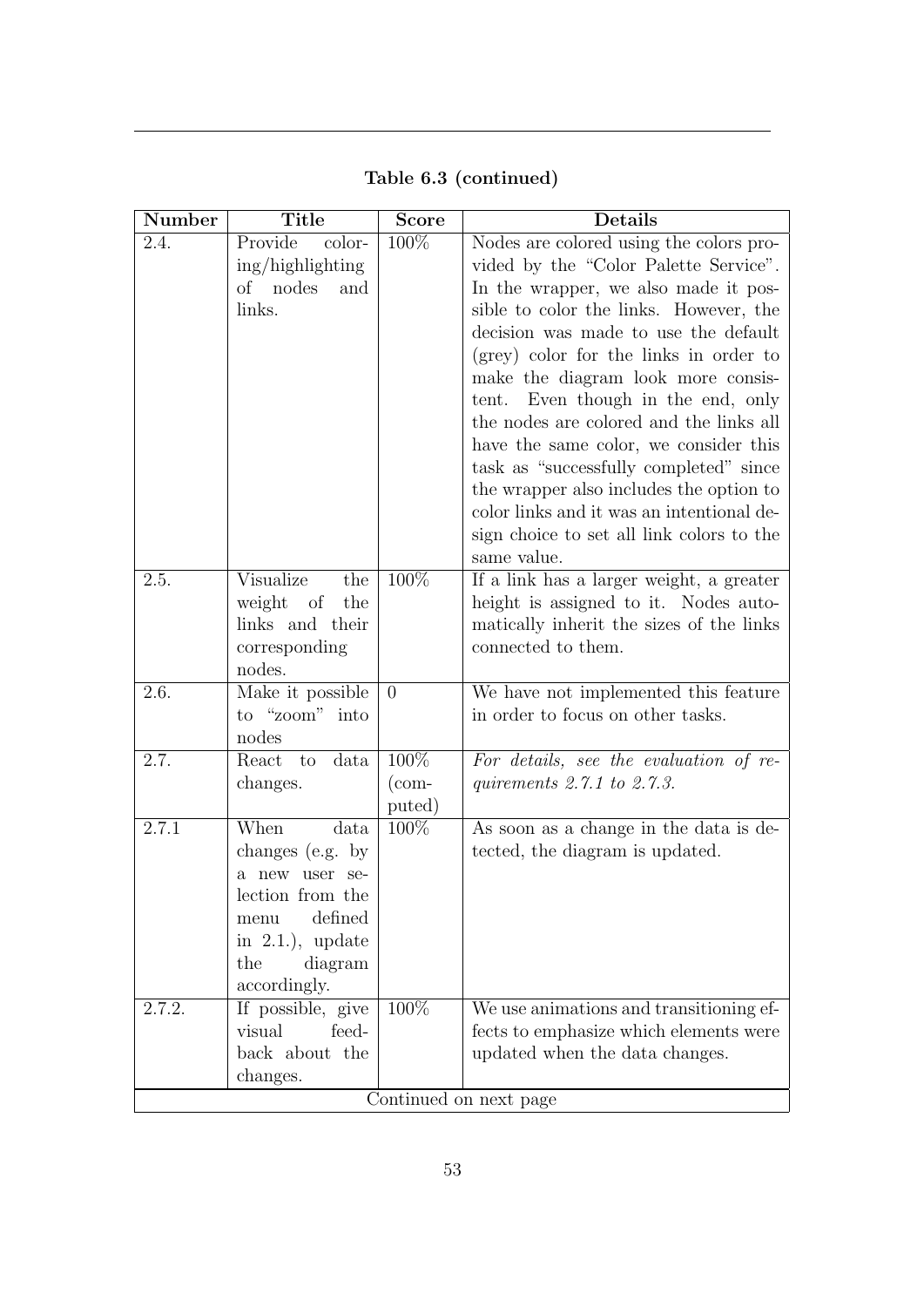| <b>Number</b> | Title              | Score    | Details                                  |
|---------------|--------------------|----------|------------------------------------------|
| 2.7.3.        | Only change the    | $100\%$  | Of course, when new nodes are added,     |
|               | position of those  |          | the already existing ones might be       |
|               | nodes that are     |          | slightly shifted or downsized to create  |
|               | affected by the    |          | space for the new ones. However, the     |
|               | data change.       |          | order of the already existing nodes is   |
|               |                    |          | not changed in this case, making it easy |
|               |                    |          | for the user to understand which ele-    |
|               |                    |          | ments were added (or removed).           |
| 2.8.          | It should be pos-  | $\Omega$ | We have not implemented this feature     |
|               | sible to export    |          | in order to focus on other tasks.        |
|               | the currently      |          |                                          |
|               | seen diagram       |          |                                          |
| 2.9.          | It should be pos-  | $\Omega$ | We have not implemented this feature     |
|               | sible to store the |          | in order to focus on other tasks.        |
|               | currently seen     |          |                                          |
|               | view so that it    |          |                                          |
|               | can later easily   |          |                                          |
|               | be recreated.      |          |                                          |

Table 6.3 (continued)

Table 6.4: Evaluation of the requirements for the Graph view.

<span id="page-58-0"></span>

| <b>Number</b>          | Title             | <b>Score</b>                    | Details                                    |
|------------------------|-------------------|---------------------------------|--------------------------------------------|
| 3.1.                   | Add the neces-    | 100\%                           | Like for the Sankey view, it was possi-    |
|                        | menus to<br>sary  |                                 | ble to re-use the already existing menu    |
|                        | the view.         |                                 | components that were utilized in the       |
|                        |                   |                                 | journal view.                              |
| 3.2.                   | Find an<br>open   | $100\%$                         | For details, see the evaluation of re-     |
|                        | library<br>source | $\frac{\text{com}}{\text{com}}$ | quirements $3.2.1$ to $3.2.3$ .            |
|                        | to display the    | puted)                          |                                            |
|                        | Graphs.           |                                 |                                            |
| 3.2.1.                 | The<br>library    | $100\%$                         | As described in section 4.1.2, we have     |
|                        | should include    |                                 | found a suitable library (D3 in conjunc-   |
|                        | all basic func-   |                                 | tion with D3-force) that fulfills all min- |
|                        | tions for<br>data |                                 | imum requirements.                         |
|                        | displaying and    |                                 |                                            |
|                        | user interaction. |                                 |                                            |
| Continued on next page |                   |                                 |                                            |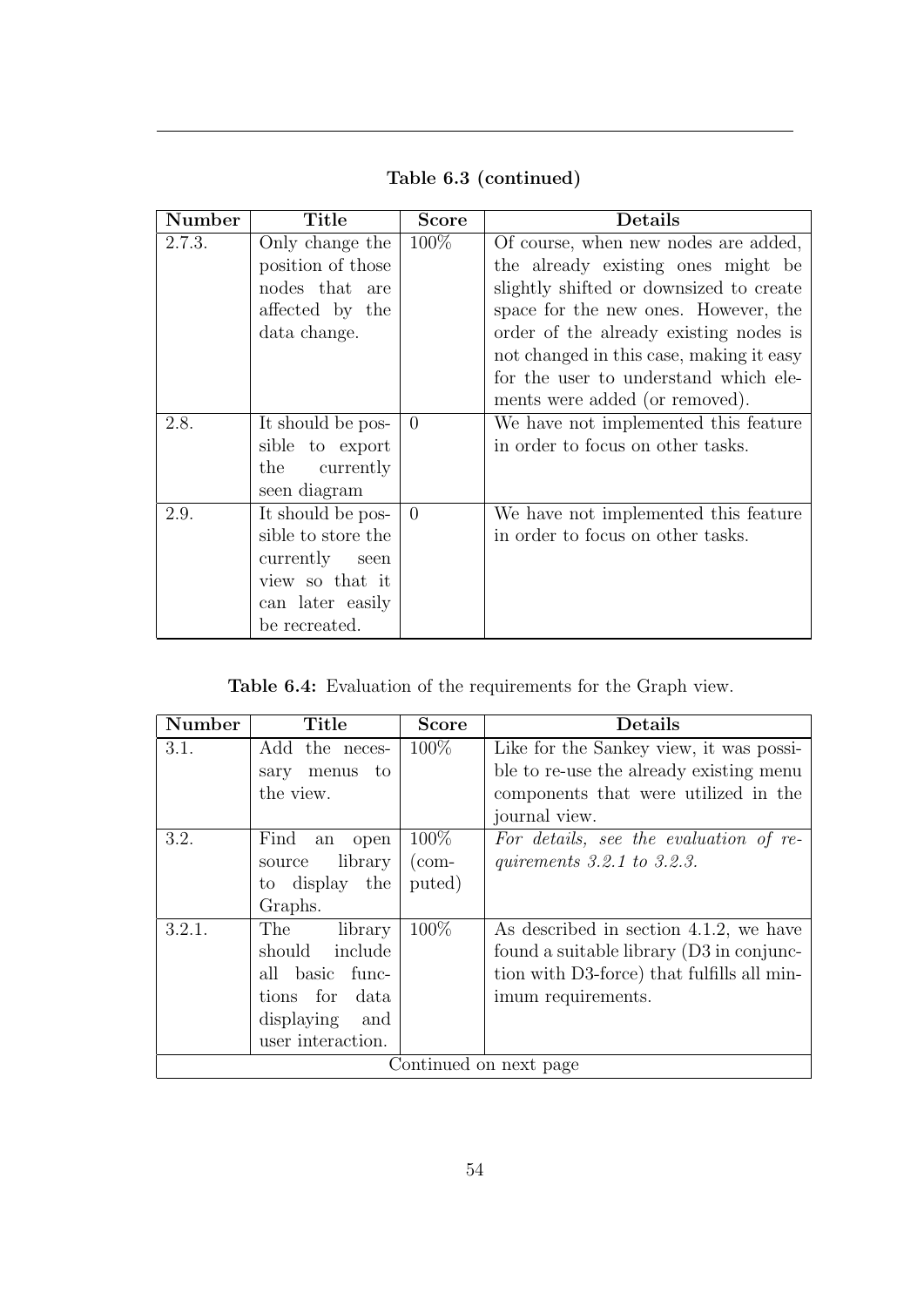| <b>Number</b>          | <b>Title</b>          | <b>Score</b>   | Details                                   |
|------------------------|-----------------------|----------------|-------------------------------------------|
| 3.2.2.                 | If features<br>are    | 100%           | D3 already includes support for all       |
|                        | missing in<br>the     |                | the functionality we defined for 3.2.1.   |
|                        | library,<br>they      |                | Additionally, during the creation of      |
|                        | need<br>to<br>be      |                | the wrapper, we also implemented ad-      |
|                        | implemented           |                | vanced features, e.g. a method to force   |
|                        | separately.           |                | nodes to stay within a bounding box so    |
|                        |                       |                | that they cannot be dragged out of the    |
|                        |                       |                | viewport.                                 |
| 3.2.3.                 | The<br>library        | 100%           | Table 4.2 of section $4.1.2$ shows that   |
|                        | have<br>must<br>an    |                | the license of D3 and D3-force (BSD)      |
|                        | open<br>source        |                | 3-Clause "New" or "Revised" License)      |
|                        | license<br>that<br>is |                | is compatible with CMSuite.               |
|                        | suitable to the       |                |                                           |
|                        | rest of CMSuite.      |                |                                           |
| 3.3.                   | Integrate the li-     | 100%           | We have created all necessary wrap-       |
|                        | brary into CM-        |                | per functions to integrate D3's Sankey    |
|                        | Suite.                |                | library into Angular (and CMSuite).       |
|                        |                       |                | Section 4.3 contains a brief summary      |
|                        |                       |                | of how such a wrapper was structured.     |
| 3.4.                   | Provide<br>color-     | $\overline{0}$ | We added the possibility to control the   |
|                        | ing/highlighting      |                | color of the edges and the border and     |
|                        | of nodes<br>and       |                | background color of the nodes. How-       |
|                        | edges.                |                | ever, the decision was made not to        |
|                        |                       |                | support a fine-grained control over the   |
|                        |                       |                | node or edge colors (e.g. on a per-       |
|                        |                       |                | $node/per-edge$ basis). Thus, we con-     |
|                        |                       |                | sider this task "failed".                 |
| 3.5.                   | Visualize<br>the      | 100%           | If an edge has a larger weight, a greater |
|                        | weight<br>the<br>of   |                | width is assigned to it.                  |
|                        | edges.                |                |                                           |
| 3.6.                   | Make it possible      | $\theta$       | We have not implemented this feature      |
|                        | to "zoom" into        |                | in order to focus on other tasks.         |
|                        | nodes                 |                |                                           |
| 3.7.                   | data<br>React<br>to   | 66\%           | For details, see the evaluation of re-    |
|                        | changes.              | $(\text{com-}$ | quirements $3.7.1$ to $3.7.3$ .           |
|                        |                       | puted)         |                                           |
| Continued on next page |                       |                |                                           |

Table 6.4 (continued)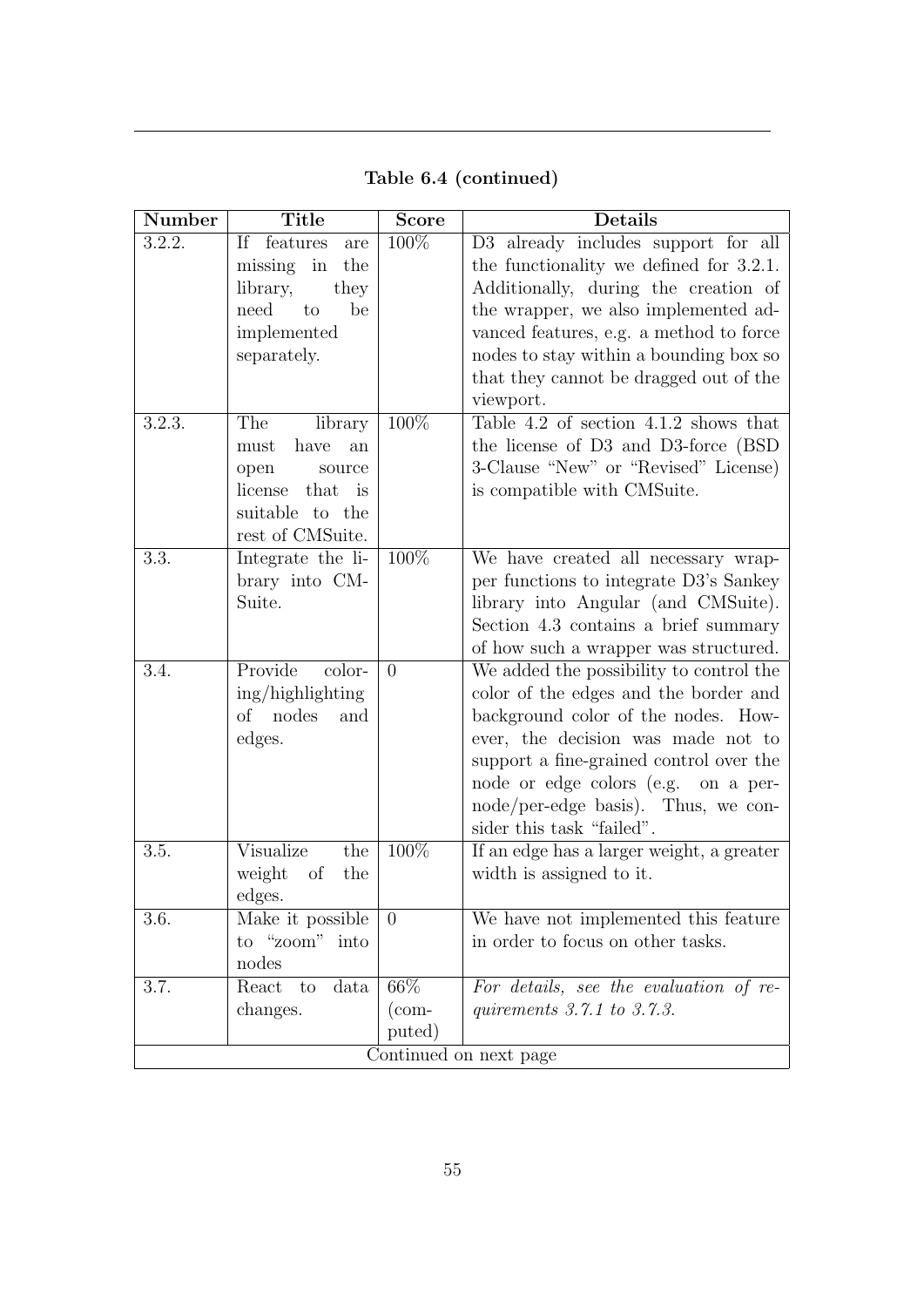| Number             | <b>Title</b>                                                                                                                                       | Score          | <b>Details</b>                                                                                                                                                                                                                                                                                                                                                                                             |
|--------------------|----------------------------------------------------------------------------------------------------------------------------------------------------|----------------|------------------------------------------------------------------------------------------------------------------------------------------------------------------------------------------------------------------------------------------------------------------------------------------------------------------------------------------------------------------------------------------------------------|
| 3.7.1              | When<br>data<br>changes (e.g. by<br>a new user se-<br>lection from the<br>defined<br>menu<br>in $3.1$ .), update<br>the<br>diagram<br>accordingly. | 100%           | As soon as a change in the data is de-<br>tected, the diagram is updated.                                                                                                                                                                                                                                                                                                                                  |
| 3.7.2.             | If possible, give<br>visual<br>feed-<br>back about the<br>changes.                                                                                 | 100%           | We completely re-render the diagram.<br>This makes the nodes all get placed in<br>the center of the screen and get an-<br>imated as if they are repelling each<br>other (and later attracting the ones<br>connected with edges). Even though<br>this is a relatively simple approach, the<br>user is still informed about the fact<br>that the data changed, making this task<br>"successfully completed". |
| 3.7.3.             | Only change the<br>position of those<br>nodes that<br>are<br>affected by the<br>data change.                                                       | $\overline{0}$ | As described for 3.7.2, we completely<br>re-render the whole diagram, making<br>the nodes all move to random positions.<br>Thus, we consider this task "failed".                                                                                                                                                                                                                                           |
| $\overline{3.8}$ . | It should be pos-<br>sible to export<br>the<br>currently<br>seen diagram                                                                           | $\overline{0}$ | We have not implemented this feature<br>in order to focus on other tasks.                                                                                                                                                                                                                                                                                                                                  |
| 3.9.               | It should be pos-<br>sible to store the<br>currently<br>seen<br>view so that it<br>can later easily<br>be recreated.                               | $\overline{0}$ | We have not implemented this feature<br>in order to focus on other tasks.                                                                                                                                                                                                                                                                                                                                  |

Table 6.4 (continued)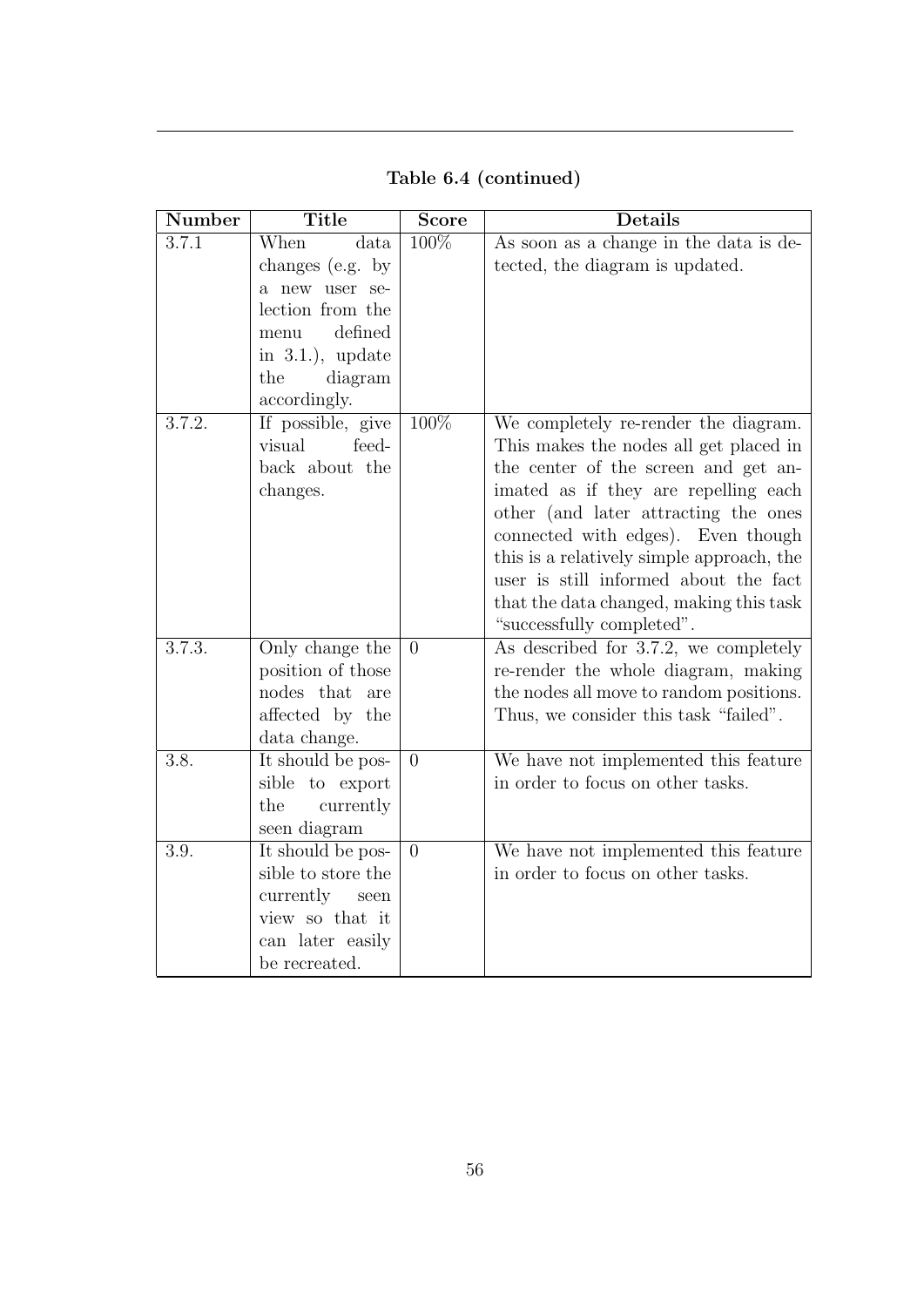<span id="page-61-0"></span>

| Number                 | Title                  | <b>Score</b> | Details                                 |
|------------------------|------------------------|--------------|-----------------------------------------|
| 4.1.                   | The code should        | $100\%$      | We have not only tested the code        |
|                        | formatted<br>be        |              | against the linter, but also introduced |
|                        | according to the       |              | new linter rules to enforce a more con- |
|                        | guidelines<br>of       |              | sistent coding style in CMSuite.        |
|                        | CMSuite.               |              |                                         |
| 4.2.                   | All<br>impor-          | 100\%        | We have added comments to all im-       |
|                        | func-<br>tant          |              | portant functions/methods and also to   |
|                        | tions/methods          |              | model (and similar) files. If no com-   |
|                        | should have a          |              | ment was added to an element, this      |
|                        | $\rm{doc-}$<br>comment |              | (conscious) decision was made because   |
|                        | umenting their         |              | the usage is trivial.                   |
|                        | parameters and         |              |                                         |
|                        | purpose.               |              |                                         |
| Continued on next page |                        |              |                                         |

Table 6.5: Evaluation of the requirements regarding the code quality.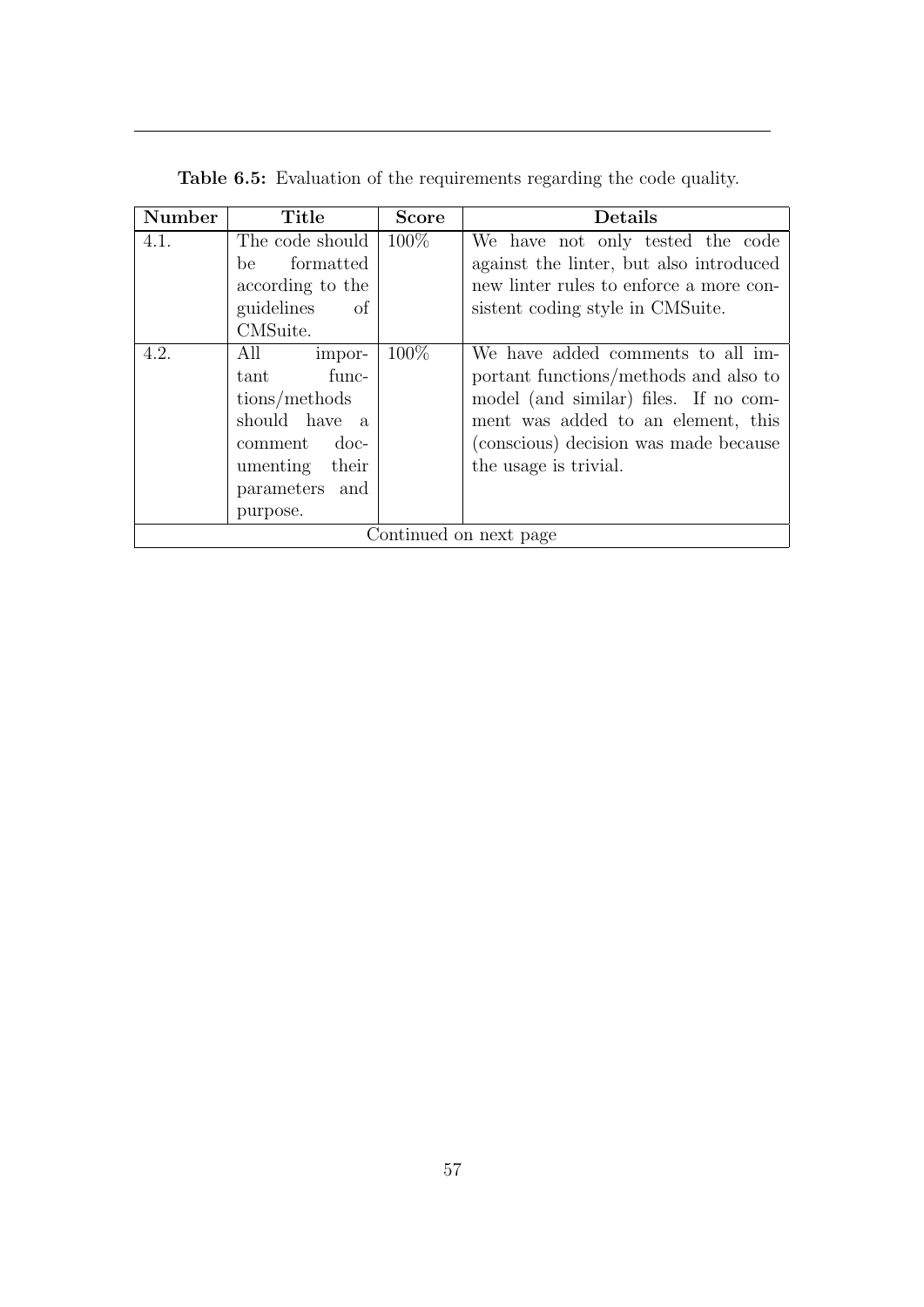<span id="page-62-0"></span>

| Number | <b>Title</b>       | <b>Score</b> | Details                                                                         |
|--------|--------------------|--------------|---------------------------------------------------------------------------------|
| 4.3.   | all<br>For<br>com- | 100%         | For almost all completely newly created                                         |
|        | and<br>ponents     |              | components and services, we added                                               |
|        | services,<br>there |              | tests providing a test coverage of more                                         |
|        | should be a test   |              | than $90\%$ . It is possible to verify this                                     |
|        | coverage of more   |              | using the code coverage reports that                                            |
|        | than $90\%$ .      |              | can be generated in Angular using the                                           |
|        |                    |              | command                                                                         |
|        |                    |              | $ng \text{ } test \text{ }--code\text{-}coverage \text{ }--watch\text{ }=false$ |
|        |                    |              | In some rare special cases, we did not                                          |
|        |                    |              | receive a test coverage of more than                                            |
|        |                    |              | $90\%$ . This was always due to the fact                                        |
|        |                    |              | that the respective code contains parts                                         |
|        |                    |              | that cannot easily be tested. For in-                                           |
|        |                    |              | stance, a "switch" statement within a                                           |
|        |                    |              | private method that includes a "de-                                             |
|        |                    |              | fault" case which cannot be reached                                             |
|        |                    |              | with the current control flow (and only                                         |
|        |                    |              | exists to make sure future changes to                                           |
|        |                    |              | the code cannot lead to unwanted be-                                            |
|        |                    |              | havior) did lead to a relatively low                                            |
|        |                    |              | "branches" coverage in the respective                                           |
|        |                    |              | file. Also, we did not test the "Tabbed-                                        |
|        |                    |              | MenuComponent" since the content is                                             |
|        |                    |              | trivial (a list of links).                                                      |
|        |                    |              | Since there are only small exceptions to                                        |
|        |                    |              | the "90% rule" that were also always                                            |
|        |                    |              | a conscious decision, we consider this                                          |
|        |                    |              | task "successfully completed"                                                   |
| 4.4.   | Files should not   | 100\%        | We have successfully split all files in                                         |
|        | exceed a length    |              | a way that none of them exceeds the                                             |
|        | of 400 lines to be |              | length of 400 lines. It is possible to ver-                                     |
|        | better readable.   |              | ify this by temporarily adding the lin-                                         |
|        |                    |              | ter rule "max-file-line-count" with the                                         |
|        |                    |              | maximum line number set to 400.                                                 |

Table 6.5 (continued)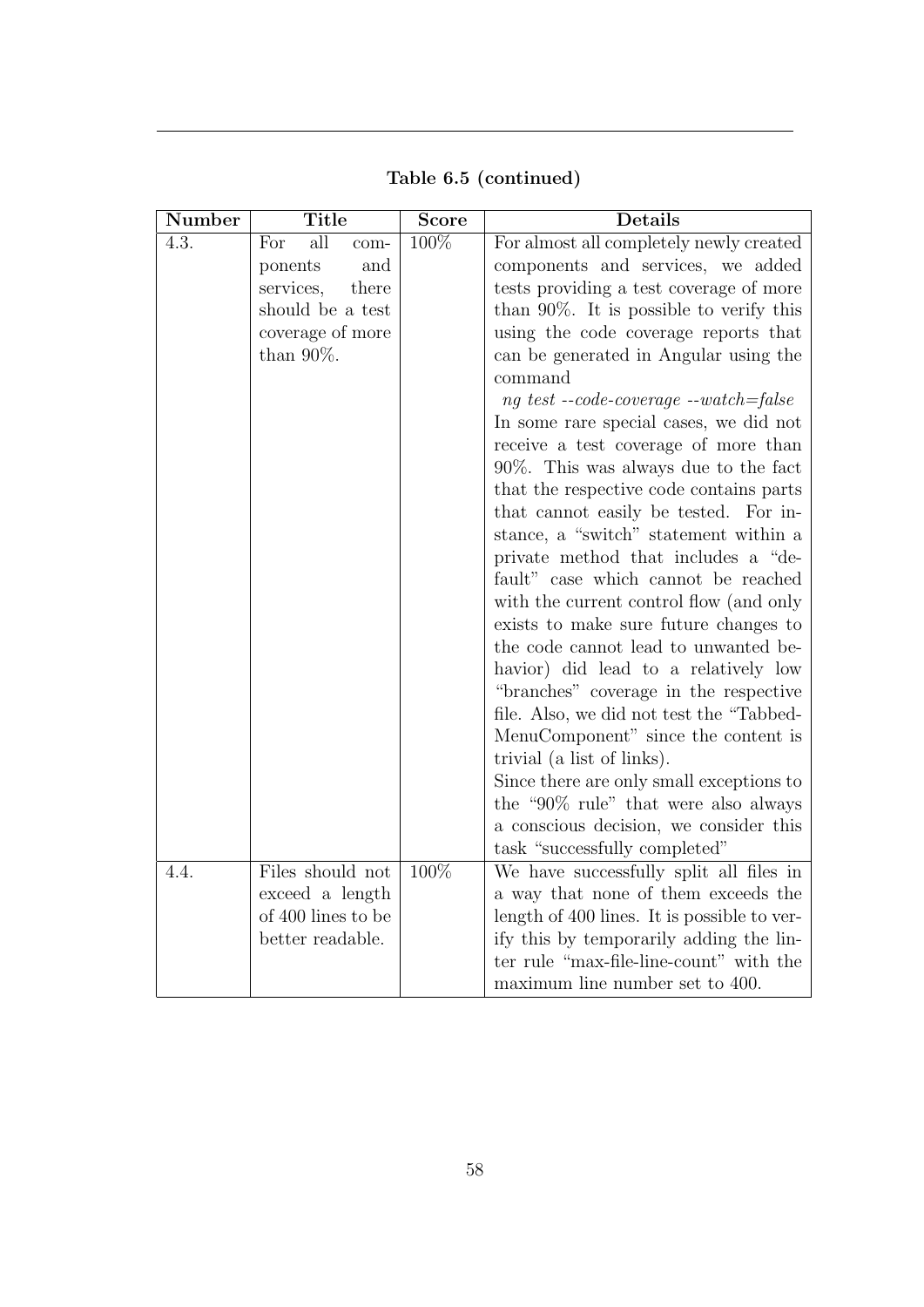# 6.1 Conclusion

Prior to this thesis, only the journal view existed. It was hard for users to understand the relationships within large data sets. The added Sankey and Graph views enable even non-technical individuals to explore the information about the patch-flow intuitively. The generated results provide a clean and organized look, ready to be used within presentations or reports.

The code developed for this thesis has been thoroughly tested and is designed in a way that additional features can be easily added in the future. Thus, the Sankey and Graph views can be altered to fit even the most complicated needs of the respective company.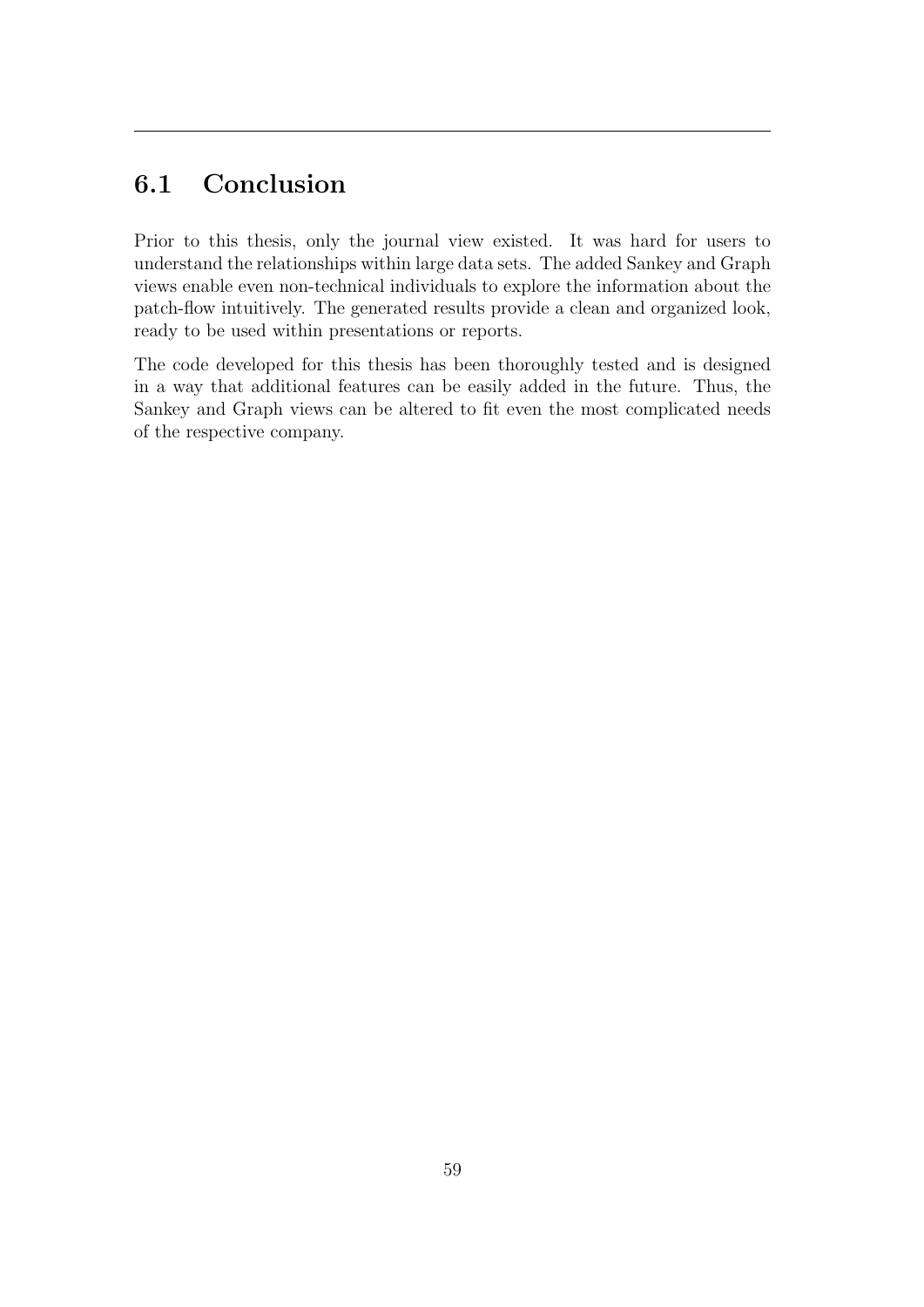# <span id="page-64-0"></span>7 Future work

We have successfully added rich visualizations of the patch-flow to CMSuite, making it possible even for non-technical users to explore the data sets intuitively. However, there are many parts that still can be improved.

As described in chapter [6,](#page-52-0) not all requirements were fully implemented. Especially features to export the diagrams as images or the possibility to "zoom" into nodes (in order to reveal the underlying organizational units belonging to the respective nodes) could greatly enhance the user experience. Also, there would be a better user experience if the Graph was not always redrawn when data changes.

Additionally, it would be great to enable the user to interact with the nodes, for instance to show additional information about a node (e.g. the number of ingoing/outgoing contributions) when it has been clicked.

The Graph nodes are currently ordered randomly and can be reorganized by the user. If they were automatically sorted in a more "intelligent" way, we could save the user a lot of time. For instance, the nodes could be grouped based on the hierarchy of the organizational unit(s) they belong to.

If it turns out that the generated diagrams are often exported, e.g. to be used in presentations, features that enable users to customize the diagrams are desirable. For instance, users could customize the colors and sizes of nodes and links, change or add captions, set the overall size of the exported diagram and (in the Sankey Chart) reorder the nodes. This could make it easier to make the visualizations fit the needs of the individual user.